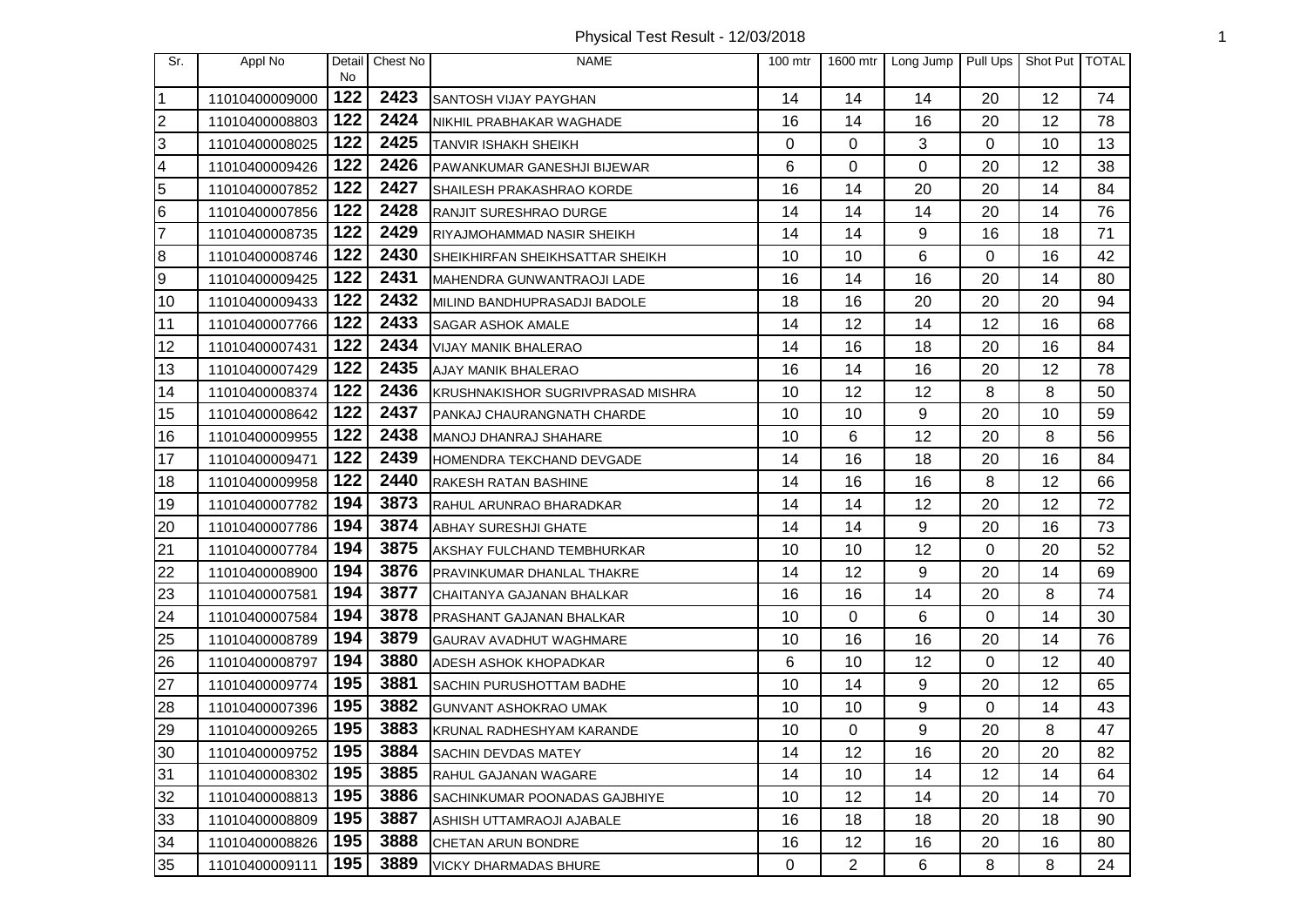Physical Test Result - 12/03/2018 2

| Sr. | Appl No        | Detail<br>No | Chest No | <b>NAME</b>                      | 100 mtr | 1600 mtr       | Long Jump | Pull Ups       | Shot Put   TOTAL |    |
|-----|----------------|--------------|----------|----------------------------------|---------|----------------|-----------|----------------|------------------|----|
| 36  | 11010400009131 | 195          | 3890     | SATISH MARUSING CHAVHAN          | 10      | $\overline{2}$ | 6         | 8              | 12               | 38 |
| 37  | 11010400007659 | 195          | 3891     | <b>DIPAK VINOD GAHANE</b>        | 14      | 12             | 18        | 20             | 16               | 80 |
| 38  | 11010400009879 | 195          | 3892     | <b>SAGAR SAHEBRAO INGLE</b>      | 10      | 14             | 14        | 8              | 10               | 56 |
| 39  | 11010400007465 | 195          | 3893     | <b>HEMANT SHIWAJI JAGNIT</b>     | 14      | 16             | 20        | 20             | 14               | 84 |
| 40  | 11010400009021 | 195          | 3894     | VAIBHAV RAJENDRA KANDODE         | 10      | 6              | 6         | 0              | 20               | 42 |
| 41  | 11010400009055 | 195          | 3895     | SONAJI MANAJI JAMBEKAR           | 16      | 16             | 16        | 8              | 10               | 66 |
| 42  | 11010400008067 | 195          | 3896     | FULAJI DILIPRAO SHRUNGARE        | 16      | 16             | 20        | 20             | 16               | 88 |
| 43  | 11010400008068 | 195          | 3897     | SHANKAR DAGADU KHANDARE          | 16      | 14             | 14        | 20             | 20               | 84 |
| 44  | 11010400008285 | 195          | 3898     | <b>VIJAY RAMESHRAO SHIVARKAR</b> | 14      | 16             | 16        | 20             | 12               | 78 |
| 45  | 11010400008330 | 195          | 3899     | HARSHAL RAVINDRA PATIL           | 10      | 14             | 9         | 16             | 12               | 61 |
| 46  | 11010400007488 | 195          | 3900     | AKASH ASHOK AMBHORE              | 6       | 10             | 12        | 20             | 8                | 56 |
| 47  | 11010400007398 | 196          | 3901     | <b>PRASHANT DULICHAND BANSOD</b> | 10      | 14             | 9         | 20             | 12               | 65 |
| 48  | 11010400008372 | 196          | 3902     | ROHIT DIPAK SHIMPI               | 10      | 10             | 6         | 20             | 8                | 54 |
| 49  | 11010400008891 | 196          | 3903     | ASHISH GOVARDHAN JAMNIK          | 10      | 0              | 9         | 0              | 16               | 35 |
| 50  | 11010400008506 | 196          | 3904     | SACHIN RAJU KOHALE               | 10      | 6              | 12        | 20             | 8                | 56 |
| 51  | 11010400007662 | 196          | 3905     | VISHAL SHRINIVAS KALASKEWAR      | 14      | 10             | 14        | 20             | 12               | 70 |
| 52  | 11010400009502 | 196          | 3906     | NITESH MANIKRAO GODBOLE          | 14      | 16             | 18        | 20             | 12               | 80 |
| 53  | 11010400009151 | 196          | 3907     | CHETAN DINKAR KOLI               | 16      | 16             | 18        | 20             | 10               | 80 |
| 54  | 11010400009492 | 196          | 3908     | <b>PARMESHWAR DINKAR BANSODE</b> | 16      | 16             | 16        | 20             | 18               | 86 |
| 55  | 11010400009503 | 196          | 3909     | SATISH BHAUSAHEB MISE            | 16      | 16             | 20        | 20             | 18               | 90 |
| 56  | 11010400009501 | 196          | 3910     | UMESH VANKATRAO ADKINE           | 14      | 14             | 14        | 20             | 16               | 78 |
| 57  | 11010400008339 | 196          | 3911     | <b>VIKAS PANJABRAO THORAT</b>    | 10      | 2              | 9         | $\overline{c}$ | 18               | 41 |
| 58  | 11010400008362 | 196          | 3912     | <b>AVINASH SURESH BARVE</b>      | 14      | 14             | 12        | 8              | 12               | 60 |
| 59  | 11010400008255 | 196          | 3913     | PAVANKUMAR MAHADEORAO WANKHADE   | 14      | 6              | 16        | 8              | 12               | 56 |
| 60  | 11010400008399 | 196          | 3914     | RAMJI YASHAWANTA INGOLE          | 6       | 10             | 9         | 20             | 12               | 57 |
| 61  | 11010400008521 | 196          | 3915     | ANIL BIRJU DEOTALE               | 14      | 12             | 0         | 12             | 20               | 58 |
| 62  | 11010400009164 | 196          | 3916     | <b>VICKY ASHOK RATHOD</b>        | 14      | 18             | 18        | 20             | 16               | 86 |
| 63  | 11010400009166 | 196          | 3917     | <b>ROHAN SANTOSH RATHOD</b>      | 16      | 18             | 16        | 20             | 18               | 88 |
| 64  | 11010400008007 | 196          | 3918     | SHUBHAM RAJENDRA KANOJIYA        | 14      | 16             | 16        | 20             | 12               | 78 |
| 65  | 11010400008011 | 196          | 3919     | SAURABH RAVI TAYDE               | 6       | 0              | 6         | 0              | 14               | 26 |
| 66  | 11010400008348 | 196          | 3920     | <b>VISHAL BHANUDAS RATHOD</b>    | 10      | 0              | 6         | 0              | 14               | 30 |
| 67  | 11010400007603 | 197          | 3921     | PANDURANG PRALHAD KORDE          | 16      | 14             | 20        | 20             | 18               | 88 |
| 68  | 11010400008005 | 197          | 3922     | KISHOR DASHRATH THAKARE          | 14      | 12             | 16        | 12             | 20               | 74 |
| 69  | 11010400007596 | 197          | 3923     | RUSHIRAJ PRABHAKAR DHANGAR       | 16      | 16             | 20        | 20             | 18               | 90 |
| 70  | 11010400007598 | 197          | 3924     | ANKUSH MANIK INGALE              | 16      | 16             | 20        | 20             | 16               | 88 |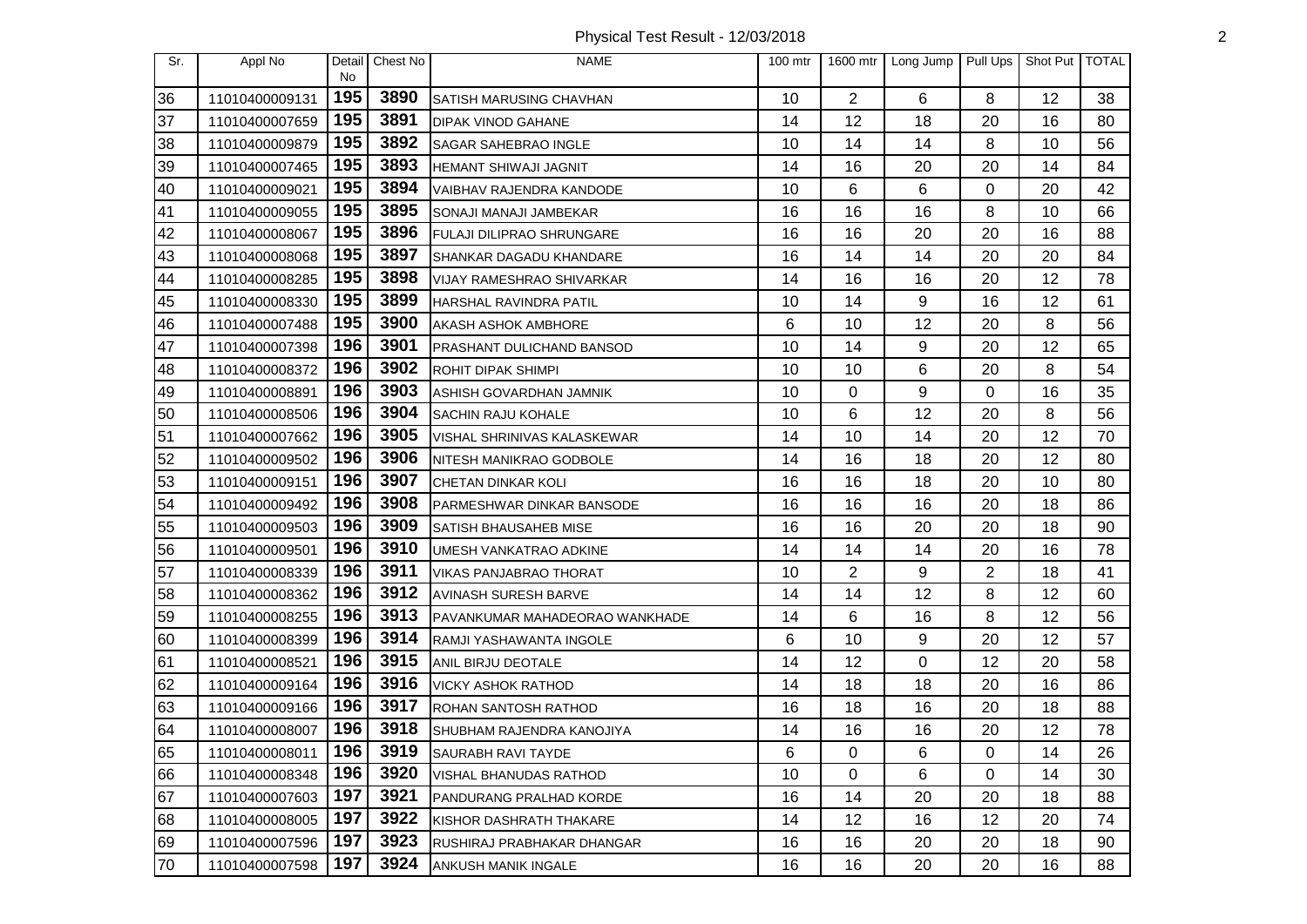Physical Test Result - 12/03/2018 3

| Sr. | Appl No        | Detail<br><b>No</b> | Chest No | <b>NAME</b>                     | $100$ mtr      | 1600 mtr       | Long Jump | Pull Ups | Shot Put | <b>TOTAL</b> |
|-----|----------------|---------------------|----------|---------------------------------|----------------|----------------|-----------|----------|----------|--------------|
| 71  | 11010400008014 | 197                 | 3925     | VINOD SUBHASH HEMBADE           | 16             | 14             | 20        | 20       | 20       | 90           |
| 72  | 11010400008009 | 197                 | 3926     | VITTHAL JAYRAM THAKARE          | 14             | 14             | 14        | 20       | 12       | 74           |
| 73  | 11010400008208 | 197                 | 3927     | MAYUR SURESH HUKARE             | 14             | 14             | 14        | 16       | 12       | 70           |
| 74  | 11010400008165 | 197                 | 3928     | ANKIT SATYAWAN KOTANGALE        | 14             | 16             | 16        | 20       | 16       | 82           |
| 75  | 11010400009516 | 197                 | 3929     | <b>GUFRAN ILIYAS QURESHI</b>    | 16             | 10             | 20        | 16       | 0        | 62           |
| 76  | 11010400009521 | 197                 | 3930     | ANAND LAXMAN YADAV              | 16             | 6              | 18        | 12       | 18       | 70           |
| 77  | 11010400009530 | 197                 | 3931     | LALIT PREMPRAKASH GIRI          | 16             | 16             | 18        | 20       | 20       | 90           |
| 78  | 11010400009526 | 197                 | 3932     | RUSHABH SANJAY NERLE            | 14             | 12             | 9         | 20       | 18       | 73           |
| 79  | 11010400009520 | 197                 | 3933     | <b>SONU DASHRATH FALKE</b>      | 16             | 16             | 20        | 20       | 18       | 90           |
| 80  | 11010400009518 | 197                 | 3934     | SURAJKUMAR KRISHNAMURTI BEJJANI | 16             | 16             | 20        | 20       | 20       | 92           |
| 81  | 11010400008503 | 197                 | 3935     | AKASH RAJENDRA WANKHEDE         | 6              | 12             | 6         | 12       | 10       | 46           |
| 82  | 11010400008815 | 197                 | 3936     | <b>ANKIT SANTOSH SOLANKI</b>    | 16             | 14             | 20        | 20       | 18       | 88           |
| 83  | 11010400008801 | 197                 | 3937     | PAWANKUMAR GHANSHYAM PARADHI    | 16             | 18             | 18        | 20       | 16       | 88           |
| 84  | 11010400008829 | 197                 | 3938     | AKASH SANTOSHJI DHANDE          | 16             | 16             | 18        | 20       | 16       | 86           |
| 85  | 11010400007691 | 197                 | 3939     | LOKESH BHIMESHWAR DHOTE         | 14             | 10             | 16        | 4        | 14       | 58           |
| 86  | 11010400007865 | 197                 | 3940     | <b>DIGAMBAR YUVRAJ ADE</b>      | 10             | 16             | 14        | 20       | 14       | 74           |
| 87  | 11010400009597 | 198                 | 3941     | <b>ALOK VINODKUMAR SINGH</b>    | 14             | 16             | 14        | 20       | 16       | 80           |
| 88  | 11010400008984 | 198                 | 3942     | PRANAY MANOJ KODAPE             | 6              | 0              | 9         | 4        | 0        | 19           |
| 89  | 11010400007620 | 198                 | 3943     | <b>SURESH BHAGWAN SAPKALE</b>   | 16             | 16             | 14        | 20       | 0        | 66           |
| 90  | 11010400007561 | 198                 | 3944     | SAYYED FURQAN SAYYED ZAHID ALI  | $\overline{2}$ | 0              | 6         | 0        | 6        | 14           |
| 91  | 11010400009420 | 198                 | 3945     | SHUBHAM SUHAS PATIL             | 14             | 18             | 14        | 20       | 10       | 76           |
| 92  | 11010400009349 | 198                 | 3946     | SHASHANK VIJAY SONONE           | 14             | 16             | 12        | 20       | 14       | 76           |
| 93  | 11010400009594 | 198                 | 3947     | KULDEEP RAMESH SARATKAR         | $\overline{2}$ | 6              | 6         | 0        | 8        | 22           |
| 94  | 11010400009629 | 198                 | 3948     | <b>MOHSIN NAZIR ALI</b>         | 6              | 0              | 9         | 2        | 6        | 23           |
| 95  | 11010400008327 | <b>198</b>          | 3949     | <b>SHANKAR SANTOSH WADWE</b>    | 10             | $\overline{2}$ | 9         | 20       | 14       | 55           |
| 96  | 11010400008016 | 198                 | 3950     | <b>SAGAR PURANLAL PATLE</b>     | 16             | 18             | 20        | 20       | 14       | 88           |
| 97  | 11010400007996 | 198                 | 3951     | SHREYASH RAVIKANT GAIKWAD       | 2              | 0              | 3         | 0        | 10       | 15           |
| 98  | 11010400009392 | 198                 | 3952     | JAYENDRA TARACHANDJI MOHARKAR   | 14             | 16             | 14        | 20       | 14       | 78           |
| 99  | 11010400009107 | 198                 | 3953     | <b>ABHIJIT DEVCHNAND KATORE</b> | 14             | 14             | 16        | 20       | 12       | 76           |
| 100 | 11010400009101 | 198                 | 3954     | VISHNU MAROTIJI GONNADE         | 18             | 20             | 18        | 20       | 14       | 90           |
| 101 | 11010400007922 | 198                 | 3955     | DEEPAK NIRANJANJI THAKUR        | 16             | 18             | 16        | 20       | 14       | 84           |
| 102 | 11010400007919 | 198                 | 3956     | ROSHAN SHYAMRAO WASEKAR         | 14             | 14             | 12        | 20       | 12       | 72           |
| 103 | 11010400008413 | 198                 | 3957     | <b>SHUBHAM RUPRAO KAMBALE</b>   | 10             | 2              | 9         | 20       | 14       | 55           |
| 104 | 11010400008409 | 198                 | 3958     | CHANDRASHEKHAR GANESHRAO MOHOD  | 14             | 10             | 12        | 12       | 10       | 58           |
| 105 | 11010400008632 | 198                 | 3959     | JAYANT BHASKAR KAMDI            | 16             | 16             | 18        | 20       | 12       | 82           |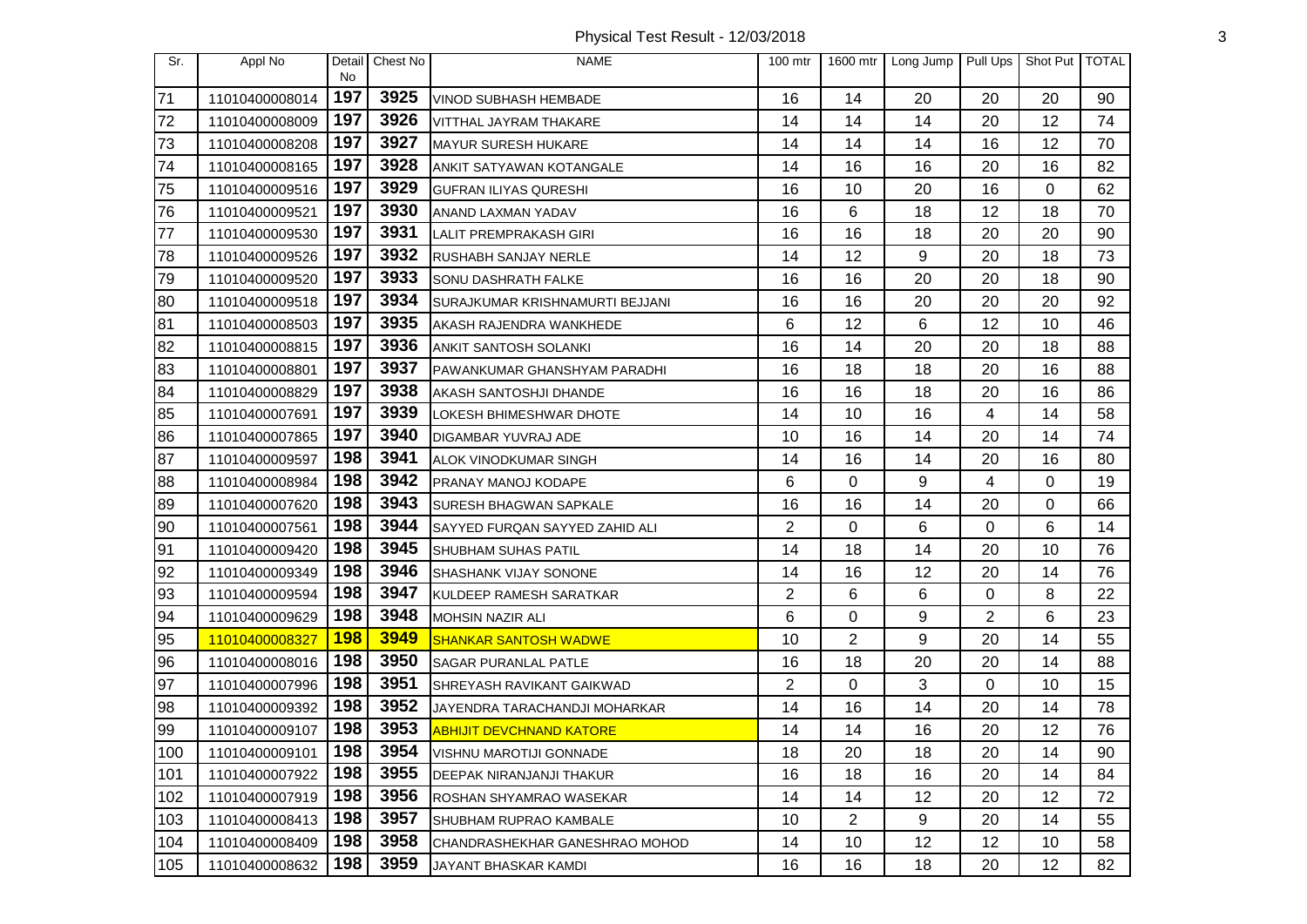Physical Test Result - 12/03/2018 4

| Sr. | Appl No        | Detail<br><b>No</b> | Chest No | <b>NAME</b>                       | $100$ mtr |                | 1600 mtr Long Jump | Pull Ups | Shot Put   TOTAL |    |
|-----|----------------|---------------------|----------|-----------------------------------|-----------|----------------|--------------------|----------|------------------|----|
| 106 | 11010400008345 | 198                 | 3960     | MANGESH BHEJALAL GAUTAM           | 10        | 12             | 9                  | 20       | 14               | 65 |
| 107 | 11010400009972 | 199                 | 3961     | DEVDATT HARIDAS BANSOD            | 14        | 6              | 14                 | 16       | 10               | 60 |
| 108 | 11010400009642 | 199                 | 3962     | RAHUL SANJAY BADKAL               | 14        | $\Omega$       | 14                 | 20       | 12               | 60 |
| 109 | 11010400009325 | 199                 | 3963     | RUTUPARNA KRUSHNARAO ZOD          | 14        | 10             | 9                  | 16       | 14               | 63 |
| 110 | 11010400009753 | 199                 | 3964     | YOGESH GAJANAN GAJAM              | 14        | 16             | 16                 | 20       | 10               | 76 |
| 111 | 11010400009378 | 199                 | 3965     | AMOL UPASRAO SHENDE               | 14        | 18             | 12                 | 20       | 16               | 80 |
| 112 | 11010400009380 | 199                 | 3966     | PANKAJ SUKHDEO KAR                | 16        | 18             | 20                 | 20       | 18               | 92 |
| 113 | 11010400008378 | 199                 | 3967     | SHEKHAR SHIVLAL VARMA             | 14        | 16             | 20                 | 20       | 16               | 86 |
| 114 | 11010400009383 | 199                 | 3968     | AKSHAY UPASRAO BHARRE             | 10        | 10             | 12                 | 8        | 16               | 56 |
| 115 | 11010400009623 | 199                 | 3969     | <b>AWAIS SHAKIL SAYED</b>         | 16        | $\overline{2}$ | 18                 | 0        | 8                | 44 |
| 116 | 11010400009919 | 199                 | 3970     | SUSHIL KISHOR DRUGWAR             | 16        | 10             | 20                 | 20       | 16               | 82 |
| 117 | 11010400009290 | 199                 | 3971     | <b>SUKHDEV DINBANDHU DAS</b>      | 14        | $\Omega$       | 0                  | 0        | $\Omega$         | 14 |
| 118 | 11010400008945 | 199                 | 3972     | PRASHANT ASHOK BANGDE             | 16        | 16             | 0                  | 20       | 18               | 70 |
| 119 | 11010400007731 | 199                 | 3973     | <b>SURAJ RAMESH GUJARKAR</b>      | 14        | 16             | 12                 | 20       | 16               | 78 |
| 120 | 11010400009283 | 199                 | 3974     | UMESH RAVINDRA SHAHARE            | 16        | 16             | 16                 | 20       | 16               | 84 |
| 121 | 11010400009285 | 199                 | 3975     | NITIN KRUSHNARAO SAHARE           | 14        | 12             | 14                 | 20       | 14               | 74 |
| 122 | 11010400008149 | 199                 | 3976     | LAXMAN FAKIRA DHOTRE              | 14        | 16             | 18                 | 20       | 14               | 82 |
| 123 | 11010400008155 | 199                 | 3977     | DEVENDRA NILKANTH BHAGAT          | 16        | 16             | 16                 | 20       | 16               | 84 |
| 124 | 11010400008148 | 199                 | 3978     | <b>SHANKAR PANDIT DHOTRE</b>      | 18        | 20             | 20                 | 20       | 20               | 98 |
| 125 | 11010400008154 | 199                 | 3979     | ASHUTOSH SUBHASH GIRI             | 16        | 16             | 20                 | 20       | 18               | 90 |
| 126 | 11010400008150 | 199                 | 3980     | VAIBHAV BABANRAO VIR              | 16        | 16             | 20                 | 20       | 14               | 86 |
| 127 | 11010400008707 | 200                 | 3981     | NANDKISHOR SADASHIV UGHADE        | 14        | 18             | 14                 | 20       | 14               | 80 |
| 128 | 11010400008686 | 200                 | 3982     | VISHAL SUBHASHRAOJI TEKADE        | 14        | 12             | 14                 | 20       | 16               | 76 |
| 129 | 11010400008688 | 200                 | 3983     | MANGESH KISANRAO KADU             | 16        | 14             | 16                 | 20       | 18               | 84 |
| 130 | 11010400008698 | 200                 | 3984     | SACHIN VIJAYRAOJI BANARASE        | 16        | 16             | 20                 | 20       | 18               | 90 |
| 131 | 11010400008678 | 200                 | 3985     | AVINASH DHANRAJ BHANDE            | 16        | 18             | 20                 | 20       | 16               | 90 |
| 132 | 11010400009128 | 200                 | 3986     | CHANDRASHEKHAR SATTUJI GOURAKHEDE | 10        | 12             | 14                 | 20       | 18               | 74 |
| 133 | 11010400008559 | 200                 | 3987     | ANIL KAWADU ASOLE                 | 16        | 10             | 18                 | 20       | 16               | 80 |
| 134 | 11010400008027 | 200                 | 3988     | SAMADHAN RADHAKISAN MANTE         | 16        | 18             | 18                 | 20       | 18               | 90 |
| 135 | 11010400008033 | 200                 | 3989     | PAVAN SANTOSH JAYBHAYE            | 14        | 18             | 14                 | 20       | 18               | 84 |
| 136 | 11010400008403 | 200                 | 3990     | SNEHAL DHANRAJ WAGHADE            | 16        | 14             | 16                 | 20       | 16               | 82 |
| 137 | 11010400009299 | 200                 | 3991     | SATISH BHOJRAM RAHANGDALE         | 16        | 16             | 18                 | 20       | 14               | 84 |
| 138 | 11010400008023 | 200                 | 3992     | RUPESH HARISH SAYAM               | 10        | $\overline{c}$ | 16                 | 20       | 16               | 64 |
| 139 | 11010400008036 | 200                 | 3993     | NIRAJ VASANTRAO SAYAM             | 14        | 0              | 16                 | 12       | 20               | 62 |
| 140 | 11010400008546 | 200                 | 3994     | DHIRAJ VANRAJ GHAGARE             | 6         | 12             | 9                  | 20       | 12               | 59 |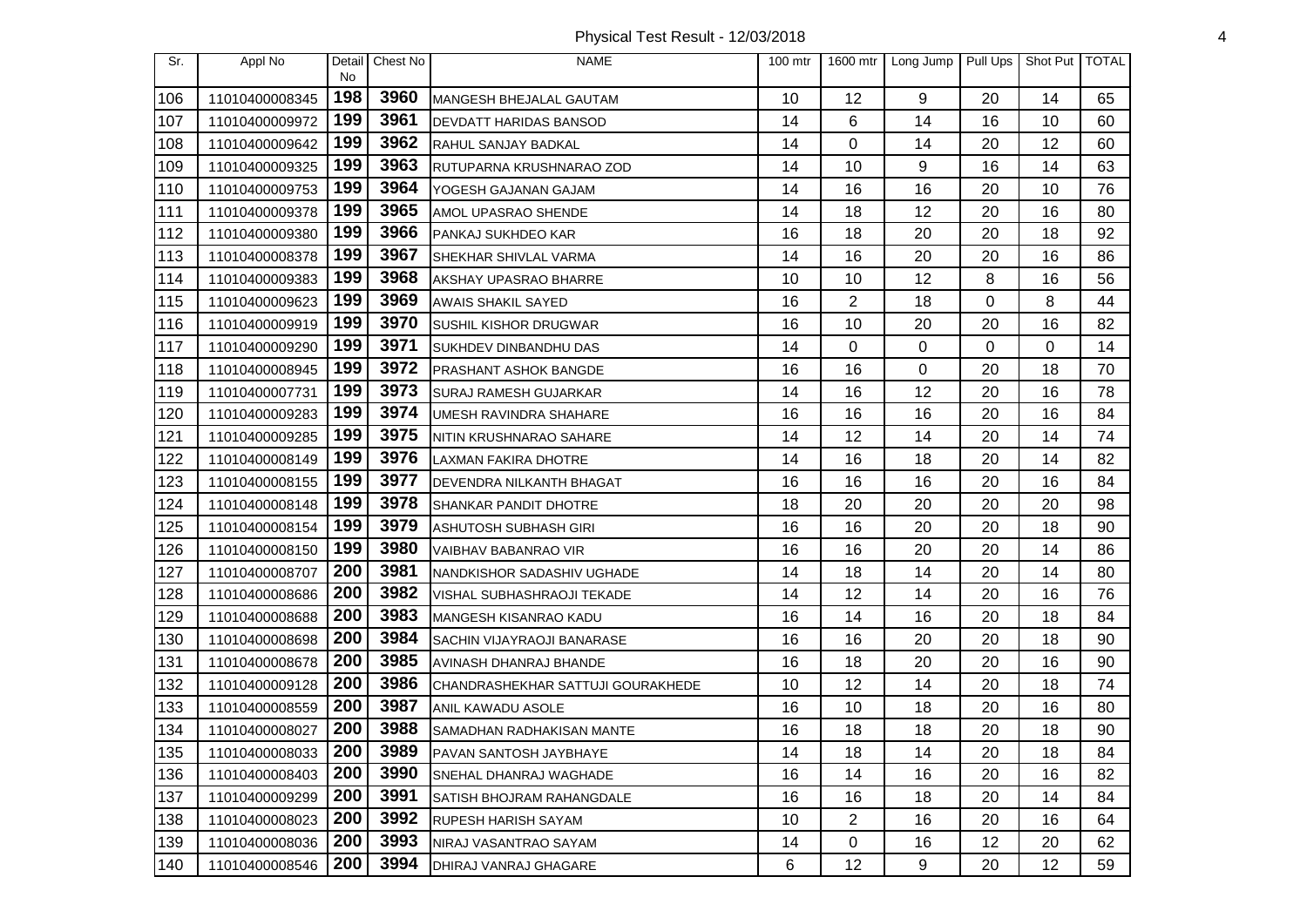| Sr. | Appl No        | Detail<br><b>No</b> | Chest No | <b>NAME</b>                       | 100 mtr        | 1600 mtr       | Long Jump | Pull Ups | Shot Put   TOTAL |    |
|-----|----------------|---------------------|----------|-----------------------------------|----------------|----------------|-----------|----------|------------------|----|
| 141 | 11010400009981 | 200                 | 3995     | GAJANAN MOHANLALJI GAYDHANE       | 16             | 14             | 20        | 20       | 16               | 86 |
| 142 | 11010400009813 | 200                 | 3996     | PRAVIN FAKIRA UBALE               | 16             | 20             | 16        | 20       | 10               | 82 |
| 143 | 11010400007672 | 200                 | 3997     | PRITHWIRAJ PRAKASH THANDEKAR      | 16             | 12             | 20        | 20       | 16               | 84 |
| 144 | 11010400007519 | 200                 | 3998     | AVINASH DNYANESHWARJI DHOBARE     | 16             | 16             | 14        | 20       | 16               | 82 |
| 145 | 11010400008287 | 200                 | 3999     | ROHIT MUKINDA GAWAI               | 14             | 16             | 14        | 20       | 14               | 78 |
| 146 | 11010400008492 | 200                 | 4000     | RAMESH AMRUTA RATHOD              | 10             | 10             | 3         | 0        | 12               | 35 |
| 147 | 11010400007500 | 201                 | 4001     | SHARAD BHIVARAM BHAGEL            | 16             | 16             | 16        | 4        | 12               | 64 |
| 148 | 11010400007819 | 201                 | 4002     | SHUBHAM SHYAM KAWATHEKAR          | 16             | 14             | 16        | 20       | 12               | 78 |
| 149 | 11010400007444 | 201                 | 4003     | GAJENDRA RAJABHAU KENDRE          | 16             | 12             | 14        | 20       | 0                | 62 |
| 150 | 11010400007492 | 201                 | 4004     | <b>GANESH KADUBA MHASKE</b>       | 14             | 16             | 16        | 16       | 16               | 78 |
| 151 | 11010400007932 | 201                 | 4005     | RUSHIKESH DNYANESHWAR VAIRALE     | 14             | 16             | 14        | 20       | 14               | 78 |
| 152 | 11010400007989 | 201                 | 4006     | NARESH GOWARDHAN FUNDE            | 16             | 10             | 14        | 20       | 14               | 74 |
| 153 | 11010400008351 | 201                 | 4007     | SANGDIP BABULAL RAMTEKE           | 10             | 14             | 9         | 20       | 10               | 63 |
| 154 | 11010400008284 | 201                 | 4008     | <b>SAURABH MAROTI AKHARE</b>      | 16             | 14             | 14        | 20       | 8                | 72 |
| 155 | 11010400009234 | 201                 | 4009     | MUKESH SHESHRAO AMBADE            | 10             | 0              | 6         | 4        | 10               | 30 |
| 156 | 11010400009928 | 201                 | 4010     | SWAPNIL GAJANAN SATHAWANE         | 16             | 16             | 16        | 16       | 10               | 74 |
| 157 | 11010400009929 | 201                 | 4011     | <b>HARISH PREMLAL BHURE</b>       | 16             | 16             | 18        | 20       | 14               | 84 |
| 158 | 11010400009078 | 201                 | 4012     | TRISHUL TRAMBAKRAOJI ATHAWALE     | 10             | 6              | 12        | 20       | 12               | 60 |
| 159 | 11010400009397 | 201                 | 4013     | YOGESH DADARAOJI BAVANKAR         | 14             | 16             | 14        | 20       | 18               | 82 |
| 160 | 11010400007651 | 201                 | 4014     | SHREYASH MAROTI PURAM             | 6              | 0              | 6         | 8        | 12               | 32 |
| 161 | 11010400007752 | 201                 | 4015     | PANKAJ RAVINDRA JAWANJAL          | $\overline{2}$ | $\overline{2}$ | 6         | 0        | 6                | 16 |
| 162 | 11010400007785 | 201                 | 4016     | ANIKET VINAYAK JAWANJAL           | 10             | 16             | 9         | 20       | 8                | 63 |
| 163 | 11010400008054 | 201                 | 4017     | DARSHAN KAILASRAO DHABALE         | 14             | 16             | 14        | 20       | 12               | 76 |
| 164 | 11010400008052 | 201                 | 4018     | <b>GANESH BHIMRAOJI DESHMUKH</b>  | 16             | 16             | 20        | 20       | 16               | 88 |
| 165 | 11010400008322 | 201                 | 4019     | SHUBHAM ARJUN INGLE               | 6              | 0              | 6         | $\Omega$ | 10               | 22 |
| 166 | 11010400008235 | 201                 | 4020     | PRAVIN GAJANAN KHALODE            | 10             | $\overline{2}$ | 3         | 16       | 14               | 45 |
| 167 | 11010400008933 | 202                 | 4021     | NARENDRAKUMAR TULSIDAS DASRIYA    | 16             | 18             | 20        | 20       | 14               | 88 |
| 168 | 11010400008927 | 202                 | 4022     | SURENDRAKUMAR PRATAPSINGH DASRIYA | 16             | 18             | 12        | 20       | 16               | 82 |
| 169 | 11010400008168 | 202                 | 4023     | RUSHIPAL KEWALAL PATLE            | 14             | 16             | 16        | 20       | 6                | 72 |
| 170 | 11010400008167 | 202                 | 4024     | SUNIL KEVALAL PATLE               | 14             | 18             | 16        | 20       | 8                | 76 |
| 171 | 11010400008586 | 202                 | 4025     | <b>ARBAJ SATTAR KHAN</b>          | 16             | 16             | 14        | 20       | 14               | 80 |
| 172 | 11010400008622 | 202                 | 4026     | NIKHIL NATTHUJI BHASME            | 14             | 6              | 9         | 8        | 10               | 47 |
| 173 | 11010400009030 | 202                 | 4027     | ARUN SUDHAKAR KAMBLE              | 14             | 14             | 16        | 20       | 16               | 80 |
| 174 | 11010400008495 | 202                 | 4028     | NITESH UPASRAO SHENDE             | 6              | 0              | 6         | 0        | 12               | 24 |
| 175 | 11010400008333 | 202                 | 4029     | AMIT BABURAO NUTALKANTHI          | 10             | $\overline{c}$ | 9         | 20       | 10               | 51 |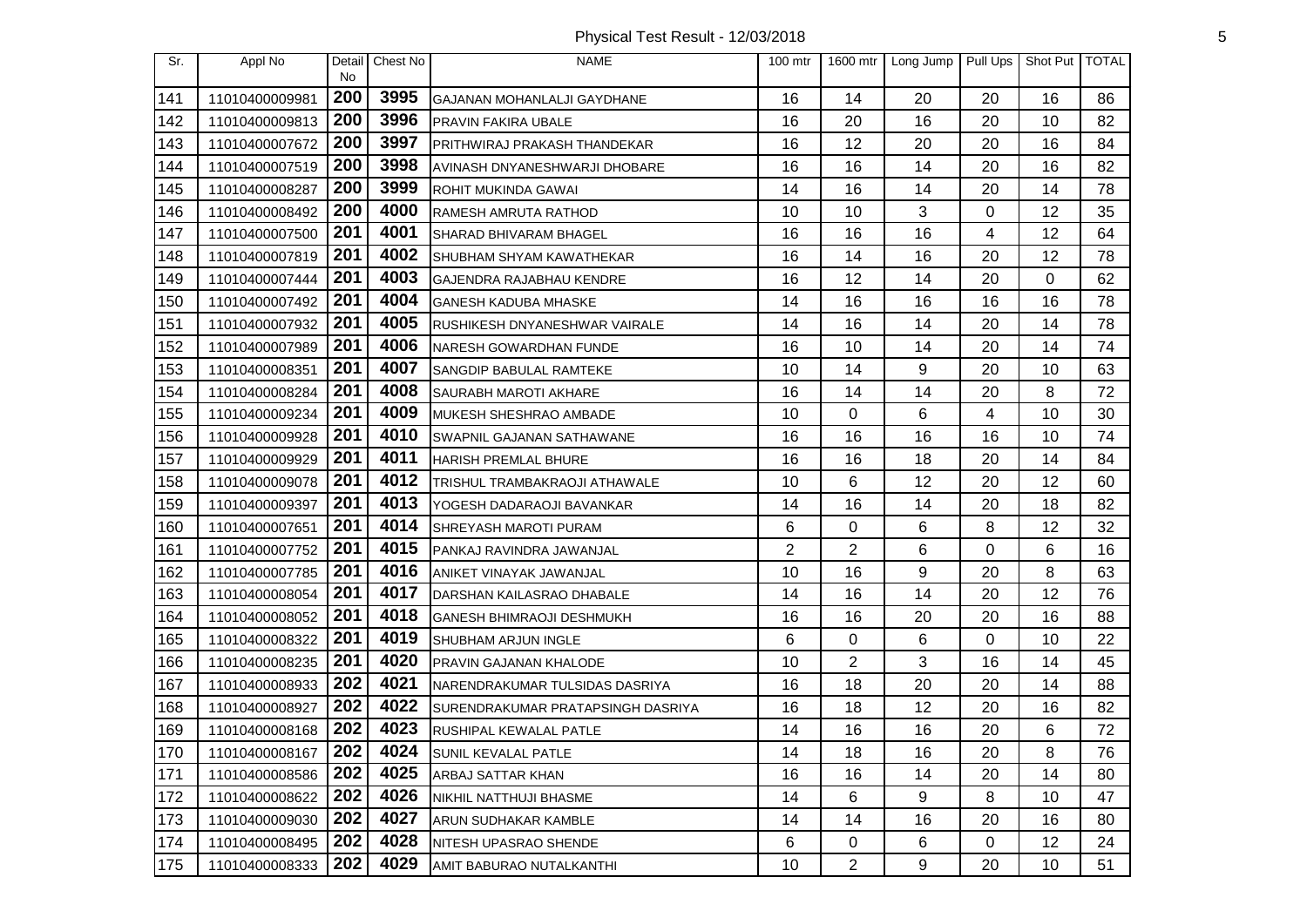Physical Test Result - 12/03/2018 6

| Sr. | Appl No        | Detail<br><b>No</b> | Chest No | <b>NAME</b>                      | $100$ mtr |                 | 1600 mtr Long Jump | Pull Ups | Shot Put   TOTAL |    |
|-----|----------------|---------------------|----------|----------------------------------|-----------|-----------------|--------------------|----------|------------------|----|
| 176 | 11010400008798 | 202                 | 4030     | RANJIT PRAKASH LADASKAR          | 6         | 0               | 9                  | 12       | 10               | 37 |
| 177 | 11010400009905 | 202                 | 4031     | PALASH ARJUN MOHKAR              | 10        | 0               | 3                  | 12       | 0                | 25 |
| 178 | 11010400008385 | 202                 | 4032     | MURLIDHAR ASHOK SONONE           | 10        | 6               | 9                  | 20       | 12               | 57 |
| 179 | 11010400009731 | 202                 | 4033     | AKASH MAROTRAO TEKADE            | 16        | 18              | 12                 | 20       | 10               | 76 |
| 180 | 11010400008915 | 202                 | 4034     | <b>SATISH AMBADAS DHOTRE</b>     | 14        | 10              | 12                 | 20       | 14               | 70 |
| 181 | 11010400007523 | 202                 | 4035     | VAIBHAV GANESH GITTE             | 14        | 16              | 18                 | 20       | 18               | 86 |
| 182 | 11010400007529 | 202                 | 4036     | SANJIVAN BANSI SONWANE           | 16        | 16              | 20                 | 20       | 20               | 92 |
| 183 | 11010400007527 | 202                 | 4037     | RAMESHKUAMR CHANDRAKANT KANDE    | 6         | 0               | 18                 | 20       | 0                | 44 |
| 184 | 11010400007524 | 202                 | 4038     | SAUDAGAR MADHUKAR HADBE          | 14        | 16              | 14                 | 20       | 16               | 80 |
| 185 | 11010400007525 | 202                 | 4039     | <b>GOVIND VASANT KHADE</b>       | 18        | 14              | 20                 | 20       | 20               | 92 |
| 186 | 11010400008661 | 202                 | 4040     | SWAPNIL APPARAO MANE             | 16        | 16              | 14                 | 20       | 16               | 82 |
| 187 | 11010400009432 | 203                 | 4041     | AKSHAY VINOD JANBANDHU           | 6         | $\Omega$        | 9                  | 16       | 4                | 35 |
| 188 | 11010400008474 | 203                 | 4042     | ROHIT ATMARAMJI CHARDE           | 14        | 18              | 12                 | 20       | 12               | 76 |
| 189 | 11010400009024 | 203                 | 4043     | HEMANT BHOJRAJ RAHANGDALE        | 14        | 10              | 9                  | 20       | 10               | 63 |
| 190 | 11010400007831 | 203                 | 4044     | RUSHIKESH PRAMOD KADAM           | 10        | 12              | 14                 | 0        | 10               | 46 |
| 191 | 11010400009144 | 203                 | 4045     | SHUBHAM SILSEN MANKAR            | 10        | 0               | 14                 | 20       | 10               | 54 |
| 192 | 11010400007984 | 203                 | 4046     | <b>SATISH DAMODHAR BARAPATRE</b> | 6         | 0               | 3                  | 16       | 6                | 31 |
| 193 | 11010400007536 | 203                 | 4047     | CHANDRAKANT BHANUDAS WAGHMARE    | 14        | 12              | 14                 | 20       | 10               | 70 |
| 194 | 11010400008657 | 203                 | 4048     | SHUBHAM RAVIKANT KANHOLKAR       | 10        | 6               | 9                  | 20       | 10               | 55 |
| 195 | 11010400008742 | 203                 | 4049     | ANIKET PRAKASH JUNJARE           | 14        | 6               | 16                 | 2        | 12               | 50 |
| 196 | 11010400008667 | 203                 | 4050     | MAYUR UMESH KHAIRKAR             | 16        | 14              | 20                 | 12       | 14               | 76 |
| 197 | 11010400009907 | 203                 | 4051     | SURAJ SUNILJI MESHRAM            | 14        | 14              | 9                  | 20       | 14               | 71 |
| 198 | 11010400009638 | 203                 | 4052     | PAWAN RAMLAKHAN SONDHIYA         | 10        | 12              | 12                 | 12       | 10               | 56 |
| 199 | 11010400008850 | 203                 | 4053     | MAHESH MALHARRAO MAHAJAN         | 16        | 16              | 18                 | 20       | 14               | 84 |
| 200 | 11010400007656 | 203                 | 4054     | AJAY MADHAVJI CHAWHAN            | 16        | 16              | 20                 | 20       | 18               | 90 |
| 201 | 11010400009182 | 203                 | 4055     | CHETAN SUBHASH SATPUTE           | 14        | 10              | 14                 | 20       | 12               | 70 |
| 202 | 11010400009682 | 203                 | 4056     | <b>SAGAR DADARAO PATIL</b>       | 14        | 12              | 16                 | 20       | 18               | 80 |
| 203 | 11010400009683 | 203                 | 4057     | RUPESH ONKARRAO PATIL            | 14        | 14              | 16                 | 20       | 14               | 78 |
| 204 | 11010400009640 | 203                 | 4058     | <b>AKSHAY ANANDA PATIL</b>       | 10        | 14              | 16                 | 20       | 16               | 76 |
| 205 | 11010400009831 | 203                 | 4059     | <b>SARANG DILIP LEWATE</b>       | 14        | 14              | 9                  | 20       | 10               | 67 |
| 206 | 11010400009614 | 203                 | 4060     | PRATHAM KAMALNAYAN TRIPATHI      | 14        | 12 <sub>2</sub> | 12                 | 20       | 20               | 78 |
| 207 | 11010400008341 | 204                 | 4061     | PRAVIN BHASKAR PHADKE            | 14        | 12              | 9                  | 16       | 12               | 63 |
| 208 | 11010400008274 | 204                 | 4062     | SHARAD BABAN KAKADE              | 6         | 6               | 6                  | 20       | 12               | 50 |
| 209 | 11010400007733 | 204                 | 4063     | ASHISH PRABHAKAR KAKADE          | 10        | 16              | 9                  | 20       | 8                | 63 |
| 210 | 11010400008851 | 204                 | 4064     | <b>VITTHAL BABAN MAGAR</b>       | 16        | 16              | 20                 | 20       | 14               | 86 |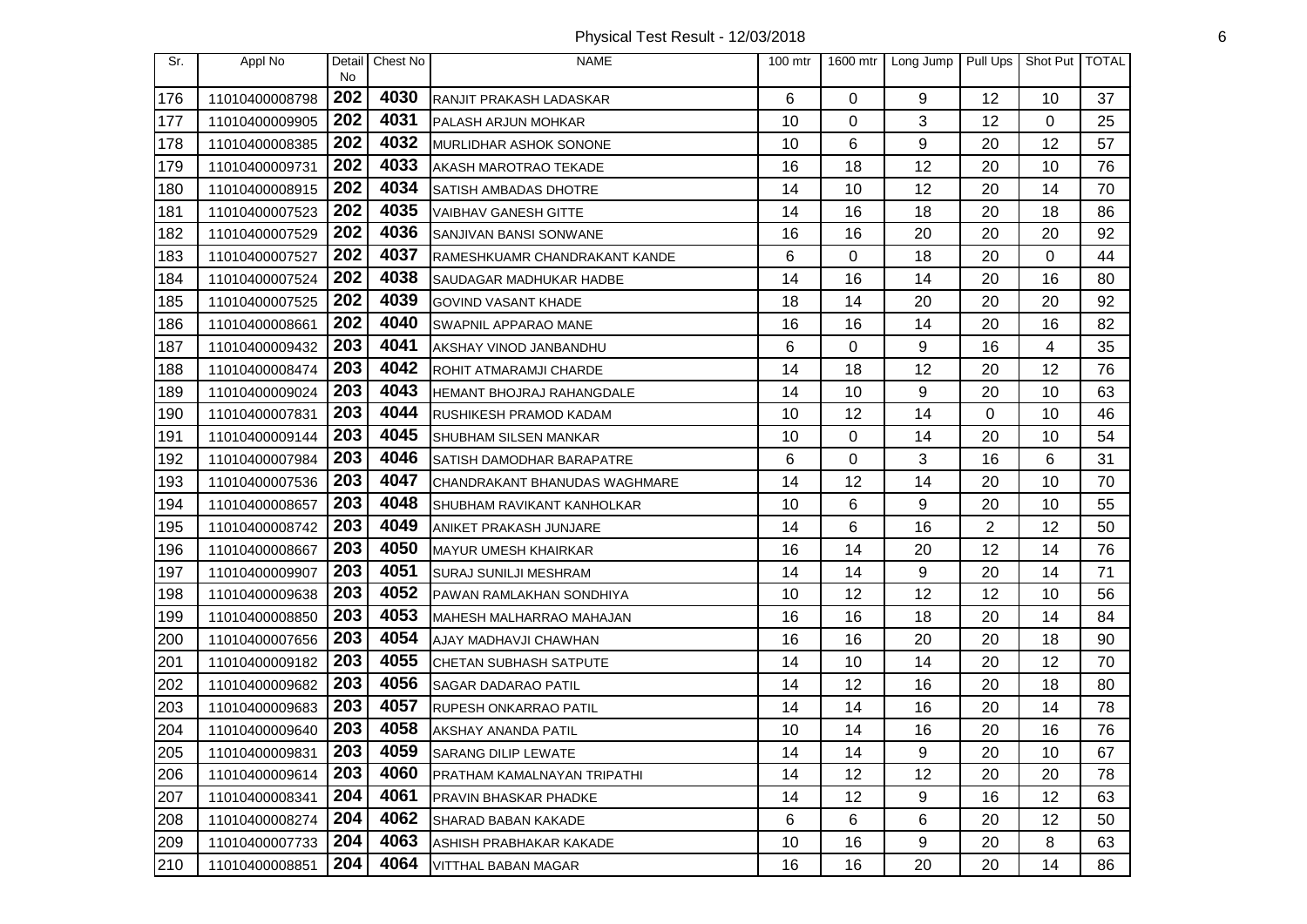Physical Test Result - 12/03/2018 7

| Sr. | Appl No        | Detail<br><b>No</b> | Chest No | <b>NAME</b>                       | $100$ mtr      | 1600 mtr | Long Jump | Pull Ups | Shot Put   TOTAL |    |
|-----|----------------|---------------------|----------|-----------------------------------|----------------|----------|-----------|----------|------------------|----|
| 211 | 11010400008237 | 204                 | 4065     | RAHUL RAMESH MAGHADE              | 16             | 20       | 20        | 20       | 16               | 92 |
| 212 | 11010400007627 | 204                 | 4066     | ADITYA JITENDRAKUMAR SINGH        | 10             | 0        | 6         | 0        | 16               | 32 |
| 213 | 11010400007463 | 204                 | 4067     | ASHISH GAJANAN DEKATE             | 10             | 10       | 9         | 20       | 12               | 61 |
| 214 | 11010400008021 | 204                 | 4068     | <b>KARTIK SHIVLAL YADAV</b>       | 14             | 18       | 20        | 20       | 16               | 88 |
| 215 | 11010400008663 | 204                 | 4069     | ROHIT RAJENDRA PALI               | $\overline{2}$ | 0        | 9         | 0        | 12               | 23 |
| 216 | 11010400007730 | 204                 | 4070     | MAYURA MADHUKAR MESHRAM           | 14             | 18       | 18        | 20       | 14               | 84 |
| 217 | 11010400007710 | 204                 | 4071     | LOKESHA ANANTRAM TEMBHARE         | 14             | 20       | 16        | 20       | 12               | 82 |
| 218 | 11010400007834 | 204                 | 4072     | DEVENDRA CHANDRASHEKAR SAMBALWAR  | 0              | 0        | 3         | 0        | 8                | 11 |
| 219 | 11010400007822 | 204                 | 4073     | PANKAJ VINAYAKRAO HEDAU           | 10             | 2        | 3         | 12       | 10               | 37 |
| 220 | 11010400007565 | 204                 | 4074     | KAILAS GAJANAN HAMBARE            | 14             | 16       | 16        | 20       | 20               | 86 |
| 221 | 11010400007869 | 204                 | 4075     | RAVINDRA RAMESH KHARABE           | 16             | 16       | 18        | 20       | 18               | 88 |
| 222 | 11010400009469 | 204                 | 4076     | SANJAY DURGAPRASAD RAHEKWAR       | 14             | 16       | 20        | 20       | 12               | 82 |
| 223 | 11010400009484 | 204                 | 4077     | RAVINDRASINGH GUMANSINGH PAWAR    | 14             | 14       | 14        | 20       | 10               | 72 |
| 224 | 11010400009467 | 204                 | 4078     | SHAILESH NOJLAL PATLE             | 14             | 16       | 18        | 20       | 12               | 80 |
| 225 | 11010400009482 | 204                 | 4079     | RAJANKUMAR VINOD JAMBHULKAR       | 16             | 16       | 20        | 20       | 16               | 88 |
| 226 | 11010400009475 | 204                 | 4080     | YOGENDRA ASHOK MUNESHWAR          | 18             | 16       | 20        | 20       | 18               | 92 |
| 227 | 11010400007568 | 205                 | 4081     | <b>SAGAR SUDHAKAR WALDE</b>       | 16             | 18       | 20        | 20       | 14               | 88 |
| 228 | 11010400007575 | 205                 | 4082     | YOGESH SANJAY GAWAI               | 10             | 14       | 12        | 8        | 10               | 54 |
| 229 | 11010400008252 | 205                 | 4083     | CHANDRAKANT BALAJI WAGHMARE       | 14             | 16       | 3         | 20       | $\Omega$         | 53 |
| 230 | 11010400008276 | 205                 | 4084     | MUKESH MAHENDRA KAMBLE            | 10             | 10       | 12        | 8        | 14               | 54 |
| 231 | 11010400008253 | 205                 | 4085     | KHANDU NAGNATH WAGHMARE           | 14             | 12       | 14        | 20       | 14               | 74 |
| 232 | 11010400008510 | 205                 | 4086     | <b>BABAN SHESHARAO RATHOD</b>     | 14             | 14       | 0         | 20       | 12               | 60 |
| 233 | 11010400010005 | 205                 | 4087     | DATTARAO DNYANBA MORE             | 16             | 14       | 16        | 20       | 18               | 84 |
| 234 | 11010400010007 | 205                 | 4088     | UDHAO PURUSHOTTAM MORE            | 16             | 16       | 18        | 20       | 18               | 88 |
| 235 | 11010400007955 | 205                 | 4089     | KARTIK DIWAKARRAO MASRAM          | 14             | 14       | 12        | 12       | 16               | 68 |
| 236 | 11010400008665 | 205                 | 4090     | <b>SATISH LOKCHAND RAHANGDALE</b> | 14             | 16       | 12        | 20       | 12               | 74 |
| 237 | 11010400007983 | 205                 | 4091     | AKASH DIPAKRAO KHUTADE            | 14             | 12       | 0         | 20       | 10               | 56 |
| 238 | 11010400007615 | 205                 | 4092     | MANGESH ASHOKRAO SONONE           | 16             | 14       | 20        | 20       | 16               | 86 |
| 239 | 11010400007974 | 205                 | 4093     | OMPRAKASH PRAMODRAO WANKHEDE      | 10             | 12       | 12        | 16       | 12               | 62 |
| 240 | 11010400007964 | 205                 | 4094     | <b>SUYOG SURESHRAO ARSAD</b>      | 10             | 12       | 16        | 20       | 12               | 70 |
| 241 | 11010400008719 | 205                 | 4095     | KISHOR LOKCHAND RAHANGDALE        | 14             | 14       | 12        | 20       | 10               | 70 |
| 242 | 11010400007875 | 205                 | 4096     | VINOD HEMRAJ ADMANE               | 16             | 16       | 20        | 20       | 18               | 90 |
| 243 | 11010400007981 | 205                 | 4097     | NITISH ATMARAMJI GAIDHANE         | 10             | 10       | 9         | 8        | 16               | 53 |
| 244 | 11010400009969 | 205                 | 4098     | RATNADIP PRAKASH KHILLARE         | 14             | 12       | 12        | 20       | 18               | 76 |
| 245 | 11010400009982 | 205                 | 4099     | <b>VIJAY RAMESH KHILLARE</b>      | 10             | 12       | 16        | 20       | 14               | 72 |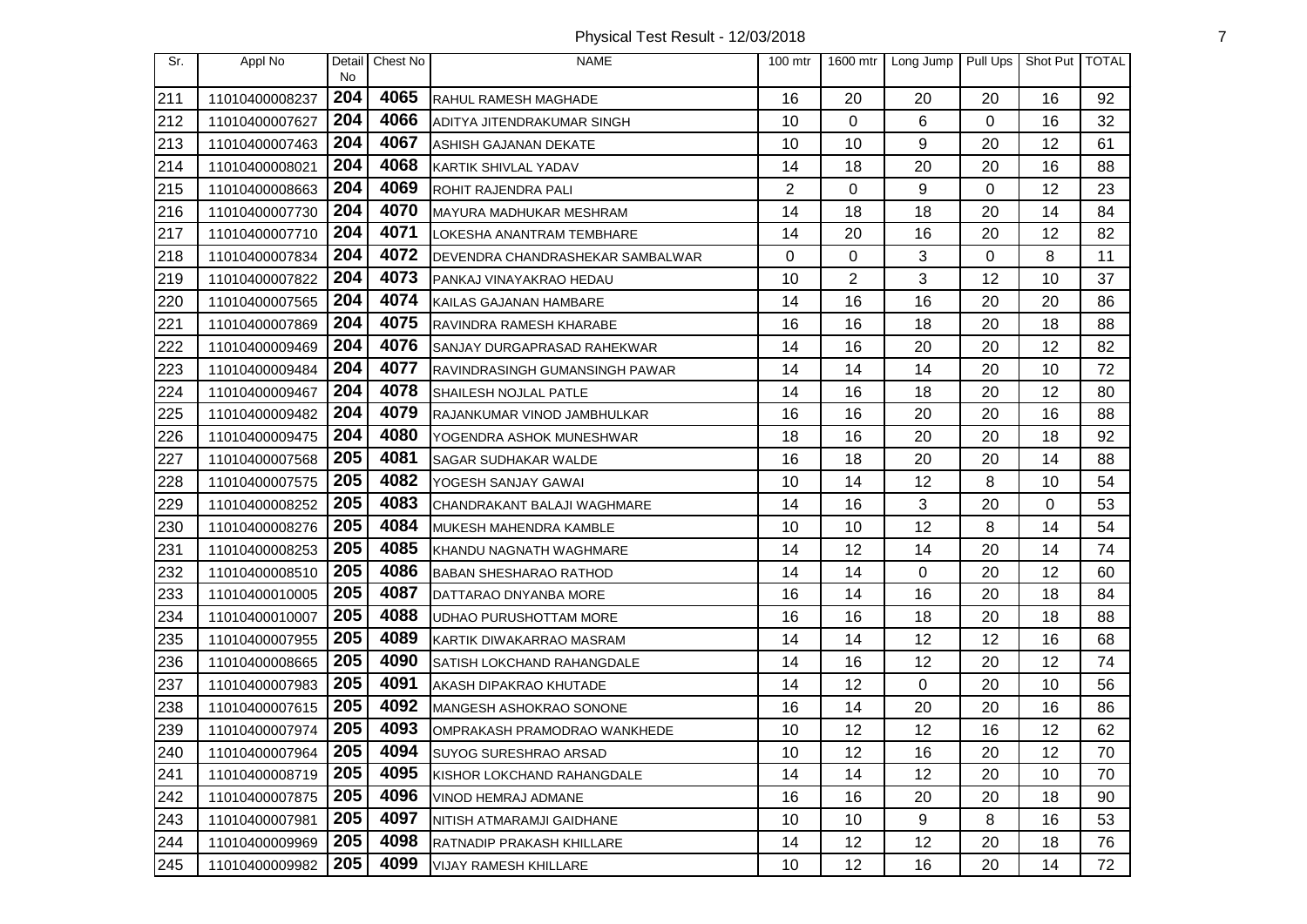Physical Test Result - 12/03/2018 8

| Sr. | Appl No        | Detail<br>No | Chest No | <b>NAME</b>                     | 100 mtr | 1600 mtr       | Long Jump | Pull Ups       | Shot Put   TOTAL |    |
|-----|----------------|--------------|----------|---------------------------------|---------|----------------|-----------|----------------|------------------|----|
| 246 | 11010400008776 | 205          | 4100     | AASHISH TEKCHAND BISEN          | 16      | 14             | 12        | 20             | 12               | 74 |
| 247 | 11010400008696 | 206          | 4101     | VISHAL RAMPRSAD BHALEKAR        | 14      | 10             | 12        | $\overline{2}$ | 14               | 52 |
| 248 | 11010400008687 | 206          | 4102     | <b>DEVEN DEVIDASJI KHADSE</b>   | 14      | $\Omega$       | 12        | 20             | 10               | 56 |
| 249 | 11010400008126 | 206          | 4103     | <b>VENKAT BHAURAO INGOLE</b>    | 16      | 12             | 12        | 16             | 20               | 76 |
| 250 | 11010400008127 | 206          | 4104     | YOGESHWAR ANANDARAO NAGARGOJE   | 16      | 18             | 16        | 20             | 18               | 88 |
| 251 | 11010400009184 | 206          | 4105     | SHUBHAM RAJU SANGEWAR           | 0       | $\Omega$       | 0         | $\Omega$       | 6                | 6  |
| 252 | 11010400007796 | 206          | 4106     | <b>DHIRAJ ARVIND MAINDE</b>     | 16      | 14             | 16        | 20             | 18               | 84 |
| 253 | 11010400007758 | 206          | 4107     | AKSHAY SAMADHAN GAVHALE         | 16      | 18             | 18        | 20             | 20               | 92 |
| 254 | 11010400007976 | 206          | 4108     | <b>SUNIL SHRIRAM DHAGE</b>      | 14      | 14             | 14        | 20             | 14               | 76 |
| 255 | 11010400009235 | 206          | 4109     | <b>GANESH SADASHIO BHUTE</b>    | 14      | 14             | 18        | 20             | 14               | 80 |
| 256 | 11010400009236 | 206          | 4110     | AMOL MADHUKAR DHURDE            | 14      | 16             | 14        | 20             | 16               | 80 |
| 257 | 11010400007900 | 206          | 4111     | ROHIT ANIL KUNDALWAL            | 10      | 10             | 6         | 20             | 12               | 58 |
| 258 | 11010400007952 | 206          | 4112     | ANAND CHANDRABHAN GAIKWAD       | 14      | 12             | 3         | 8              | 10               | 47 |
| 259 | 11010400008250 | 206          | 4113     | <b>RAVI SUKRAM MESHRAM</b>      | 14      | 18             | 16        | 20             | 10               | 78 |
| 260 | 11010400009987 | 206          | 4114     | SUDARSHAN BABULAL KAWARE        | 16      | 18             | 16        | 20             | 14               | 84 |
| 261 | 11010400008940 | 206          | 4115     | <b>PRAVIN VISHNU THORAT</b>     | 10      | 10             | 9         | 12             | 14               | 55 |
| 262 | 11010400007404 | 206          | 4116     | AKASH ARUNRAO CHOUDHARI         | 16      | 18             | 18        | 20             | 18               | 90 |
| 263 | 11010400008238 | 206          | 4117     | <b>PRAJWAL PRAKASH KOHADE</b>   | 10      | $\overline{2}$ | 9         | 0              | 8                | 29 |
| 264 | 11010400009551 | 206          | 4118     | <b>ASHISH HARIDASJI WAIRALE</b> | 18      | 16             | 18        | 20             | 16               | 88 |
| 265 | 11010400009549 | 206          | 4119     | RAJESH KISHORIJI HIRANWAR       | 16      | 18             | 20        | 20             | 0                | 74 |
| 266 | 11010400009556 | 206          | 4120     | <b>ABHILASH VIKASJI MESHRAM</b> | 14      | 16             | 14        | 20             | 14               | 78 |
| 267 | 11010400008488 | 207          | 4121     | <b>ROHIT RAMESH PAL</b>         | 16      | 16             | 16        | 20             | 14               | 82 |
| 268 | 11010400008810 | 207          | 4122     | PRAFUL MUKTESHWAR LENGURE       | 16      | 18             | 16        | 20             | 18               | 88 |
| 269 | 11010400009844 | 207          | 4123     | KRUNAL NARESH GABHANE           | 14      | 6              | 6         | 20             | 12               | 58 |
| 270 | 11010400008467 | 207          | 4124     | SHUBHAM MAROTRAO MAIND          | 14      | 14             | 16        | 20             | 8                | 72 |
| 271 | 11010400008897 | 207          | 4125     | WALMIK VITTHALJI MASRAM         | 18      | 16             | 20        | 20             | 16               | 90 |
| 272 | 11010400008364 | 207          | 4126     | GIRIDHAR ASHOK KALBANDE         | 16      | 14             | 18        | 20             | 16               | 84 |
| 273 | 11010400009826 | 207          | 4127     | <b>ROHIT RAMESH SHUKLA</b>      | 6       | 0              | 6         | 20             | 10               | 42 |
| 274 | 11010400009005 | 207          | 4128     | SHIVDAS MAHADEO WANARSE         | 10      | 0              | 12        | 12             | 12               | 46 |
| 275 | 11010400009364 | 207          | 4129     | ISHARAD SUDHAKAR SAKHARE        | 16      | 18             | 18        | 20             | 16               | 88 |
| 276 | 11010400008266 | 207          | 4130     | HARSHAL SANDU DEOKAR            | 16      | 16             | 20        | 20             | 20               | 92 |
| 277 | 11010400009385 | 207          | 4131     | RUSHIKESH GIRIDHAR DAHAKE       | 14      | 10             | 12        | 0              | 12               | 48 |
| 278 | 11010400009358 | 207          | 4132     | SANJOG SANJAYRAO SONTAKKE       | 14      | 6              | 14        | $\overline{2}$ | 16               | 52 |
| 279 | 11010400008264 | 207          | 4133     | <b>SHAILESH RAMDAS KUTE</b>     | 16      | 18             | 16        | 20             | 16               | 86 |
| 280 | 11010400008268 | 207          | 4134     | SANTOSH SANDU DEOKAR            | 16      | 16             | 20        | 20             | 18               | 90 |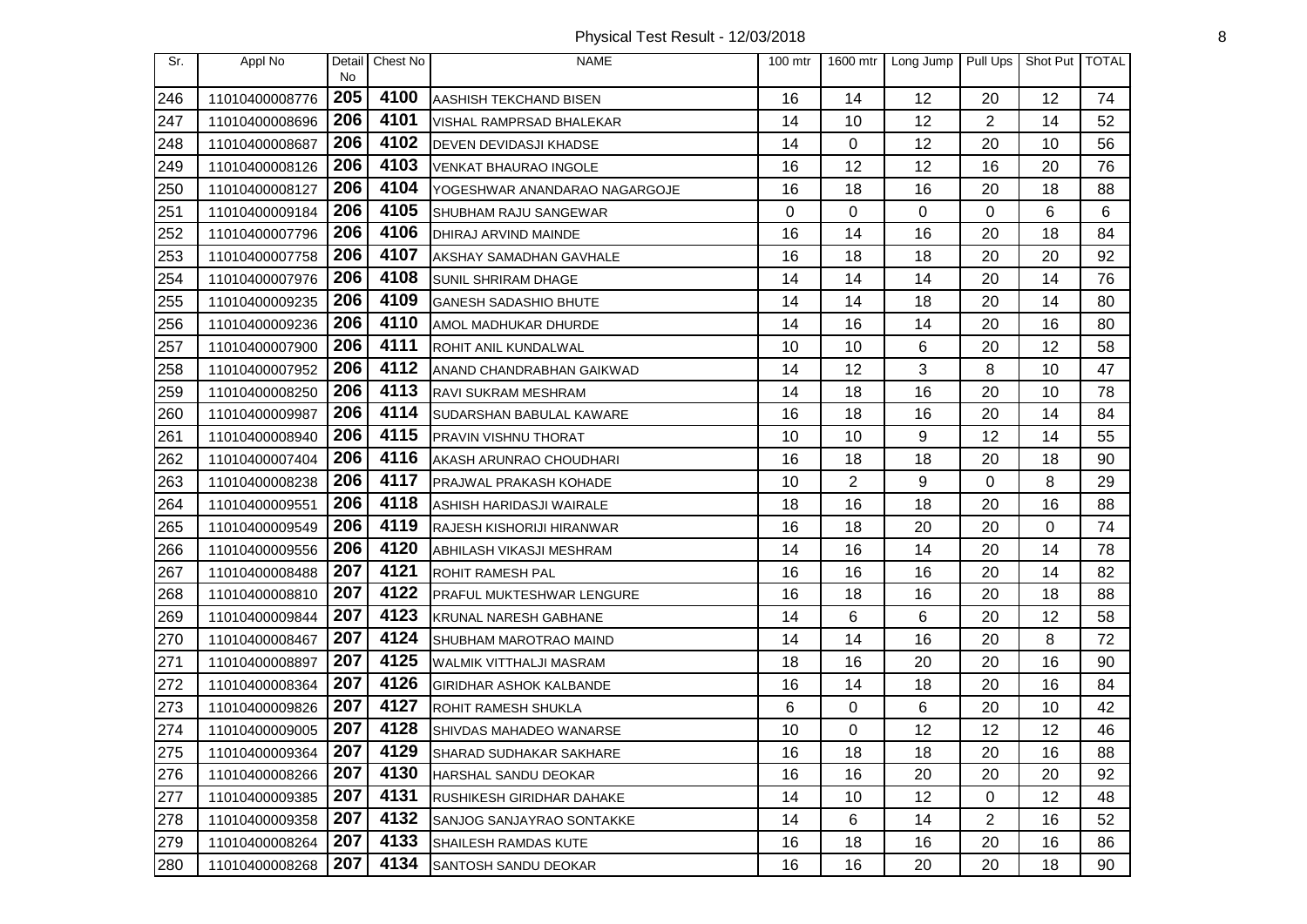Physical Test Result - 12/03/2018 9

| Sr. | Appl No        | Detail<br><b>No</b> | Chest No | <b>NAME</b>                       | $100$ mtr | 1600 mtr | Long Jump      | Pull Ups | Shot Put   TOTAL |    |
|-----|----------------|---------------------|----------|-----------------------------------|-----------|----------|----------------|----------|------------------|----|
| 281 | 11010400007448 | 207                 | 4135     | PRAVIN MADHUKAR CHAKOLE           | 14        | 12       | 14             | 16       | 14               | 70 |
| 282 | 11010400009680 | 207                 | 4136     | MAYUR BABARAO DHENGALE            | 14        | 16       | 16             | 20       | 16               | 82 |
| 283 | 11010400008679 | 207                 | 4137     | VIJAY KANHAIYALAL HARINKHEDE      | 16        | 18       | 18             | 8        | 12               | 72 |
| 284 | 11010400008458 | 207                 | 4138     | SANJAY KANHAIYALAL HARINKHEDE     | 16        | 16       | 18             | 12       | 10               | 72 |
| 285 | 11010400008563 | 207                 | 4139     | <b>BHUMESHWAR ASHOK BAWANKULE</b> | 14        | 14       | 12             | 16       | 0                | 56 |
| 286 | 11010400008821 | 207                 | 4140     | VITTHAL BANSILAL CHAVHAN          | 18        | 16       | 20             | 20       | 20               | 94 |
| 287 | 11010400009897 | 208                 | 4141     | YOGESH PRAKASHRAO BONDRE          | 6         | 2        | 9              | 4        | 12               | 33 |
| 288 | 11010400009238 | 208                 | 4142     | VISHNU NAMDEVRAO DUBE             | 16        | 14       | 20             | 20       | 18               | 88 |
| 289 | 11010400009246 | 208                 | 4143     | VIJAYKUMAR KUNDLIKRAO SARKATE     | 14        | 14       | 12             | 16       | 14               | 70 |
| 290 | 11010400008649 | 208                 | 4144     | NAVNATH VITTHAL BONGANE           | 14        | 16       | 20             | 20       | 18               | 88 |
| 291 | 11010400009573 | 208                 | 4145     | AKSHAY GORAKH SUTAR               | 16        | 16       | 20             | 20       | 18               | 90 |
| 292 | 11010400009570 | 208                 | 4146     | <b>DEVAJI BHIKA MORE</b>          | 14        | 16       | 18             | 12       | 14               | 74 |
| 293 | 11010400009566 | 208                 | 4147     | PAVAN DHANRAJ NIKAM               | 14        | 20       | 0              | 20       | 0                | 54 |
| 294 | 11010400007441 | 208                 | 4148     | KAPIL SUNIL KHANDARE              | 16        | 14       | 14             | 20       | 16               | 80 |
| 295 | 11010400008694 | 208                 | 4149     | SHUBHAM YUVRAJ GUNDRE             | 0         | 0        | 3              | 0        | 10               | 13 |
| 296 | 11010400008476 | 208                 | 4150     | <b>VIVEK ANIL RAUT</b>            | 14        | 14       | 12             | 20       | 12               | 72 |
| 297 | 11010400009511 | 208                 | 4151     | VANDEO BHAUSING CHAVHAN           | 16        | 16       | 18             | 20       | 14               | 84 |
| 298 | 11010400009508 | 208                 | 4152     | AJAY SHESHRAO RATHOD              | 16        | 16       | 20             | 20       | 14               | 86 |
| 299 | 11010400009512 | 208                 | 4153     | SATYAPAL NAMDEO JOGDANDE          | 14        | 16       | 20             | 20       | 12               | 82 |
| 300 | 11010400008730 | 208                 | 4154     | PRANAY RAMESH VAIDYA              | 10        | 0        | 6              | 20       | 8                | 44 |
| 301 | 11010400007999 | 208                 | 4155     | AKASH VIVEK FALKE                 | 6         | 0        | 6              | 0        | 16               | 28 |
| 302 | 11010400007486 | 208                 | 4156     | SHUBHAM SHANKAR BHOMLE            | 14        | 16       | 16             | 20       | 12               | 78 |
| 303 | 11010400009194 | 208                 | 4157     | SANTOSH BHAGWAT JAYBHAY           | 14        | 16       | 16             | 20       | 12               | 78 |
| 304 | 11010400009157 | 208                 | 4158     | TANAJI ARUN JAYBHAY               | 16        | 16       | $\overline{0}$ | 20       | 20               | 72 |
| 305 | 11010400009995 | 208                 | 4159     | CHHVIRAJ SURESHSINGH YEOTIKAR     | 16        | 16       | 18             | 20       | 14               | 84 |
| 306 | 11010400009805 | 208                 | 4160     | ROHIT MUKESH SHINGEWAR            | 10        | 2        | 3              | 20       | 10               | 45 |
| 307 | 11010400008994 | 209                 | 4161     | SOMESHWAR SAHEBRAO GITTE          | 14        | 0        | 6              | 0        | 10               | 30 |
| 308 | 11010400008999 | 209                 | 4162     | KISHOR DILIPRAO RAUT              | 14        | 10       | 14             | 12       | 16               | 66 |
| 309 | 11010400009102 | 209                 | 4163     | <b>MOHIT VIJAY URKUDE</b>         | 14        | 12       | 9              | 20       | 10               | 65 |
| 310 | 11010400008311 | 209                 | 4164     | SAMIR SUNIL DHARMARE              | 6         | 10       | 6              | 0        | 12               | 34 |
| 311 | 11010400009178 | 209                 | 4165     | PRAJVAL PRADIPRAO DHABALE         | 6         | 14       | 9              | 20       | 8                | 57 |
| 312 | 11010400008256 | 209                 | 4166     | <b>SACHIN RAOSING WASNIK</b>      | 16        | 14       | 16             | 20       | 14               | 80 |
| 313 | 11010400008435 | 209                 | 4167     | SACHIN DEVNATH HINGANKAR          | 6         | 10       | 6              | 8        | 12               | 42 |
| 314 | 11010400009701 | 209                 | 4168     | SHUBHAM KHEMRAJ KONGRE            | 14        | 16       | 9              | 20       | 12               | 71 |
| 315 | 11010400009617 | 209                 | 4169     | NIKHIL BABARAO LOHANDE            | 10        | 14       | 14             | 20       | 12               | 70 |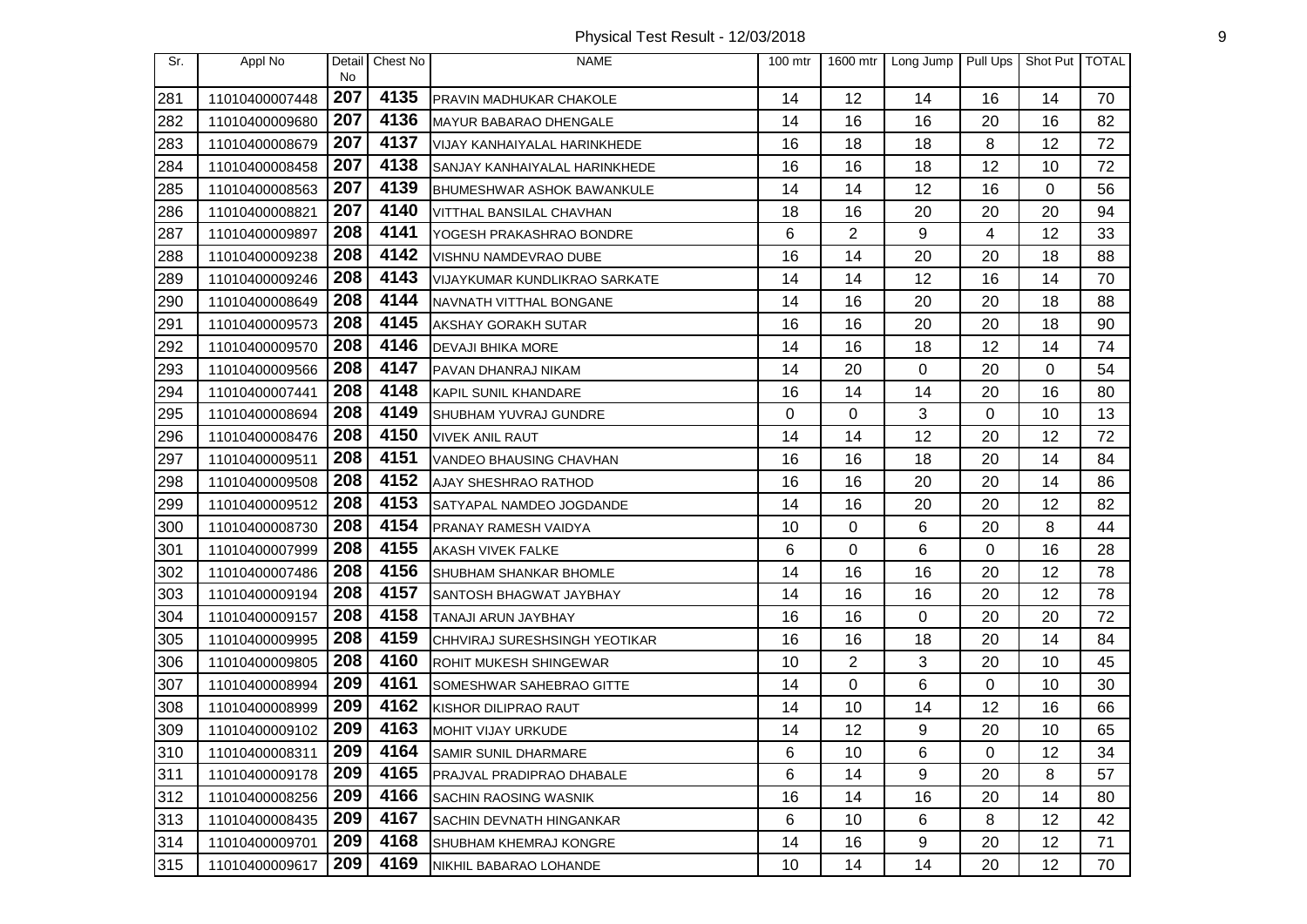Physical Test Result - 12/03/2018 10

| Sr. | Appl No        | No  | Detail Chest No | <b>NAME</b>                      | $100$ mtr | 1600 mtr | Long Jump   | Pull Ups | Shot Put TOTAL |    |
|-----|----------------|-----|-----------------|----------------------------------|-----------|----------|-------------|----------|----------------|----|
| 316 | 11010400009662 | 209 | 4170            | CHAITANYA DAMODHAR KAWALE        | 6         | $\Omega$ | 6           | $\Omega$ | 10             | 22 |
| 317 | 11010400007658 | 209 | 4171            | <b>PRAYAS GULABCHAND GAUPALE</b> | 14        | 12       | 12          | 0        | 12             | 50 |
| 318 | 11010400007650 | 209 | 4172            | <b>AKSHAY SHRIDHAR MOON</b>      | 10        | 6        | 9           | 0        | 10             | 35 |
| 319 | 11010400009901 | 209 | 4173            | <b>GORAKHANATH NIMBA MASUL</b>   | 16        | 16       | 12          | 20       | 16             | 80 |
| 320 | 11010400009817 | 209 | 4174            | <b>VAKIL MOTIRAM THORAT</b>      | 16        | 16       | 12          | 20       | 14             | 78 |
| 321 | 11010400008533 | 209 | 4175            | AKSHAY SANJAY MAKODE             | 14        | 14       | 18          | 20       | 18             | 84 |
| 322 | 11010400008961 | 209 | 4176            | PANKAJ GOPAL DHAMODE             | 14        | 14       | 14          | 20       | 10             | 72 |
| 323 | 11010400009485 | 209 | 4177            | RANJIT TULBAHADUR THAPA          | 16        | 16       | 18          | 20       | 20             | 90 |
| 324 | 11010400009829 | 209 | 4178            | AJAY KISHOR DHORE                | 10        | 14       | 9           | 20       | 10             | 63 |
| 325 | 11010400007435 | 209 | 4179            | <b>SURAJ SITARAM MANWAR</b>      | 16        | 14       | 12          | 8        | 12             | 62 |
| 326 | 11010400009026 | 209 | 4180            | <b>SACHIN RAVINDRA TAYADE</b>    | 14        | 16       | 18          | 20       | 12             | 80 |
| 327 | 11010400008206 | 210 | 4181            | SUNIL VILASAPPA BORGAONKAR       | 16        | 18       | 18          | 20       | 20             | 92 |
| 328 | 11010400008793 | 210 | 4182            | <b>PRAFULL NAMDEV SOLANKE</b>    | 16        | 16       | 20          | 20       | 18             | 90 |
| 329 | 11010400008787 | 210 | 4183            | SHUBHAM SUBHASH KHOPADKAR        | 16        | 18       | 18          | 20       | 18             | 90 |
| 330 | 11010400008195 | 210 | 4184            | AKSHAY VISHVAMBHAR KANKALE       | 14        | 12       | 16          | 20       | 18             | 80 |
| 331 | 11010400007453 | 210 | 4185            | JITENDRA RAMKRUSHNAJI TANDEKAR   | 16        | 14       | 20          | 20       | 16             | 86 |
| 332 | 11010400007494 | 210 | 4186            | ASHISH RAJHANSJI BHONDE          | 16        | 16       | 18          | 20       | 16             | 86 |
| 333 | 11010400007482 | 210 | 4187            | AMIT RAMESHWAR DORLE             | 18        | 16       | 20          | 20       | 20             | 94 |
| 334 | 11010400007449 | 210 | 4188            | RAHUL MANNU DEOGADE              | 16        | 16       | 16          | 20       | 18             | 86 |
| 335 | 11010400007466 | 210 | 4189            | <b>SHUBHAM DEVENDRA MOHITE</b>   | 14        | 14       | 16          | 20       | 12             | 76 |
| 336 | 11010400007503 | 210 | 4190            | SHAILESH SHALIK NIMBARTE         | 14        | 14       | 14          | 12       | 16             | 70 |
| 337 | 11010400009367 | 210 | 4191            | SHUBHAM KISANRAO VAIDYA          | 16        | 18       | 16          | 16       | 12             | 78 |
| 338 | 11010400009575 | 210 | 4192            | ASHISH PRAMOD KALSRPE            | 16        | 12       | 20          | 20       | 14             | 82 |
| 339 | 11010400009567 | 210 | 4193            | NISHANT PRAMOD KALSRPE           | 14        | 16       | 14          | 20       | 12             | 76 |
| 340 | 11010400008731 | 210 | 4194            | NAGESHWAR DYANESHWAR BOTRE       | 14        | 14       | $\mathsf g$ | 20       | 14             | 71 |
| 341 | 11010400009121 | 210 | 4195            | <b>DINESH RAMBHAU KHARABE</b>    | 16        | 14       | 16          | 20       | 18             | 84 |
| 342 | 11010400008799 | 210 | 4196            | <b>VISHAL ANIRUDDHA TAGADE</b>   | 14        | 14       | 9           | 20       | 16             | 73 |
| 343 | 11010400009923 | 210 | 4197            | NIKHIL PUNDALIK DURATKAT         | 16        | 14       | 14          | 20       | 18             | 82 |
| 344 | 11010400008805 | 210 | 4198            | RAISE SALAM SHEKH                | 14        | 16       | 6           | 20       | 14             | 70 |
| 345 | 11010400009319 |     | $ 210 $ 4199    | <b>ANUP BABAN TURANKAR</b>       | 14        | 12       | 16          | 20       | 16             | 78 |
| 346 | 11010400009311 | 210 | 4200            | <b>PARMESHWAR SANGRAM KAMBLE</b> | 14        | 16       | 18          | 20       | 20             | 88 |
| 347 | 11010400009760 | 211 | 4201            | SAGAR GAJANAN NAGOLKAR           | 10        | 14       | 6           | 20       | 12             | 62 |
| 348 | 11010400007787 | 211 | 4202            | VICKY DNYANESHWAR BIJALE         | 10        | 6        | 9           | 20       | 10             | 55 |
| 349 | 11010400008239 | 211 | 4203            | NIKHIL RAJU AMBADARE             | 14        | 16       | 16          | 20       | 16             | 82 |
| 350 | 11010400008313 | 211 | 4204            | MANISH RAJU AMBADARE             | 14        | 16       | 18          | 20       | 14             | 82 |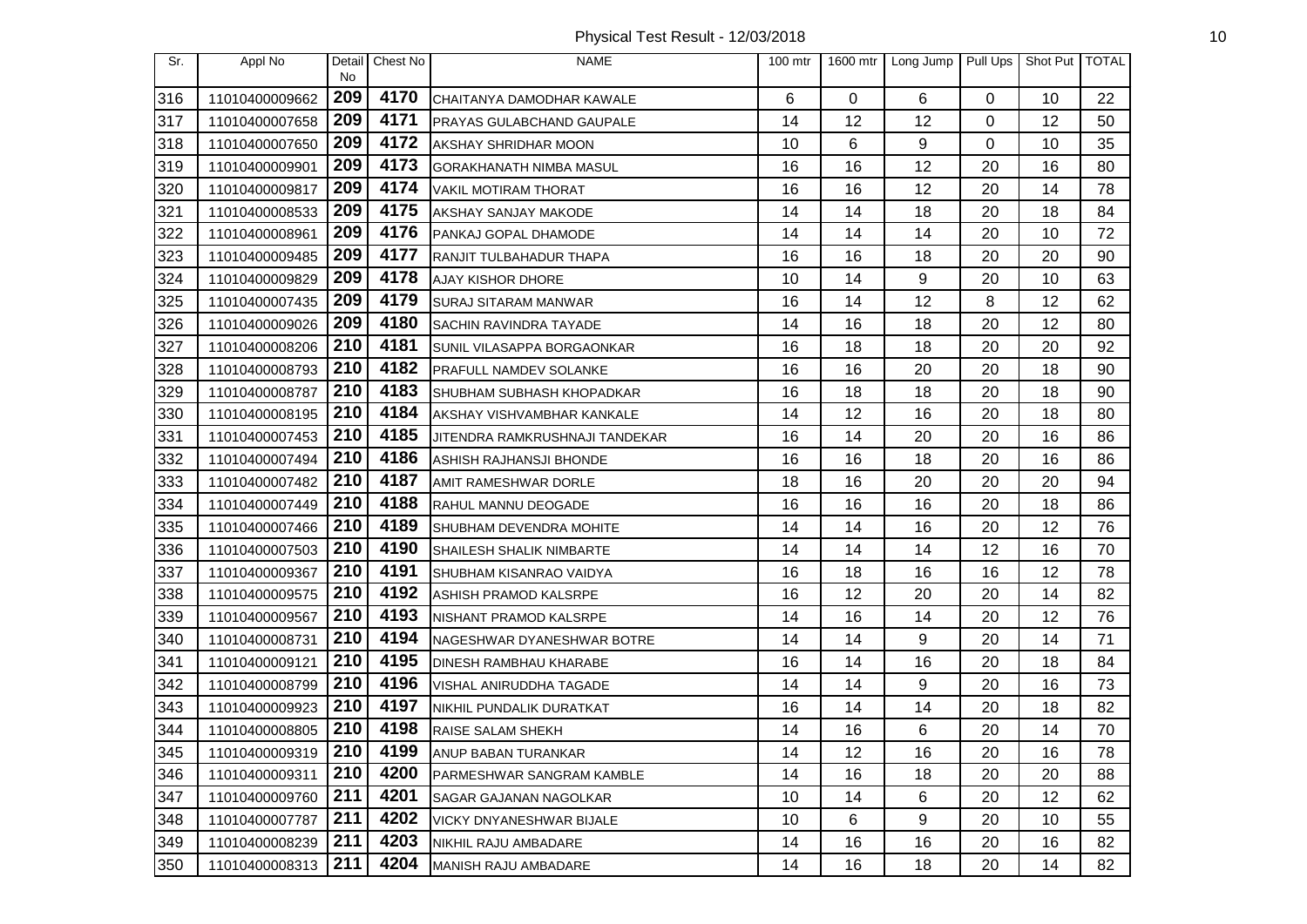Physical Test Result - 12/03/2018 11

| Sr. | Appl No        | Detail<br>No.    | Chest No | <b>NAME</b>                      | 100 mtr | 1600 mtr | Long Jump   | Pull Ups       | Shot Put   TOTAL |    |
|-----|----------------|------------------|----------|----------------------------------|---------|----------|-------------|----------------|------------------|----|
| 351 | 11010400008887 | 211              | 4205     | GAUTAM BHAGWANRAO PANDIT         | 14      | 14       | 18          | 20             | 16               | 82 |
| 352 | 11010400008888 | 211              | 4206     | <b>DEEPAK YASHVANTA KAHALE</b>   | 16      | 16       | 18          | 20             | 16               | 86 |
| 353 | 11010400007471 | 211              | 4207     | AKHILESH SUNIL ATRAM             | 6       | 0        | $\mathbf 0$ | 20             | 10               | 36 |
| 354 | 11010400008565 | 211              | 4208     | <b>PRATIK NANDKISHOR DETHE</b>   | 6       | 0        | 9           | 20             | 16               | 51 |
| 355 | 11010400008389 | 211              | 4209     | JITENDRA PRABHAKAR JAGTAP        | 14      | 16       | 18          | 20             | 10               | 78 |
| 356 | 11010400009789 | 211              | 4210     | <b>VIKAS MAROTI VAHANE</b>       | 14      | 12       | 12          | 8              | 10               | 56 |
| 357 | 11010400009960 | 211              | 4211     | <b>SANTOSH MOHAN MENDHEKAR</b>   | 14      | 14       | 16          | 20             | 18               | 82 |
| 358 | 11010400009967 | 211              | 4212     | AMIT MADHUKAR WANKHADE           | 14      | 12       | 20          | 20             | 16               | 82 |
| 359 | 11010400008804 | 211              | 4213     | SANKET KESHAO GAIKWAD            | 16      | 16       | 16          | 20             | 14               | 82 |
| 360 | 11010400008914 | 211              | 4214     | AKASH DEWAJI ATILKAR             | 10      | $\Omega$ | 9           | $\overline{2}$ | 12               | 33 |
| 361 | 11010400009097 | 211              | 4215     | <b>SAGAR RAMESH SAHARE</b>       | 16      | 16       | 20          | 20             | 16               | 88 |
| 362 | 11010400009152 | 211              | 4216     | MANOJ MUKINDA THORAT             | 16      | 14       | 20          | 20             | 16               | 86 |
| 363 | 11010400009940 | 211              | 4217     | PANKAJ DEORAO KOLHE              | 14      | 14       | 20          | 20             | 14               | 82 |
| 364 | 11010400008548 | 211              | 4218     | AJAY RAMDAS NAITAM               | 16      | 16       | $\mathbf 0$ | 20             | 18               | 70 |
| 365 | 11010400008768 | 211              | 4219     | YUVRAJ ARVIND SHENDRE            | 10      | 14       | 18          | 20             | 14               | 76 |
| 366 | 11010400009836 | 211              | 4220     | MANOJ DINKAR JADHAO              | 16      | 14       | 20          | 20             | 16               | 86 |
| 367 | 11010400008880 | 212              | 4221     | UMAKANT RAVINDRA FULBANDHE       | 16      | 14       | 16          | 8              | 10               | 64 |
| 368 | 11010400008875 | 212              | 4222     | <b>GOPAL GYANIRAM KAPGATE</b>    | 16      | 16       | 18          | 20             | 16               | 86 |
| 369 | 11010400008874 | 212              | 4223     | HEMRAJ PATIRAM BHONDE            | 16      | 14       | 20          | 20             | 14               | 84 |
| 370 | 11010400009360 | 212              | 4224     | CHETAN RAMBHAU PEDHEKAR          | 14      | 16       | 12          | 20             | 12               | 74 |
| 371 | 11010400008516 | 212              | 4225     | JITENDRA RUPCHAND ZANZAD         | 16      | 18       | 20          | 20             | 14               | 88 |
| 372 | 11010400008532 | 212              | 4226     | PANKAJ DUDHRAM SHENDE            | 14      | 14       | 14          | 20             | 0                | 62 |
| 373 | 11010400009889 | 212              | 4227     | SANDESH HEMRAJ PANDHARAM         | 16      | 14       | 16          | 20             | 12               | 78 |
| 374 | 11010400008720 | 212              | 4228     | ZANAKLAL SEWAKRAM KALSARPE       | 14      | 18       | 16          | 20             | 16               | 84 |
| 375 | 11010400008760 | 212              | 4229     | SAWANKUMAR ANANTRAM SONWANE      | 14      | 14       | 14          | 20             | 16               | 78 |
| 376 | 11010400009799 | 212              | 4230     | SIDDHANT JIWAN DHANKE            | 10      | 10       | 6           | 20             | 6                | 52 |
| 377 | 11010400007947 | 212              | 4231     | SURAJ NAGORAO INGLE              | 16      | 18       | 20          | 20             | 18               | 92 |
| 378 | 11010400007949 | 212              | 4232     | KAILAS PANJABRAO DESHMUKH        | 14      | 12       | $\mathbf 0$ | 20             | 18               | 64 |
| 379 | 11010400007939 | 212              | 4233     | <b>DIPAK BHAGWANRAO DESHMUKH</b> | 14      | 12       | 20          | 20             | 16               | 82 |
| 380 | 11010400009079 | $\overline{212}$ | 4234     | VRUSHIKESH SANJAYRAO KALE        | 14      | 16       | 18          | 20             | 16               | 84 |
| 381 | 11010400009146 | 212              | 4235     | SACHIN PRAKASHRAO UMEKAR         | 14      | 18       | 16          | 20             | 12               | 80 |
| 382 | 11010400009841 | 212              | 4236     | <b>SHEKHAR DULIRAM TIPATRE</b>   | 16      | 14       | 20          | 20             | 14               | 84 |
| 383 | 11010400009784 | 212              | 4237     | LOMESH PRABHAKAR SONULE          | 16      | 14       | 18          | 20             | 16               | 84 |
| 384 | 11010400008701 | 212              | 4238     | <b>PRADIP PRAKASH KURANJEKAR</b> | 16      | 18       | 16          | 20             | 12               | 82 |
| 385 | 11010400007838 | 212              | 4239     | VISHAL DILIP INGLE               | 16      | 18       | 14          | 20             | 14               | 82 |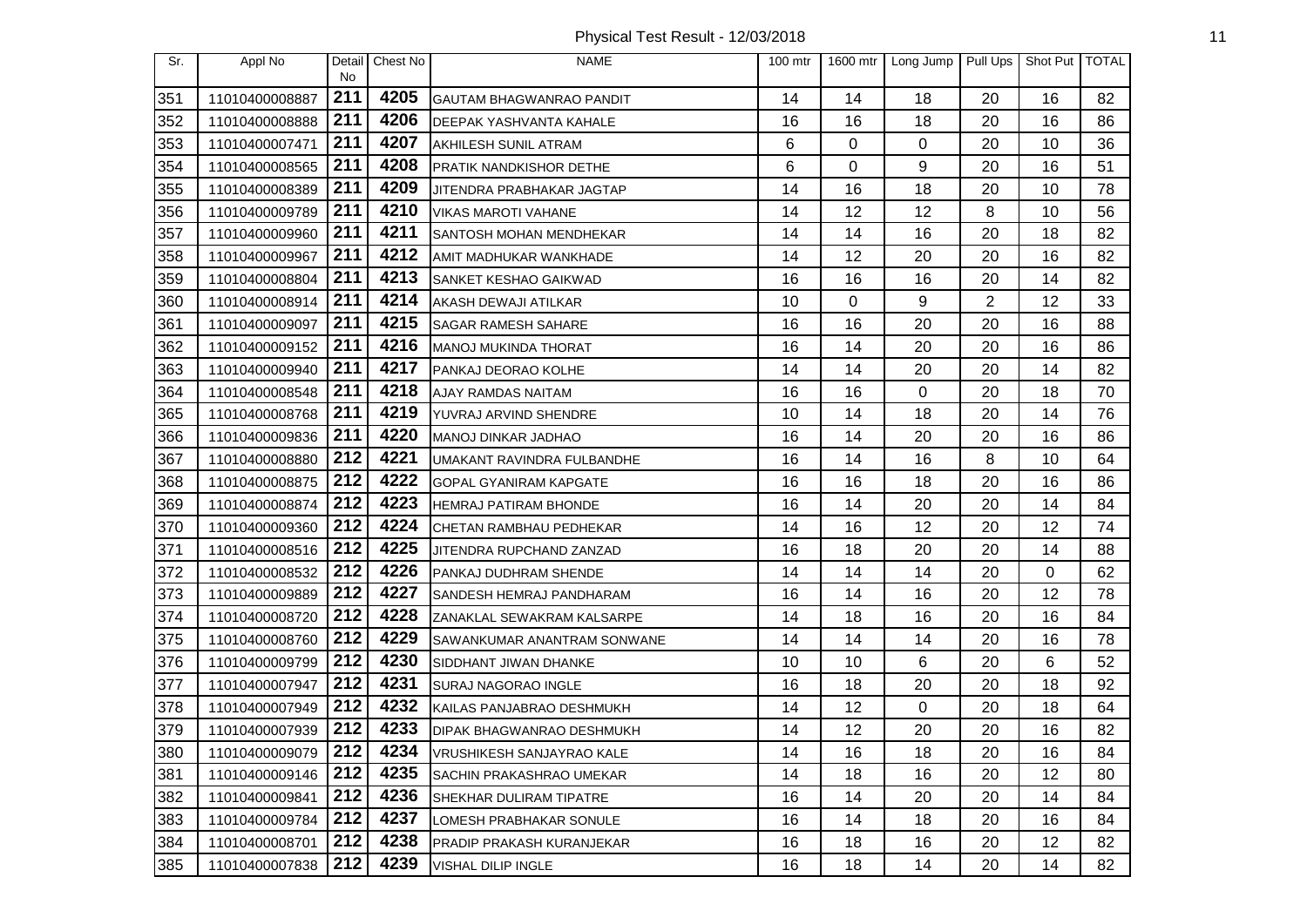Physical Test Result - 12/03/2018 12

| Sr. | Appl No        |           | Detail Chest No | <b>NAME</b>                       | $100$ mtr | 1600 mtr | Long Jump | Pull Ups | Shot Put TOTAL |    |
|-----|----------------|-----------|-----------------|-----------------------------------|-----------|----------|-----------|----------|----------------|----|
| 386 | 11010400008741 | No<br>212 | 4240            | AMOL MAROTI RATHOD                | 10        | $\Omega$ | 12        | 20       | 18             | 60 |
| 387 | 11010400009326 | 213       | 4241            | <b>VITTHAL BHIMRAO BALI</b>       | 14        | 14       | 18        | 20       | 20             | 86 |
| 388 | 11010400009323 | 213       | 4242            | ANIL SUBHASH KAMBLE               | 16        | 18       | 16        | 20       | 14             | 84 |
| 389 | 11010400009318 | 213       | 4243            | RAJPAL LAXMAN CHAVHAN             | 16        | 18       | 16        | 20       | 0              | 70 |
| 390 | 11010400009315 | 213       | 4244            | <b>GOVIND LAXMAN CHAVHAN</b>      | 14        | 18       | 14        | 20       | 18             | 84 |
| 391 | 11010400009304 | 213       | 4245            | <b>SUKHDEV BARAKAJI KALE</b>      | 14        | 16       | 14        | 20       | 16             | 80 |
| 392 | 11010400009322 | 213       | 4246            | NANDKISOHR KISAN DINDALKAR        | 10        | 14       | 9         | 20       | 12             | 65 |
| 393 | 11010400009926 | 213       | 4247            | JITENDRA ANIL VARADE              | 14        | 14       | 14        | 12       | 16             | 70 |
| 394 | 11010400009205 | 213       | 4248            | <b>SURAJ RAMBHAU JENEKAR</b>      | 10        | 14       | 14        | 20       | 10             | 68 |
| 395 | 11010400007870 | 213       | 4249            | <b>BADAL PURUSHOTTAM BINEKAR</b>  | 16        | 16       | 16        | 20       | 14             | 82 |
| 396 | 11010400007867 | 213       | 4250            | <b>SHAILESH NARAYAN BORIKAR</b>   | 10        | $\Omega$ | 9         | 12       | 8              | 39 |
| 397 | 11010400007702 | 213       | 4251            | CHANDRAKANT VILAS DESHMUKH        | 14        | 14       | 16        | 20       | 8              | 72 |
| 398 | 11010400007588 | 213       | 4252            | SURAJ MAHADEORAO DAWALE           | 14        | 10       | 14        | 8        | 18             | 64 |
| 399 | 11010400009788 | 213       | 4253            | <b>NIKHIL GAJANAN MORE</b>        | 16        | 6        | 16        | 8        | 16             | 62 |
| 400 | 11010400008172 | 213       | 4254            | MANISHKUMAR OMPRAKASH SINGH       | 16        | 18       | 18        | 20       | 20             | 92 |
| 401 | 11010400008170 | 213       | 4255            | <b>MANISH RAMRASILE TIWARI</b>    | 16        | 18       | 20        | 20       | 16             | 90 |
| 402 | 11010400008174 | 213       | 4256            | <b>SURAJ SHYAM PANDEY</b>         | 16        | 10       | 20        | 20       | 20             | 86 |
| 403 | 11010400008169 | 213       | 4257            | RAHUL SHANKARDAYAL SHUKLA         | 14        | 10       | 14        | 0        | 14             | 52 |
| 404 | 11010400009115 | 213       | 4258            | <b>SANJAY SHAMRAO KHAMRE</b>      | 16        | 16       | 18        | 20       | 16             | 86 |
| 405 | 11010400009621 | 213       | 4259            | ARPIT PANDURANG MASRAM            | 14        | 10       | 14        | 16       | 10             | 64 |
| 406 | 11010400009997 | 213       | 4260            | JATIN NANAJI SONTAKKE             | 16        | 14       | 16        | 20       | 12             | 78 |
| 407 | 11010400009468 | 214       | 4261            | SURENDRA SUDHAKAR AWACHAR         | 16        | 14       | 20        | 20       | 12             | 82 |
| 408 | 11010400009148 | 214       | 4262            | KAILASH BHAULAL CHAUDHARI         | 16        | 18       | 18        | 20       | 14             | 86 |
| 409 | 11010400009771 | 214       | 4263            | AJAY GHANSHYAM FARKUNDE           | 16        | 18       | 14        | 20       | 14             | 82 |
| 410 | 11010400009765 | 214       | 4264            | PARMESHWAR KUWARLAL HATTIMARE     | 16        | 18       | 16        | 20       | 16             | 86 |
| 411 | 11010400009782 | 214       | 4265            | SANJAY RAGHUNATH RAHILE           | 16        | 18       | 18        | 20       | 16             | 88 |
| 412 | 11010400009891 | 214       | 4266            | <b>ROSHAN MANOHAR BORKAR</b>      | 10        | 10       | 14        | 20       | 12             | 66 |
| 413 | 11010400009179 | 214       | 4267            | <b>DINESH RAGHOJI GAIKAWAD</b>    | 16        | 16       | 18        | 20       | 16             | 86 |
| 414 | 11010400008224 | 214       | 4268            | <b>VISHAL SUNIL GHATOLE</b>       | 14        | 18       | 16        | 20       | 12             | 80 |
| 415 | 11010400008934 | 214       | 4269            | SACHIN YASHWANT BAGHELE           | 10        | 6        | 12        | 12       | 10             | 50 |
| 416 | 11010400008785 | 214       | 4270            | NISHANT RUSHIKUMAR CHOUDHARI      | 14        | 16       | 16        | 20       | 10             | 76 |
| 417 | 11010400007399 | 214       | 4271            | <b>IDNYANDIP RAMCHANDRA HASTE</b> | 14        | 16       | 14        | 20       | 12             | 76 |
| 418 | 11010400009922 | 214       | 4272            | <b>RAKESH SOMAJI HINGE</b>        | 14        | 14       | 14        | 20       | 12             | 74 |
| 419 | 11010400009874 | 214       | 4273            | <b>RAHUL NANDLAL TIJARE</b>       | 14        | 14       | 16        | 20       | 18             | 82 |
| 420 | 11010400008652 | 214       | 4274            | RAJRATNA NAMDEO SONONE            | 16        | 10       | 16        | 20       | 12             | 74 |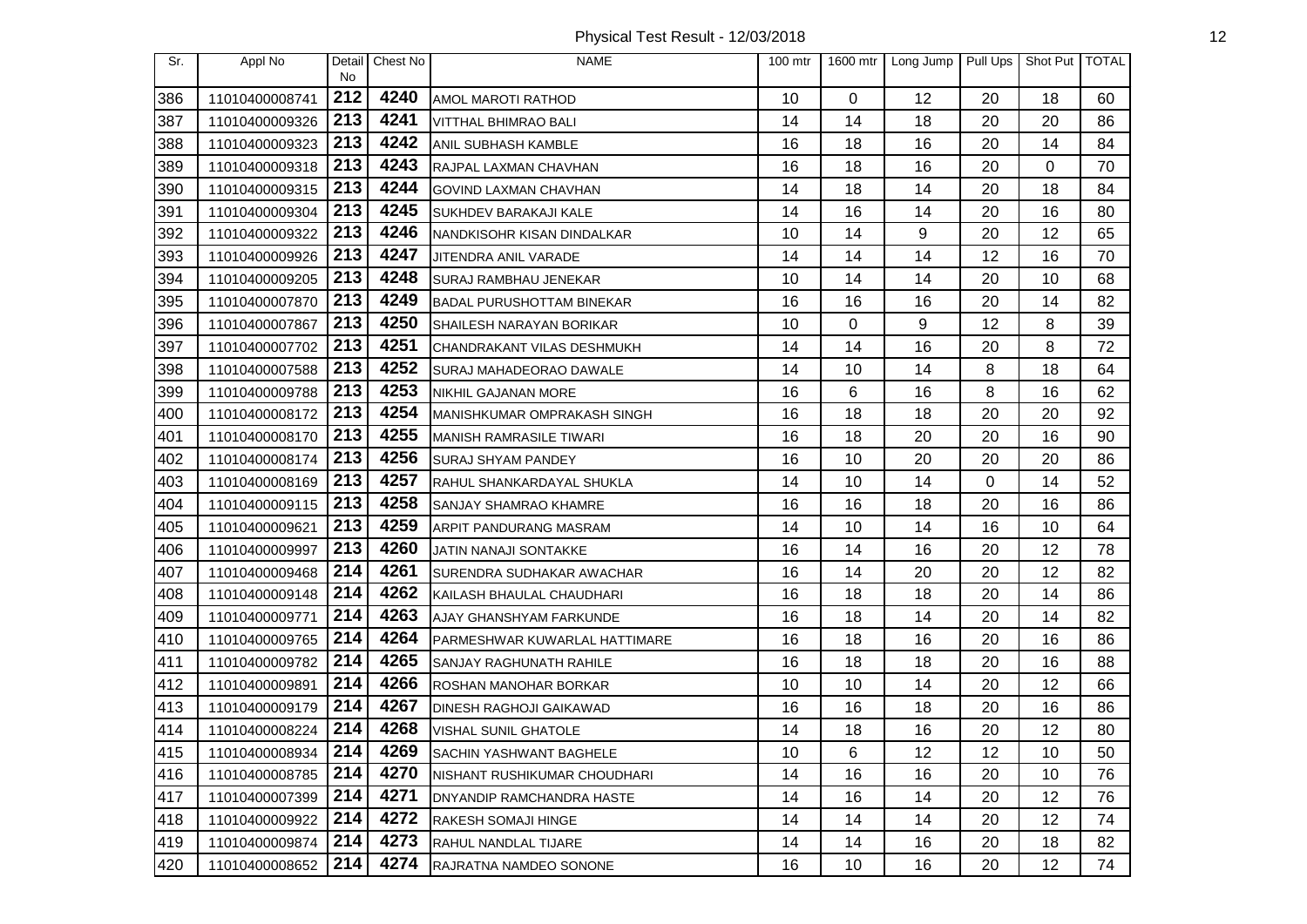Physical Test Result - 12/03/2018 13

| Sr. | Appl No        |           | Detail Chest No | <b>NAME</b>                        | $100$ mtr | 1600 mtr       | Long Jump | Pull Ups | Shot Put TOTAL |    |
|-----|----------------|-----------|-----------------|------------------------------------|-----------|----------------|-----------|----------|----------------|----|
| 421 | 11010400007998 | No<br>214 | 4275            | AKASH SOVINDA KANPATE              | 16        | 16             | 16        | 20       | 20             | 88 |
| 422 | 11010400008006 | 214       | 4276            | AKASH SURESH BONDRE                | 16        | 16             | 18        | 20       | 0              | 70 |
| 423 | 11010400008003 | 214       | 4277            | NITIN DAMU DOLAS                   | 16        | 18             | 16        | 20       | 14             | 84 |
| 424 | 11010400009387 | 214       | 4278            | <b>VAIBHAV RAMDAS BHISE</b>        | 6         | 10             | 14        | 16       | 16             | 62 |
| 425 | 11010400009087 | 214       | 4279            | SURAJ GANESHRAO GADE               | 6         | 6              | 14        | 20       | 10             | 56 |
| 426 | 11010400009328 | 214       | 4280            | RUSHIKESH MUKUNDRAO SHAHANE        | 10        | 14             | 9         | 12       | 10             | 55 |
| 427 | 11010400007514 | 215       | 4281            | RAJESH SHALIKRAM GAIDHANE          | 14        | 14             | 14        | 20       | 16             | 78 |
| 428 | 11010400009190 | 215       | 4282            | KUNAL NATTHUJI PIJDURKAR           | 16        | 18             | 9         | 20       | 18             | 81 |
| 429 | 11010400007683 | 215       | 4283            | PRANAY DEORAO KAPGATE              | 16        | 20             | 12        | 20       | 14             | 82 |
| 430 | 11010400008184 | 215       | 4284            | MAHESH SUDHAKAR CHAVAN             | 14        | 16             | 12        | 20       | 16             | 78 |
| 431 | 11010400007696 | 215       | 4285            | VISHAL VITTHAL ULMALE              | 10        | 14             | 12        | 20       | 12             | 68 |
| 432 | 11010400009887 | 215       | 4286            | NIKHIL DASHRATH KHAMDEVE           | 10        | 0              | 9         | 0        | 18             | 37 |
| 433 | 11010400007982 | 215       | 4287            | <b>SACHIN OMPRAKASH CHANGAL</b>    | 14        | 12             | 12        | 20       | 16             | 74 |
| 434 | 11010400009045 | 215       | 4288            | <b>SAGAR GANPAT VAIDYA</b>         | 10        | 14             | 9         | 12       | 8              | 53 |
| 435 | 11010400008401 | 215       | 4289            | VINOD SHIVAJI PAWAR                | 14        | 10             | 12        | 20       | 12             | 68 |
| 436 | 11010400009031 | 215       | 4290            | PATHAN IKLASKHAN RAUNAKKHAN        | 6         | $\overline{2}$ | 6         | $\Omega$ | 14             | 28 |
| 437 | 11010400009764 | 215       | 4291            | MANGESH ASHOK WADIBHASME           | 14        | 14             | 12        | 20       | 12             | 72 |
| 438 | 11010400009746 | 215       | 4292            | DEVENDRA VASANTRAO GANGAWANE       | 6         | 0              | 9         | 0        | 10             | 25 |
| 439 | 11010400007504 | 215       | 4293            | PRAJWAL BABA DAHE                  | 14        | 12             | 12        | 20       | 14             | 72 |
| 440 | 11010400007446 | 215       | 4294            | AKASH CHANDRAKANT BHOSALE          | 14        | 14             | 16        | 20       | 10             | 74 |
| 441 | 11010400008202 | 215       | 4295            | <b>GURUDAS RAMESH KUBADE</b>       | 14        | 2              | 16        | 20       | 14             | 66 |
| 442 | 11010400008201 | 215       | 4296            | AJAY VIJAY ZADE                    | 16        | 14             | 14        | 20       | 12             | 76 |
| 443 | 11010400009904 | 215       | 4297            | HARISH VASANT JAGTAP               | 10        | $\Omega$       | 9         | 20       | 12             | 51 |
| 444 | 11010400009189 | 215       | 4298            | PRASHANT JANARDHAN RODGE           | 14        | 14             | 9         | 20       | 12             | 69 |
| 445 | 11010400009288 | 215       | 4299            | <b>SURESH RAMESH TARARE</b>        | 14        | 20             | 14        | 20       | 12             | 80 |
| 446 | 11010400008227 | 215       | 4300            | VIKAS SEWAKRAM GODBOLE             | 16        | 14             | 14        | 20       | 12             | 76 |
| 447 | 11010400009334 | 216       | 4301            | <b>RAJESHWAR DHONDIBA SHRIGIRE</b> | 16        | 18             | 18        | 20       | 18             | 90 |
| 448 | 11010400008181 | 216       | 4302            | <b>MANGESH ASHOK KAPGATE</b>       | 6         | 10             | 6         | 12       | 10             | 44 |
| 449 | 11010400007701 | 216       | 4303            | <b>DEEPAK PRALHADRAO KADU</b>      | 10        | 16             | 12        | 20       | 8              | 66 |
| 450 | 11010400007956 | 216       | 4304            | NISHIKANT SHANTI PAUL              | 14        | 14             | 14        | 20       | 14             | 76 |
| 451 | 11010400009186 | 216       | 4305            | ATUL DEWANAND MOHOD                | 16        | 16             | 14        | 20       | 18             | 84 |
| 452 | 11010400007593 | 216       | 4306            | SHANTARAM JIVANRAO MASKEY          | 14        | 10             | 6         | 12       | 12             | 54 |
| 453 | 11010400007457 | 216       | 4307            | SANJAY RAGHUNATH MANE              | 16        | 16             | 12        | 20       | 16             | 80 |
| 454 | 11010400008015 | 216       | 4308            | UMESH KESHAO BURADKAR              | 14        | 10             | 14        | 20       | 14             | 72 |
| 455 | 11010400007962 | 216       | 4309            | FIROJ BHIMRAO NIMSARKAR            | 10        | 0              | 9         | 16       | 14             | 49 |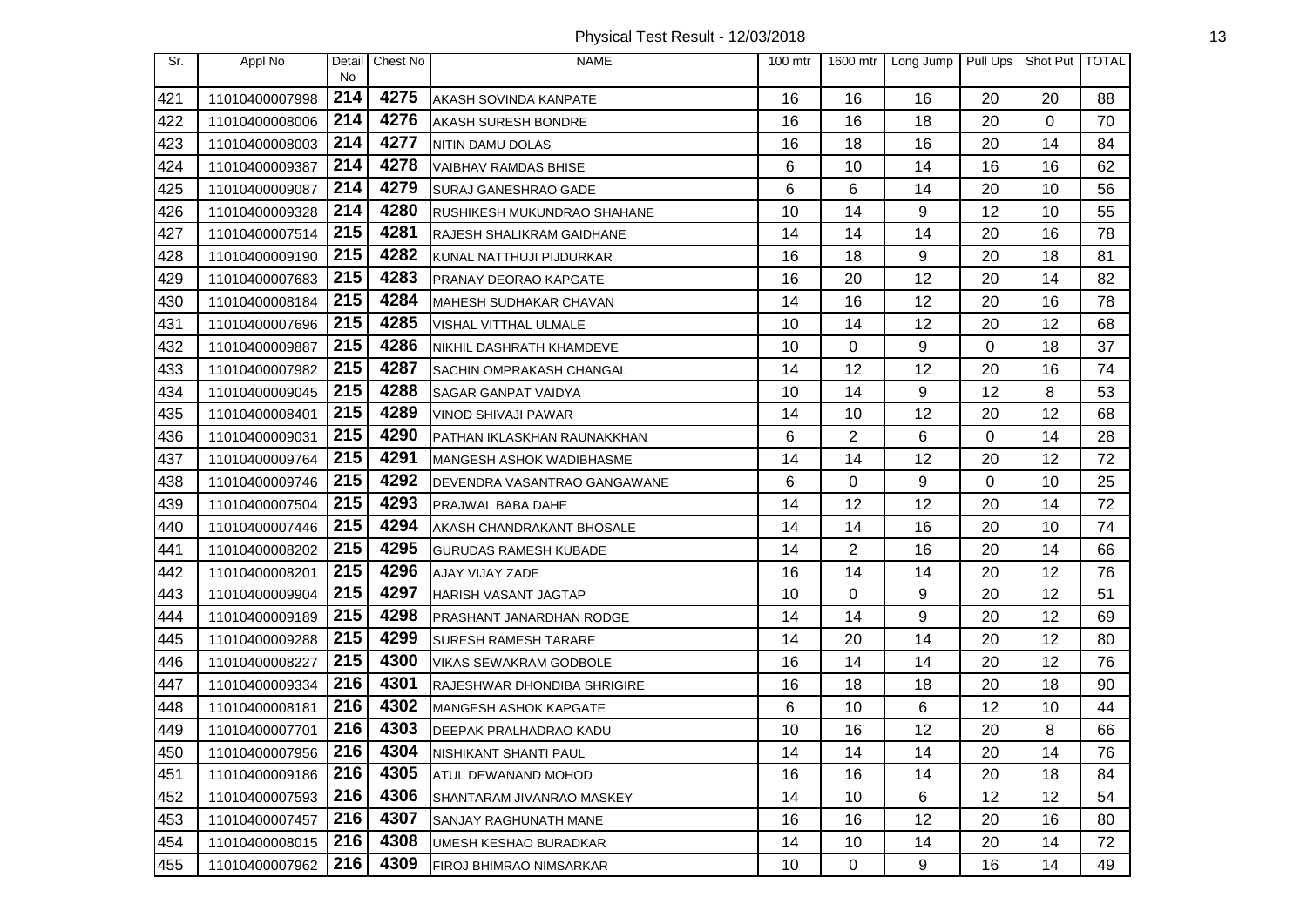Physical Test Result - 12/03/2018 14

| Sr. | Appl No        |           | Detail Chest No | <b>NAME</b>                         | $100$ mtr | 1600 mtr | Long Jump | Pull Ups | Shot Put TOTAL |    |
|-----|----------------|-----------|-----------------|-------------------------------------|-----------|----------|-----------|----------|----------------|----|
| 456 | 11010400007911 | No<br>216 | 4310            | <b>PRAVIN BHIMRAO NIMSARKAR</b>     | 14        | 10       | 12        | 16       | 12             | 64 |
| 457 | 11010400007926 | 216       | 4311            | <b>ATUL NAGORAO DETHE</b>           | 16        | 14       | 18        | 20       | 20             | 88 |
| 458 | 11010400007975 | 216       | 4312            | MITHUN MAROTI BURADKAR              | 14        | 14       | 9         | 20       | $\overline{2}$ | 59 |
| 459 | 11010400009973 | 216       | 4313            | MILIND KASHINATH INGOLE             | 10        | 14       | 9         | 20       | 12             | 65 |
| 460 | 11010400007641 | 216       | 4314            | MUZZAFAR MOINUDDIN MULLA            | 10        | 12       | 9         | 16       | 16             | 63 |
| 461 | 11010400009268 | 216       | 4315            | <b>GANESH VAIJANATH NIRGUDE</b>     | 16        | 16       | 14        | 20       | 18             | 84 |
| 462 | 11010400009291 | 216       | 4316            | DNYANESHWAR SHIVAJI ADANI           | 14        | 18       | 12        | 20       | 12             | 76 |
| 463 | 11010400009747 | 216       | 4317            | SHUBHAM RUPRAO JAWANJAL             | 10        | 6        | 6         | 12       | 12             | 46 |
| 464 | 11010400009792 | 216       | 4318            | MILIND MANIKRAO JAWANJAL            | 14        | 6        | 6         | 16       | 16             | 58 |
| 465 | 11010400008140 | 216       | 4319            | <b>SITARAM NATHA BAHBAD</b>         | 16        | 16       | 18        | 16       | 20             | 86 |
| 466 | 11010400007605 | 216       | 4320            | PRADIP ANNASAHEB ATHARE             | 16        | 18       | 16        | 20       | 16             | 86 |
| 467 | 11010400008070 | 217       | 4321            | AMOL BABURAO PAKHARE                | 18        | 16       | 18        | 20       | 18             | 90 |
| 468 | 11010400008071 | 217       | 4322            | <b>DNYANESHWAR PRAKASH KHANDARE</b> | 16        | 16       | 20        | 20       | 18             | 90 |
| 469 | 11010400009289 | 217       | 4323            | CHETAN DHANRAJ JAMBHULKAR           | 10        | 12       | 16        | 20       | 12             | 70 |
| 470 | 11010400009282 | 217       | 4324            | <b>HARI MANIK BHUSARE</b>           | 14        | 18       | 16        | 20       | 14             | 82 |
| 471 | 11010400008355 | 217       | 4325            | MANISH LAXMAN CHANGARE              | 14        | 10       | 14        | 20       | 16             | 74 |
| 472 | 11010400008856 | 217       | 4326            | PRITAM DILIP KHANDARE               | 16        | 12       | 20        | 20       | 20             | 88 |
| 473 | 11010400008282 | 217       | 4327            | MAYUR DIWAKAR JAMBHULE              | 14        | 14       | 14        | 20       | 14             | 76 |
| 474 | 11010400007774 | 217       | 4328            | <b>SAGAR SURESH BAGDE</b>           | 10        | 10       | 12        | 20       | 14             | 66 |
| 475 | 11010400008906 | 217       | 4329            | <b>VICKY SURESHJI SANESHWAR</b>     | 16        | 16       | 20        | 20       | 12             | 84 |
| 476 | 11010400007968 | 217       | 4330            | SHUBHAM ASHOKA PADOLIYA             | 14        | 12       | 6         | 16       | 14             | 62 |
| 477 | 11010400009918 | 217       | 4331            | NARAYAN WAGHUJI MUNDE               | 16        | 16       | 18        | 20       | 18             | 88 |
| 478 | 11010400008737 | 217       | 4332            | MDSHARUKH ABDULSALAM ABDUL          | 10        | 0        | 12        | 20       | 0              | 42 |
| 479 | 11010400008739 | 217       | 4333            | SHAIKHZAMIR SHAIKHSALAM SHAIKH      | 6         | 0        | 9         | 0        | 12             | 27 |
| 480 | 11010400008549 | 217       | 4334            | <b>GOPAL WALMIK WADAL</b>           | 10        | 14       | 14        | 20       | 14             | 72 |
| 481 | 11010400009517 | 217       | 4335            | PUNDLIK VIKRAM KHANSOLE             | 16        | 16       | 18        | 20       | 18             | 88 |
| 482 | 11010400009564 | 217       | 4336            | GOVIND JAGANRAO GANGATIR            | 16        | 18       | 20        | 20       | 14             | 88 |
| 483 | 11010400009513 | 217       | 4337            | KRISHNA JAGADEVRAO KALNE            | 16        | 14       | 20        | 20       | 16             | 86 |
| 484 | 11010400007736 | 217       | 4338            | <b>HARSHAL MOTIRAM RAUT</b>         | 14        | 18       | 20        | 20       | 18             | 90 |
| 485 | 11010400007676 | 217       | 4339            | VISHVAJIT DHANRAJJI RAUT            | 16        | 18       | 14        | 16       | 12             | 76 |
| 486 | 11010400007729 | 217       | 4340            | <b>HEMANT PADMAKAR KALE</b>         | 18        | 16       | 20        | 16       | 20             | 90 |
| 487 | 11010400009622 | 218       | 4341            | <b>RITIK RISHIKESH UPADHYAY</b>     | 6         | 0        | 6         | 0        | 6              | 18 |
| 488 | 11010400009497 | 218       | 4342            | VIKAS GANESH DEVHARE                | 10        | 10       | 14        | 16       | 14             | 64 |
| 489 | 11010400009495 | 218       | 4343            | <b>NARAYAN ASHOK GHUGE</b>          | 16        | 14       | 20        | 20       | 20             | 90 |
| 490 | 11010400010006 | 218       | 4344            | AKASH SHRIRAM WANKHADE              | 14        | 14       | 12        | 20       | 10             | 70 |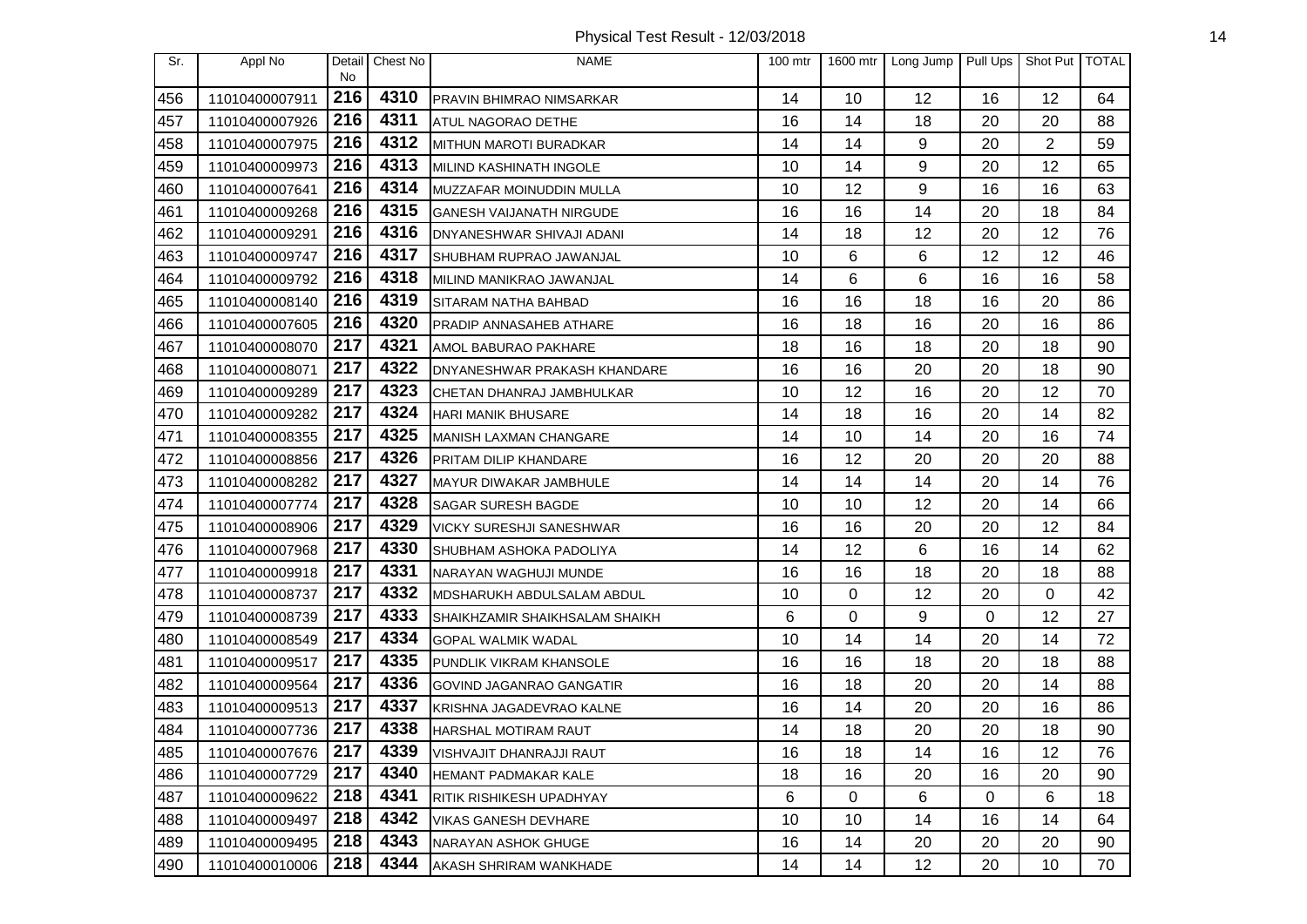Physical Test Result - 12/03/2018 15

| Sr. | Appl No        | Detail<br>No | Chest No | <b>NAME</b>                         | 100 mtr        | 1600 mtr       | Long Jump   Pull Ups |    | Shot Put   TOTAL |    |
|-----|----------------|--------------|----------|-------------------------------------|----------------|----------------|----------------------|----|------------------|----|
| 491 | 11010400009312 | 218          | 4345     | ANIL BALIRAM DUDHATE                | 16             | 14             | 14                   | 20 | 20               | 84 |
| 492 | 11010400009313 | 218          | 4346     | AKASH BHIMRAO KURWADE               | 16             | 14             | 18                   | 20 | 20               | 88 |
| 493 | 11010400009310 | 218          | 4347     | SHYAM NARHARI PANCHAL               | 16             | 14             | 18                   | 20 | 20               | 88 |
| 494 | 11010400007566 | 218          | 4348     | MANGESH KUMAR TELGOTE               | 16             | 16             | 18                   | 20 | 16               | 86 |
| 495 | 11010400008572 | 218          | 4349     | MAHESH VASANTA PANDE                | 10             | 6              | 9                    | 4  | 18               | 47 |
| 496 | 11010400008573 | 218          | 4350     | <b>SAGAR KISHOR KAKAD</b>           | 0              | 14             | 9                    | 4  | 12               | 39 |
| 497 | 11010400008337 | 218          | 4351     | RUPESH SUBHASH JADHAO               | 16             | 14             | 18                   | 20 | 18               | 86 |
| 498 | 11010400008363 | 218          | 4352     | <b>GANESH VISHNU SURVE</b>          | 14             | 14             | 14                   | 20 | 12               | 74 |
| 499 | 11010400008932 | 218          | 4353     | <b>AJAY ASHOK CHOPADE</b>           | 14             | 16             | 18                   | 20 | 12               | 80 |
| 500 | 11010400008602 | 218          | 4354     | NITESH DHANRAJ KALE                 | 14             | 18             | 12                   | 20 | 10               | 74 |
| 501 | 11010400007425 | 218          | 4355     | PRAKASH RAMCHANDRA INGLE            | 14             | 14             | 14                   | 20 | 14               | 76 |
| 502 | 11010400009165 | 218          | 4356     | SOPAN RAJARAM MUNDE                 | 10             | 0              | 6                    | 0  | 12               | 28 |
| 503 | 11010400008512 | 218          | 4357     | VISHNU SHRIRAM SOMATKAR             | 10             | 14             | 14                   | 20 | 14               | 72 |
| 504 | 11010400008192 | 218          | 4358     | RAHUL SOMESHWARJI DAHALE            | 16             | 14             | 16                   | 20 | 14               | 80 |
| 505 | 11010400007740 | 218          | 4359     | RAVINDRA VIRENDRASINGH THAKUR       | 6              | 0              | 6                    | 2  | 18               | 32 |
| 506 | 11010400007505 | 218          | 4360     | PRADIP THAVARA CHAVHAN              | 16             | 14             | 18                   | 20 | 12               | 80 |
| 507 | 11010400007692 | 219          | 4361     | AVINASH MUKINDRAO THORAT            | 16             | 16             | 14                   | 20 | 18               | 84 |
| 508 | 11010400007951 | 219          | 4362     | OMKAR TEJRAM KOSARKAR               | 16             | 16             | 20                   | 20 | 18               | 90 |
| 509 | 11010400009740 | 219          | 4363     | <b>VIKESH NILKANTH WARTHE</b>       | 16             | 16             | 14                   | 20 | 12               | 78 |
| 510 | 11010400010000 | 219          | 4364     | RAVINDRA PRANHANS PATRE             | $\overline{2}$ | 0              | $\mathbf 0$          | 2  | 8                | 12 |
| 511 | 11010400009962 | 219          | 4365     | PRASHANT DEVRAO TIRBUDE             | 16             | 10             | 12                   | 20 | 18               | 76 |
| 512 | 11010400009986 | 219          | 4366     | ASHISH NARHARI MADANKAR             | 14             | 12             | 12                   | 20 | 14               | 72 |
| 513 | 11010400009974 | 219          | 4367     | AVIRAT DEVRAO TIRBUDE               | 14             | 12             | 6                    | 20 | 12               | 64 |
| 514 | 11010400009645 | 219          | 4368     | AKHILESH SUNIL TEMBHEKAR            | 0              | 0              | $\mathbf 0$          | 0  | 4                | 4  |
| 515 | 11010400009846 | 219          | 4369     | MAYUR BABANRAOJI GIRHE              | 14             | 10             | 12                   | 20 | 14               | 70 |
| 516 | 11010400008360 | 219          | 4370     | <b>PRASHANT SAMBHAJI KSHIRSAGAR</b> | 14             | 10             | 14                   | 20 | 12               | 70 |
| 517 | 11010400008335 | 219          | 4371     | VISHAL SHRIKANT JENEKAR             | 14             | $\overline{2}$ | 9                    | 0  | 16               | 41 |
| 518 | 11010400009208 | 219          | 4372     | <b>NIKHIL DIPAKSING BAIS</b>        | 14             | 16             | 14                   | 16 | 16               | 76 |
| 519 | 11010400009212 | 219          | 4373     | AMOL ASHOKRAO SATHE                 | 16             | 18             | 14                   | 20 | 18               | 86 |
| 520 | 11010400009187 | 219          | 4374     | NARENDRA PRAKASH NAGMOTE            | 16             | 16             | 0                    | 20 | 14               | 66 |
| 521 | 11010400009196 | 219          | 4375     | KANCHAN ASHOK KENE                  | 16             | 16             | 14                   | 20 | 14               | 80 |
| 522 | 11010400009834 | 219          | 4376     | NIKESH KEWALRAM JANBANDHU           | 14             | 10             | 12                   | 16 | 10               | 62 |
| 523 | 11010400008077 | 219          | 4377     | ALIMKHAN SATTARKHAN RANGREJ         | 16             | 14             | 20                   | 20 | 14               | 84 |
| 524 | 11010400008082 | 219          | 4378     | MOHRAFIQ HARUN KAGDI                | 16             | 16             | 18                   | 20 | 14               | 84 |
| 525 | 11010400007851 | 219          | 4379     | RITESH GANESH KHARKATE              | 14             | 16             | 14                   | 20 | 18               | 82 |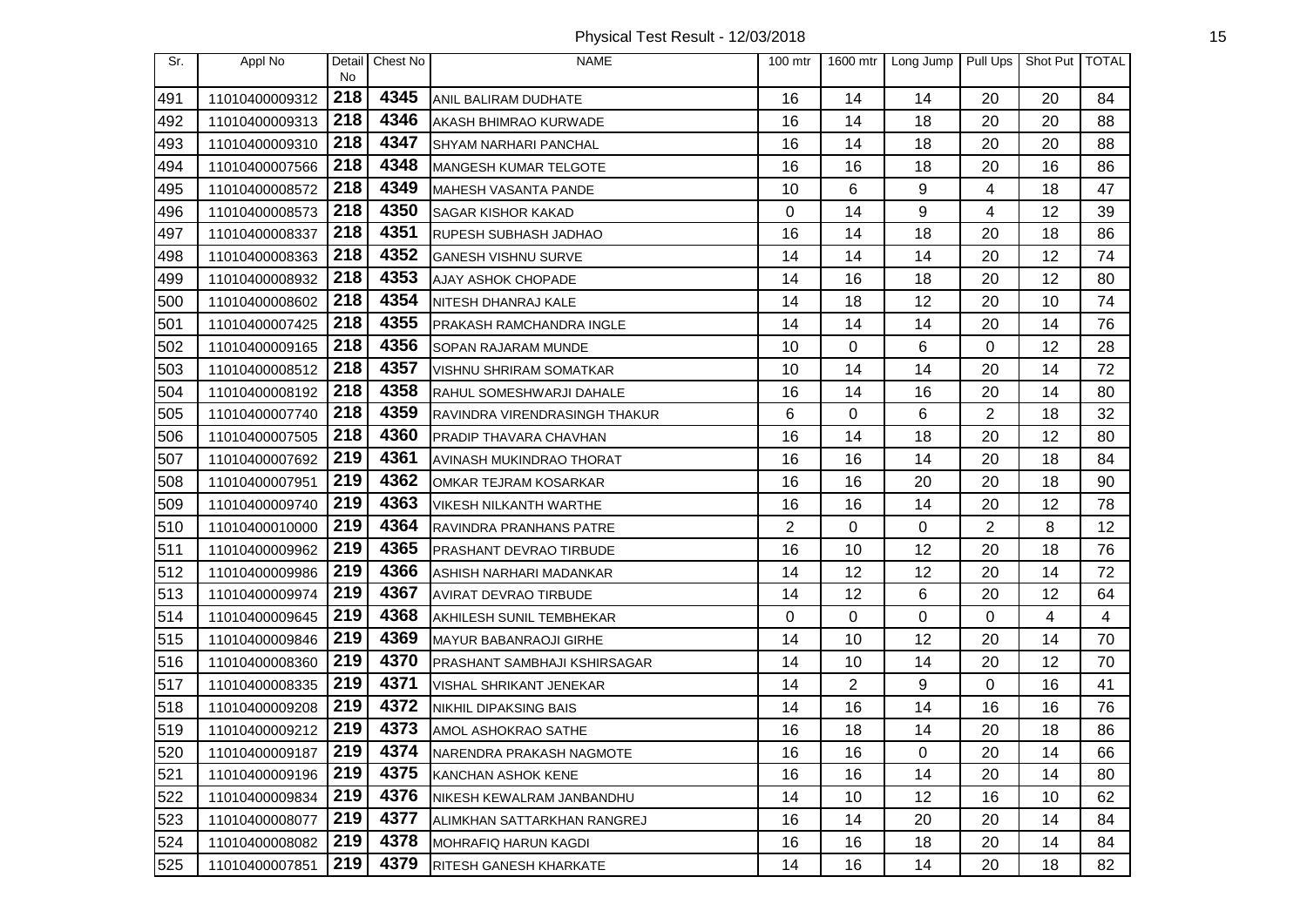Physical Test Result - 12/03/2018 16

| Sr. | Appl No        | Detail<br>No     | Chest No | <b>NAME</b>                     | 100 mtr | 1600 mtr | Long Jump   Pull Ups |          | Shot Put   TOTAL |    |
|-----|----------------|------------------|----------|---------------------------------|---------|----------|----------------------|----------|------------------|----|
| 526 | 11010400007945 | 219              | 4380     | NILKANTH DARASING RATHOD        | 6       | $\Omega$ | 9                    | $\Omega$ | 12               | 27 |
| 527 | 11010400008024 | 220              | 4381     | HARIBHAU SHIVAJI KHEDKAR        | 18      | 18       | 20                   | 20       | 20               | 96 |
| 528 | 11010400008026 | 220              | 4382     | <b>GANESH RAM KHEDKAR</b>       | 14      | 16       | 14                   | 20       | 18               | 82 |
| 529 | 11010400007546 | 220              | 4383     | DIPAK JANARDAN GAWAI            | 14      | 12       | 9                    | 2        | 12               | 49 |
| 530 | 11010400007489 | 220              | 4384     | AJAY JANARDAN GAWAI             | 14      | 14       | 14                   | 20       | 14               | 76 |
| 531 | 11010400009506 | 220              | 4385     | KAMAJI RAGHUNATH LOKRE          | 16      | 14       | 14                   | 20       | 14               | 78 |
| 532 | 11010400008260 | 220              | 4386     | ROSHAN MADHUKARRAOJI WANKHEDE   | 14      | 18       | 14                   | 20       | 14               | 80 |
| 533 | 11010400008408 | 220              | 4387     | CHETAN RAVINDRARAO DOD          | 16      | 18       | 18                   | 20       | 14               | 86 |
| 534 | 11010400008400 | 220              | 4388     | PAVAN SHANKARRAO MOON           | 14      | 14       | 14                   | 20       | 18               | 80 |
| 535 | 11010400008393 | 220              | 4389     | VAIBHAV ARUN INGALE             | 16      | 14       | 16                   | 20       | 16               | 82 |
| 536 | 11010400007412 | 220              | 4390     | LALIT INAKRAO RAHANGDALE        | 16      | 14       | 14                   | 20       | 12               | 76 |
| 537 | 11010400007897 | 220              | 4391     | RAKESH LAXMAN UIKEY             | 14      | 6        | 14                   | 20       | 12               | 66 |
| 538 | 11010400009003 | 220              | 4392     | HANUMAN KASHIRAM PAYGHAN        | 14      | 14       | 9                    | 20       | 12               | 69 |
| 539 | 11010400009590 | 220              | 4393     | ANKET BALA DHONGADE             | 6       | 10       | 3                    | 8        | 6                | 33 |
| 540 | 11010400007920 | 220              | 4394     | YOGESH PRABHAKAR BAGADE         | 14      | 10       | 16                   | 20       | 16               | 76 |
| 541 | 11010400009306 | 220              | 4395     | ABHISHEKH PADMAKAR KHETE        | 16      | 18       | 14                   | 16       | 14               | 78 |
| 542 | 11010400007708 | 220              | 4396     | RAVINDRA GANESH SELOKAR         | 14      | 18       | 9                    | 20       | 16               | 77 |
| 543 | 11010400007634 | 220              | 4397     | <b>MANGESH MADHORAO THAVKAR</b> | 16      | 18       | 14                   | 20       | 12               | 80 |
| 544 | 11010400007712 | 220              | 4398     | NARENDRA DULCHAND CHAUDHARI     | 18      | 14       | 16                   | 20       | 14               | 82 |
| 545 | 11010400007722 | 220              | 4399     | RAJESH NARAYAN POHARE           | 10      | 16       | 9                    | 20       | 14               | 69 |
| 546 | 11010400007738 | 220              | 4400     | KHEMRAJ SANTOSH THAKUR          | 10      | 10       | 9                    | 4        | 8                | 41 |
| 547 | 11010400007936 | 221              | 4401     | SUNIL GENDLAL CHAUDHARI         | 16      | 14       | 14                   | 20       | 14               | 78 |
| 548 | 11010400007965 | 221              | 4402     | <b>DURGESH RAMCHAND PARDHI</b>  | 14      | 16       | 12                   | 16       | 16               | 74 |
| 549 | 11010400007859 | 221              | 4403     | KHEMENDRA BHOJRAJ CHAUDHARI     | 16      | 18       | 16                   | 20       | 12               | 82 |
| 550 | 11010400007901 | 221              | 4404     | SANJAY KESHORAO PARDHI          | 16      | 16       | 12                   | 20       | 10               | 74 |
| 551 | 11010400007990 | 221              | 4405     | GANGADHAR LOKCHAND CHAUDHARY    | 14      | 16       | 14                   | 20       | 12               | 76 |
| 552 | 11010400008539 | 221              | 4406     | <b>GAURAV SANJAY WAGHMARE</b>   | 6       | 10       | 9                    | 20       | 10               | 55 |
| 553 | 11010400007742 | 221              | 4407     | RAJESH KEWALRAM GURNULE         | 16      | 16       | 18                   | 20       | 16               | 86 |
| 554 | 11010400007474 | 221              | 4408     | VISHAL VILAS SHENDE             | 14      | 14       | 16                   | 20       | 14               | 78 |
| 555 | 11010400009314 | $\overline{221}$ | 4409     | RUDRASEN REKHALAL TEMBHARE      | 16      | 16       | 16                   | 20       | 16               | 84 |
| 556 | 11010400009317 | 221              | 4410     | KUNDAN MOHAN JAMBHULKAR         | 14      | 12       | 16                   | 20       | 14               | 76 |
| 557 | 11010400009677 | 221              | 4411     | <b>SHRAVAN RAMSING RATHOD</b>   | 10      | 10       | 6                    | 20       | 16               | 62 |
| 558 | 11010400009586 | 221              | 4412     | RAHUL RAJU SHINDE               | 14      | 14       | 14                   | 20       | 14               | 76 |
| 559 | 11010400009303 | 221              | 4413     | JAGESHWAR DEVCHAND YELEKAR      | 16      | 18       | 16                   | 20       | 14               | 84 |
| 560 | 11010400009262 | 221              | 4414     | NIKHIL CHANDRASHEKHAR BHAGAT    | 10      | 14       | 6                    | 0        | 10               | 40 |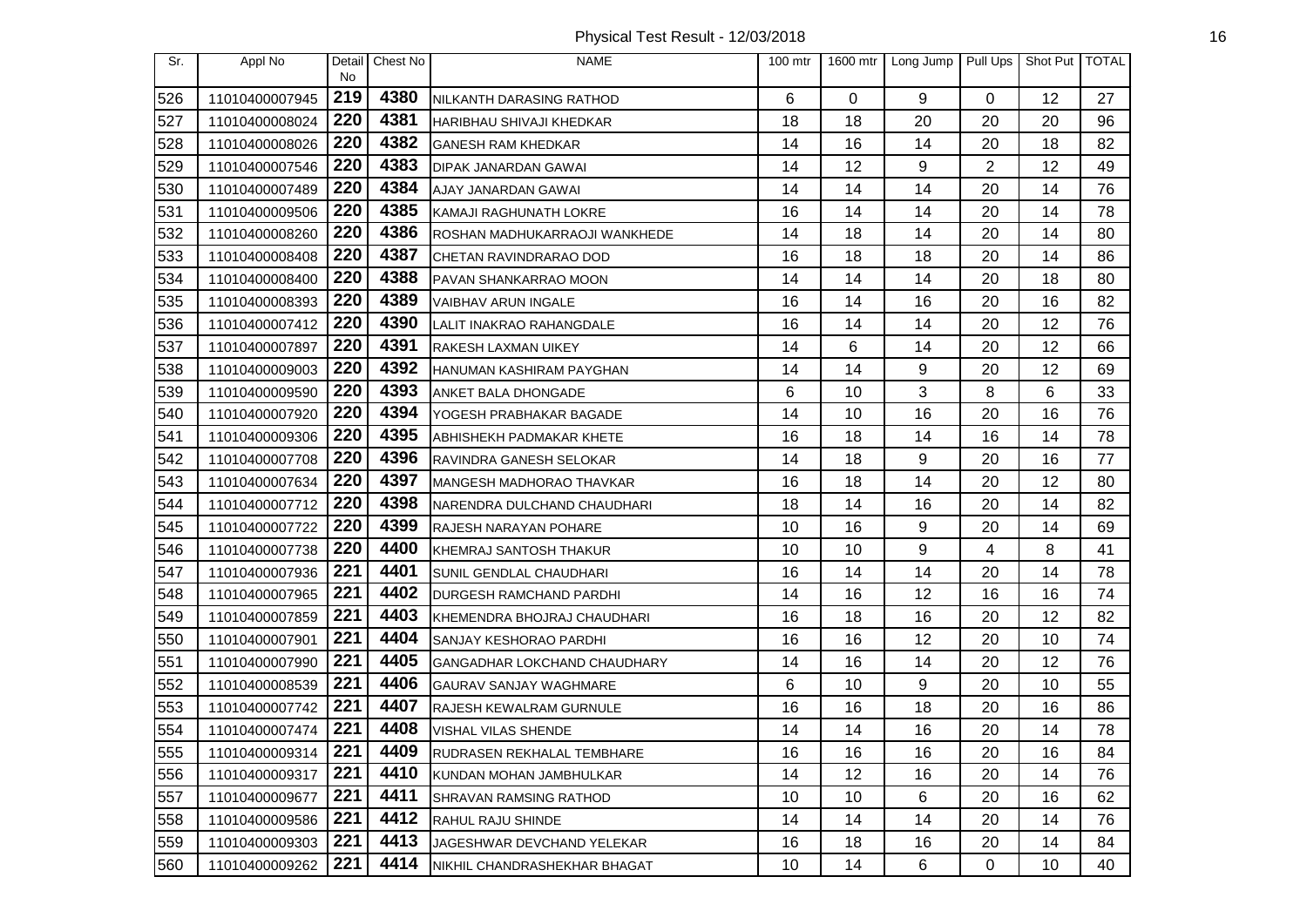| Sr. | Appl No        | No. | Detail Chest No | <b>NAME</b>                        | $100$ mtr | 1600 mtr | Long Jump   | Pull Ups | Shot Put   TOTAL |    |
|-----|----------------|-----|-----------------|------------------------------------|-----------|----------|-------------|----------|------------------|----|
| 561 | 11010400008404 | 221 | 4415            | SWAPNIL OMPRAKASH LANJEWAR         | 10        | 6        | 12          | 4        | 12               | 44 |
| 562 | 11010400008592 | 221 | 4416            | PRAKASH MADHUKARJI KOTHARMARE      | 16        | 16       | 9           | 20       | 14               | 75 |
| 563 | 11010400008584 | 221 | 4417            | RAHUL KAILASHJI KHANGAR            | 10        | 2        | 9           | 12       | 16               | 49 |
| 564 | 11010400007791 | 221 | 4418            | <b>ISHWAR MAROTI BORWAR</b>        | 18        | 16       | 20          | 20       | 14               | 88 |
| 565 | 11010400007803 | 221 | 4419            | SANDIP MURLIDHAR JUNARKAR          | 16        | 16       | 16          | 20       | 16               | 84 |
| 566 | 11010400007779 | 221 | 4420            | <b>VIKAS TATOBA CHIDE</b>          | 16        | 16       | 18          | 20       | 14               | 84 |
| 567 | 11010400009054 | 222 | 4421            | ROSHAN SHANKARRAO ITANKAR          | 14        | 14       | 12          | 16       | 10               | 66 |
| 568 | 11010400008972 | 222 | 4422            | AVINASH SUBHASH PAWAR              | 16        | 14       | 18          | 20       | 18               | 86 |
| 569 | 11010400008277 | 222 | 4423            | SUBHAM SUBHASH SHRIWAS             | 6         | 0        | 9           | 0        | 8                | 23 |
| 570 | 11010400007539 | 222 | 4424            | NEIL PRAKASH GANGAWANE             | 18        | 20       | 20          | 20       | 16               | 94 |
| 571 | 11010400007549 | 222 | 4425            | RUSHIKESH VISHWANATHJI WADKAR      | 16        | 18       | 20          | 20       | 14               | 88 |
| 572 | 11010400007550 | 222 | 4426            | SATISH BAPURAO SONONE              | 14        | 18       | 16          | 20       | 12               | 80 |
| 573 | 11010400008983 | 222 | 4427            | AKSHAY BABARAO MANDHARE            | 10        | 6        | 0           | 20       | 16               | 52 |
| 574 | 11010400007552 | 222 | 4428            | NIKHIL DILIPJI RANGARI             | 14        | 14       | 16          | 20       | 12               | 76 |
| 575 | 11010400009149 | 222 | 4429            | HARSHAL ANILRAV BADKELWAR          | 10        | 12       | 12          | 20       | 14               | 68 |
| 576 | 11010400008432 | 222 | 4430            | VIJAY VISHWANATH BANSODE           | 14        | 12       | 16          | 20       | 14               | 76 |
| 577 | 11010400007591 | 222 | 4431            | <b>ABHILASH GAJANAN YEWLE</b>      | 10        | 6        | 12          | 20       | 10               | 58 |
| 578 | 11010400007555 | 222 | 4432            | AVINASH SURESH DHORE               | 10        | 6        | 12          | 16       | 10               | 54 |
| 579 | 11010400009083 | 222 | 4433            | SAMEER RAMESHWAR BHONDE            | 14        | 16       | 16          | 20       | 14               | 80 |
| 580 | 11010400008483 | 222 | 4434            | LUKESH TALIKCHAND MENDHE           | 18        | 16       | 20          | 20       | 16               | 90 |
| 581 | 11010400009667 | 222 | 4435            | ABHILASH SUDHAKARAO KAPKAR         | 18        | 16       | 16          | 20       | 18               | 88 |
| 582 | 11010400009665 | 222 | 4436            | SWAPNIL CHANDRABHANJI TEKADE       | 18        | 18       | 16          | 20       | 18               | 90 |
| 583 | 11010400009663 | 222 | 4437            | HARSHAL RAMCHANDRAJI DODAKE        | 16        | 18       | 20          | 20       | 16               | 90 |
| 584 | 11010400009664 | 222 | 4438            | <b>SURAJKUMAR DILIPRAO MHAISKE</b> | 16        | 16       | 16          | 20       | 18               | 86 |
| 585 | 11010400009668 | 222 | 4439            | SHUBHAM SURESHRAO TULANKAR         | 14        | 14       | 14          | 20       | 12               | 74 |
| 586 | 11010400009669 | 222 | 4440            | PRAFUL DEORAOJI GAJABHE            | 16        | 16       | 18          | 20       | 18               | 88 |
| 587 | 11010400007532 | 223 | 4441            | CHETAN BALCHAND RATHOD             | 14        | 12       | 14          | 20       | 16               | 76 |
| 588 | 11010400008061 | 223 | 4442            | <b>MAHESH DAGADU MANE</b>          | 10        | 0        | 9           | 20       | 0                | 39 |
| 589 | 11010400008050 | 223 | 4443            | <b>ANIL ASHOK MANE</b>             | 10        | 14       | 9           | 20       | 14               | 67 |
| 590 | 11010400009610 | 223 | 4444            | <b>VISHAL VISHNU KHANDARE</b>      | 14        | 10       | 3           | 20       | 16               | 63 |
| 591 | 11010400009608 | 223 | 4445            | AKASH PRAKASH KHANDARE             | 16        | 16       | 12          | 20       | 14               | 78 |
| 592 | 11010400009609 | 223 | 4446            | GANESH MADAN KSHIRSAGAR            | 16        | 18       | 16          | 16       | 14               | 80 |
| 593 | 11010400009611 | 223 | 4447            | VITTHAL RAMKUMAR SARAP             | 16        | 14       | 16          | 20       | 14               | 80 |
| 594 | 11010400009039 | 223 | 4448            | SHEKHAR GULAB KOTANGALE            | 10        | 14       | $\mathbf 0$ | 20       | 8                | 52 |
| 595 | 11010400009403 | 223 | 4449            | <b>VIKAS BAPURAO INGOLE</b>        | 10        | 16       | 3           | 20       | 10               | 59 |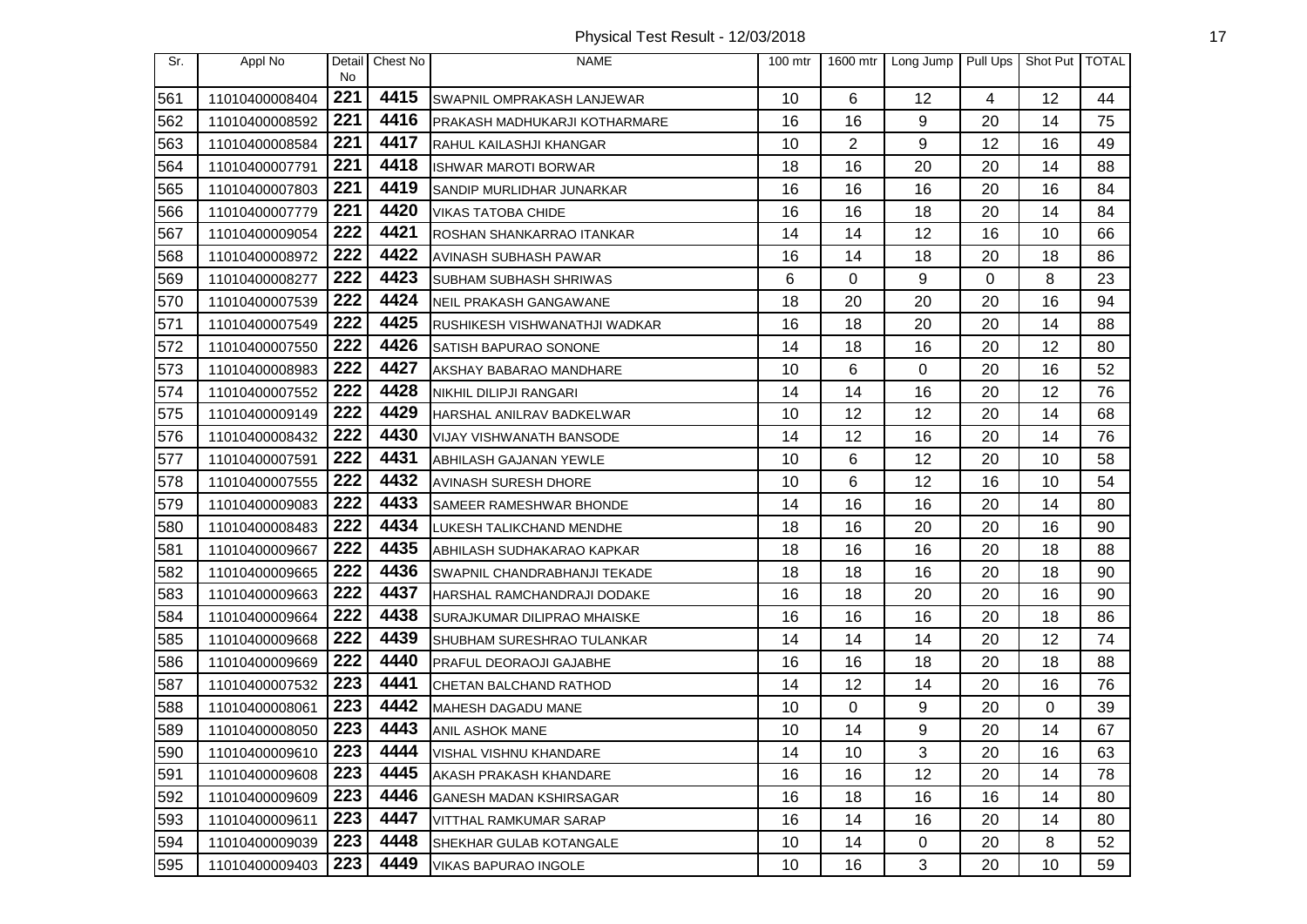Physical Test Result - 12/03/2018 18

| Sr. | Appl No        | Detail<br>No | Chest No | <b>NAME</b>                    | $100$ mtr |          | 1600 mtr   Long Jump | Pull Ups | Shot Put   TOTAL |    |
|-----|----------------|--------------|----------|--------------------------------|-----------|----------|----------------------|----------|------------------|----|
| 596 | 11010400008634 | 223          | 4450     | AKASH NANDKISHOR TIRPUDE       | 10        | 12       | 6                    | 4        | 12               | 44 |
| 597 | 11010400008594 | 223          | 4451     | DHAMENDRA KRUSHNAJI ISAD       | 16        | 18       | 18                   | 20       | 12               | 84 |
| 598 | 11010400008338 | 223          | 4452     | PRAVIN CHUDAMAN THAKARE        | 16        | 2        | 14                   | 4        | 12               | 48 |
| 599 | 11010400008392 | 223          | 4453     | PARASRAM UMAJI MANKAR          | 16        | 14       | 9                    | 20       | 10               | 69 |
| 600 | 11010400008732 | 223          | 4454     | NARAYAN PRAKASH KELE           | 10        | 14       | 12                   | 20       | 14               | 70 |
| 601 | 11010400008734 | 223          | 4455     | SANTOSH SHRIRAM PARANDE        | 14        | 14       | 9                    | 20       | 14               | 71 |
| 602 | 11010400008755 | 223          | 4456     | AJAY OMPRAKASH KELE            | 14        | 12       | 12                   | 20       | 12               | 70 |
| 603 | 11010400009017 | 223          | 4457     | VRUSHABH RAJU DHOLE            | 16        | 14       | 18                   | 20       | 16               | 84 |
| 604 | 11010400008935 | 223          | 4458     | RAJNIKANT DIPAKRAO RAMTEKE     | 14        | 16       | 16                   | 20       | 16               | 82 |
| 605 | 11010400009599 | 223          | 4459     | <b>ROSHAN RAMDAS PAWAR</b>     | 14        | 16       | 12                   | 20       | 16               | 78 |
| 606 | 11010400008882 | 223          | 4460     | AJAY DAYANAND DOLARE           | 14        | 12       | 12                   | 12       | 12               | 62 |
| 607 | 11010400009341 | 224          | 4461     | RAJAT CHANDRASHEKHAR WASNIK    | 10        | 12       | 9                    | 16       | 12               | 59 |
| 608 | 11010400009946 | 224          | 4462     | AKASH VIJAYRAO THAVLI          | 10        | 14       | 12                   | 20       | 14               | 70 |
| 609 | 11010400009937 | 224          | 4463     | <b>SAGAR DILIP GADARE</b>      | 14        | 12       | 14                   | 4        | 12               | 56 |
| 610 | 11010400009413 | 224          | 4464     | VRUSHABH GOVINDRAO GAYNER      | 14        | 6        | 12                   | 20       | 12               | 64 |
| 611 | 11010400007874 | 224          | 4465     | SHUBHAM DAMODAR PETKAR         | 6         | 6        | 6                    | 20       | 10               | 48 |
| 612 | 11010400008373 | 224          | 4466     | ATUL MAHADEORAO DANDE          | 10        | 0        | 9                    | 20       | 16               | 55 |
| 613 | 11010400008580 | 224          | 4467     | NIKESH JAYDEO RAUT             | 16        | 12       | 16                   | 20       | 14               | 78 |
| 614 | 11010400009733 | 224          | 4468     | <b>PRANAY PRAKASH SONTAKKE</b> | 10        | $\Omega$ | 9                    | 12       | 14               | 45 |
| 615 | 11010400009930 | 224          | 4469     | <b>VIJAY BHASHKAR TAYADE</b>   | 6         | 0        | 3                    | 0        | 12               | 21 |
| 616 | 11010400009150 | 224          | 4470     | <b>BHUSHAN SOPAN SONONE</b>    | 16        | 16       | 18                   | 20       | 0                | 70 |
| 617 | 11010400008729 | 224          | 4471     | <b>DIPAK PANDURANG NAGRE</b>   | 10        | 10       | 9                    | 12       | 12               | 53 |
| 618 | 11010400009718 | 224          | 4472     | <b>SAMEER ANIL BANTE</b>       | 10        | 0        | 9                    | 0        | 8                | 27 |
| 619 | 11010400008321 | 224          | 4473     | RUPCHANDRA VIKRAM WAGHADE      | 14        | 12       | 9                    | 16       | 16               | 67 |
| 620 | 11010400008257 | 224          | 4474     | VINOD HARIBAHU SONWANE         | 18        | 18       | 18                   | 20       | 14               | 88 |
| 621 | 11010400009643 | 224          | 4475     | OM PRAKASH MANDLEKAR           | 14        | 10       | 9                    | 20       | 12               | 65 |
| 622 | 11010400009461 | 224          | 4476     | RAHUL ANANDRAO MOHITWAR        | 10        | 10       | 9                    | 8        | 14               | 51 |
| 623 | 11010400009460 | 224          | 4477     | SANTOSH GANGADHAR CHANDIWALE   | 14        | 14       | 14                   | 20       | 12               | 74 |
| 624 | 11010400007700 | 224          | 4478     | KACHARU FIRATLAL MESHRAM       | 18        | 18       | 16                   | 20       | 16               | 88 |
| 625 | 11010400007689 | 224          | 4479     | <b>RANJIT NETRAMJI MELE</b>    | 18        | 20       | 20                   | 20       | 14               | 92 |
| 626 | 11010400008964 | 224          | 4480     | <b>PRAFUL DILIP PILLARE</b>    | 16        | 16       | 20                   | 20       | 18               | 90 |
| 627 | 11010400007763 | 225          | 4481     | AMRUT BHAGWAN KURREWAR         | 14        | 16       | 14                   | 20       | 12               | 76 |
| 628 | 11010400009869 | 225          | 4482     | MANOJ RAJENDRA THOSAR          | 6         | 12       | 9                    | 20       | 14               | 61 |
| 629 | 11010400007942 | 225          | 4483     | ABHIJIT BANDUJI SHEKAR         | 10        | 6        | 9                    | 0        | 12               | 37 |
| 630 | 11010400008878 | 225          | 4484     | RAVINDRA PRAKASH SATAO         | 14        | 18       | 20                   | 20       | 18               | 90 |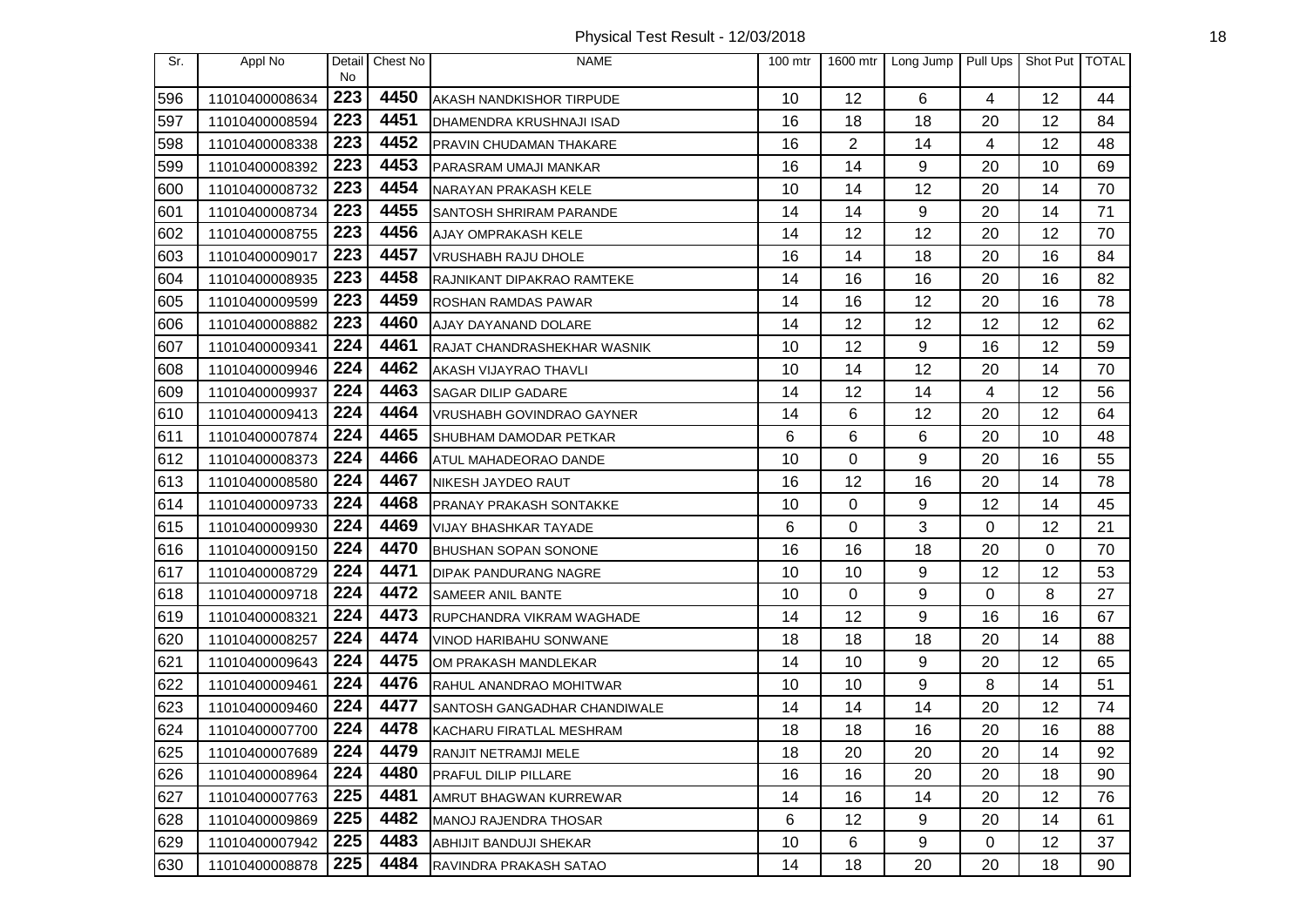Physical Test Result - 12/03/2018 19

| Sr. | Appl No        | Detail<br><b>No</b> | Chest No | <b>NAME</b>                      | 100 mtr | 1600 mtr       | Long Jump | Pull Ups | Shot Put   TOTAL |    |
|-----|----------------|---------------------|----------|----------------------------------|---------|----------------|-----------|----------|------------------|----|
| 631 | 11010400007811 | 225                 | 4485     | SNEHAL PRAKASH KUMBHALKAR        | 14      | 14             | 16        | 20       | 6                | 70 |
| 632 | 11010400008040 | 225                 | 4486     | AKSHAY LILADHARRAO HAGE          | 10      | 14             | 12        | 20       | 16               | 72 |
| 633 | 11010400009070 | 225                 | 4487     | SAURABH UDARAMJI DANDEKAR        | 6       | 0              | 9         | 4        | 12               | 31 |
| 634 | 11010400008562 | 225                 | 4488     | <b>SHUBHAM NAMDEV ANJANKAR</b>   | 6       | 10             | 9         | 12       | 8                | 45 |
| 635 | 11010400008564 | 225                 | 4489     | <b>AVINASH GANESH SONONE</b>     | 14      | 10             | $\Omega$  | 20       | 12               | 56 |
| 636 | 11010400007640 | 225                 | 4490     | PRAVIN KAWADUJI KHEDEKAR         | 10      | 12             | 9         | 12       | 8                | 51 |
| 637 | 11010400007673 | 225                 | 4491     | SHUBHAM EKNATH BHAWARE           | 10      | 12             | 14        | 8        | 14               | 58 |
| 638 | 11010400007853 | 225                 | 4492     | KHEMCHAND BABARAO KALE           | 10      | $\overline{2}$ | 9         | 20       | 8                | 49 |
| 639 | 11010400008561 | 225                 | 4493     | <b>NISAR SHABBIR SHEIKH</b>      | 10      | 10             | 9         | 0        | 10               | 39 |
| 640 | 11010400009494 | 225                 | 4494     | <b>GITESH ASHOKRAO MASHALKAR</b> | 14      | 14             | 16        | 20       | 12               | 76 |
| 641 | 11010400009449 | 225                 | 4495     | MOHAN FAKIRARAO SONTAKKE         | 16      | 16             | 18        | 20       | 16               | 86 |
| 642 | 11010400009442 | 225                 | 4496     | ROHIT MURLIDHARRAOJI KOHAD       | 14      | 14             | 16        | 20       | 14               | 78 |
| 643 | 11010400008955 | 225                 | 4497     | MAYUR MANOJ JADHAV               | 10      | 10             | 14        | 16       | 16               | 66 |
| 644 | 11010400007849 | 225                 | 4498     | AKSHAY VINAYAKRAO BHUSARI        | 6       | 6              | 6         | 8        | 10               | 36 |
| 645 | 11010400008419 | 225                 | 4499     | VISHWAS DEWANANDJI TANDEKAR      | 14      | 14             | 16        | 20       | 16               | 80 |
| 646 | 11010400007545 | 225                 | 4500     | VIKRANT MAHADEVRAO GADGE         | 6       | 0              | 6         | 12       | 6                | 30 |
| 647 | 11010400008526 | 226                 | 4501     | VISHAL ANANTA TUMMAWAR           | 6       | $\overline{2}$ | 9         | 0        | 12               | 29 |
| 648 | 11010400009903 | 226                 | 4502     | VISHAL RAJENDRA ATKARI           | 14      | 12             | 9         | 2        | 16               | 53 |
| 649 | 11010400007845 | 226                 | 4503     | RUPESH RAVINDRAJI SHAMKULE       | 16      | 18             | 20        | 20       | 12               | 86 |
| 650 | 11010400007848 | 226                 | 4504     | ANKUSH RAMDASJI WAGHMARE         | 14      | 10             | 18        | 20       | 18               | 80 |
| 651 | 11010400007844 | 226                 | 4505     | MAHESH CHOKHOBAJI ALBANKAR       | 18      | 14             | 20        | 20       | 16               | 88 |
| 652 | 11010400009450 | 226                 | 4506     | ASHOKKUMAR SHRIDHAR NAYAR        | 16      | 16             | 18        | 20       | 16               | 86 |
| 653 | 11010400009795 | 226                 | 4507     | <b>AKSHAY SUNIL DHORE</b>        | 14      | 0              | 14        | 16       | 12               | 56 |
| 654 | 11010400007497 | 226                 | 4508     | <b>ASHISH VIJAY GEDAM</b>        | 6       | $\Omega$       | 6         | 0        | 6                | 18 |
| 655 | 11010400007403 | 226                 | 4509     | PAVAN ARUN INGLE                 | 10      | 10             | 9         | 20       | 12               | 61 |
| 656 | 11010400007629 | 226                 | 4510     | SHUBHAM MAROTI BHUJADE           | 10      | 0              | 6         | 0        | 10               | 26 |
| 657 | 11010400009916 | 226                 | 4511     | VISHAL ANANT MESHRAM             | 16      | 14             | 16        | 20       | 16               | 82 |
| 658 | 11010400009984 | 226                 | 4512     | <b>ASHOK WASUDEO NEWARE</b>      | 14      | 12             | 9         | 20       | 14               | 69 |
| 659 | 11010400008225 | 226                 | 4513     | DAYANAND ANKUSHRAO JADHAV        | 10      | 14             | 14        | 16       | 16               | 70 |
| 660 | 11010400009197 | 226                 | 4514     | <b>SUNIL GAUTTAM RAMTEKE</b>     | 6       | 12             | 12        | 16       | 10               | 56 |
| 661 | 11010400008242 | 226                 | 4515     | SHASHIKANT SHIVDAS GOSWAMI       | 10      | 6              | 9         | 12       | 10               | 47 |
| 662 | 11010400008112 | 226                 | 4516     | <b>SUMIT DINESH GUJARE</b>       | 14      | 10             | 14        | 8        | 16               | 62 |
| 663 | 11010400009657 | 226                 | 4517     | TAUHID MOHSIN SAYYED             | 6       | 6              | 9         | 20       | 12               | 53 |
| 664 | 11010400009708 | 226                 | 4518     | AJAYKUMAR DEBILAL BAGALKAR       | 14      | 16             | 18        | 20       | 14               | 82 |
| 665 | 11010400008978 | 226                 | 4519     | PAWAN RAMLAL PRAJAPATI           | 6       | 2              | 6         | 8        | 6                | 28 |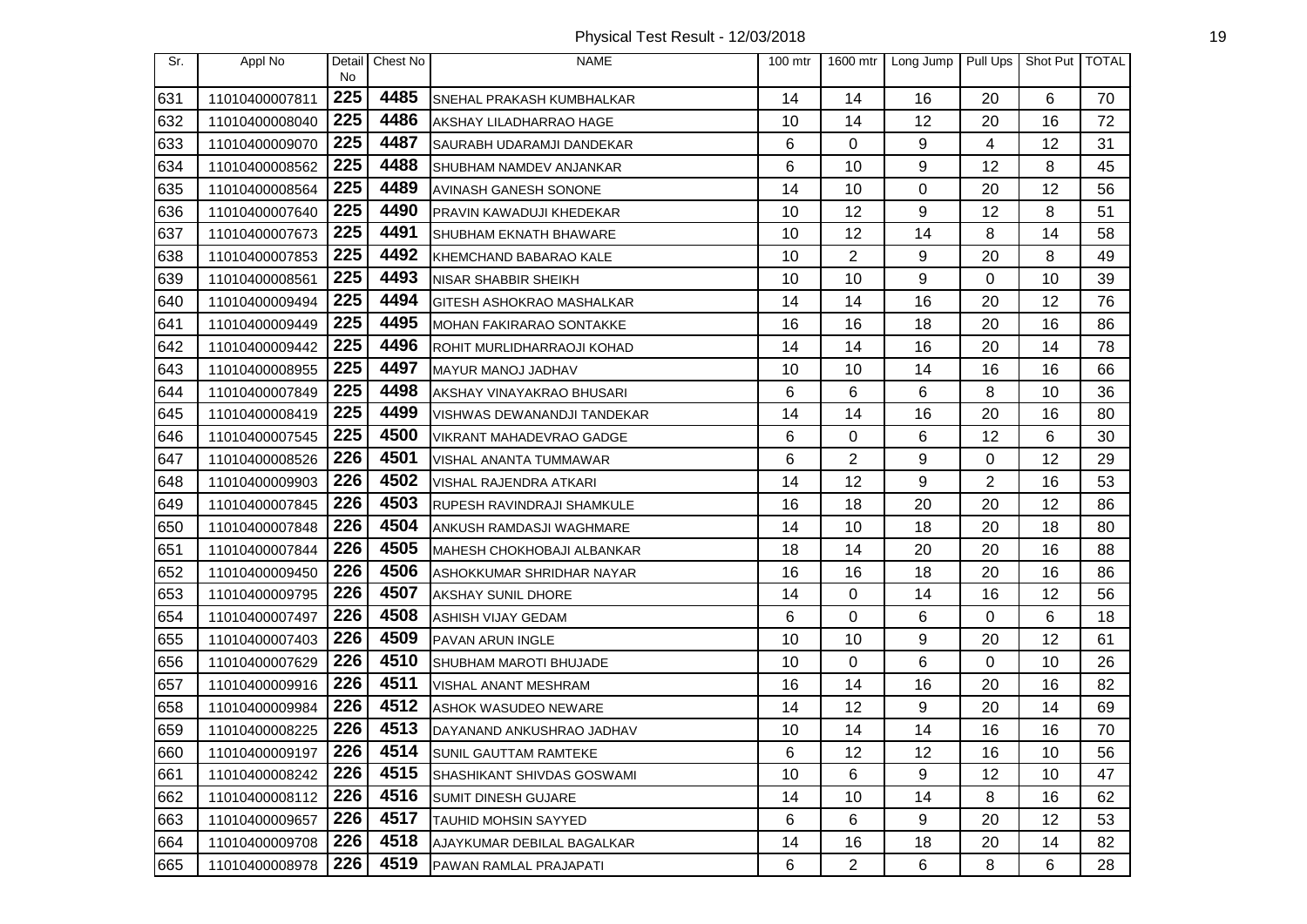Physical Test Result - 12/03/2018 20

| Sr. | Appl No        | No  | Detail Chest No | <b>NAME</b>                    | $100$ mtr      | 1600 mtr       | Long Jump | Pull Ups | Shot Put TOTAL |    |
|-----|----------------|-----|-----------------|--------------------------------|----------------|----------------|-----------|----------|----------------|----|
| 666 | 11010400009653 | 226 | 4520            | SHUBHAM PRABHU KOLHE           | 10             | 10             | 9         | 20       | 12             | 61 |
| 667 | 11010400009860 | 227 | 4521            | <b>RAHUL DULIRAM TIPATRE</b>   | 16             | 14             | 14        | 20       | 12             | 76 |
| 668 | 11010400008498 | 227 | 4522            | VIKAS SHESHRAO GAWAI           | 6              | 14             | 6         | 20       | 12             | 58 |
| 669 | 11010400008464 | 227 | 4523            | RAHUL ARUN NAKHATE             | 10             | 14             | 6         | 20       | 12             | 62 |
| 670 | 11010400008031 | 227 | 4524            | <b>PRATIK KISAN CHAVHAN</b>    | 14             | 16             | 12        | 20       | 16             | 78 |
| 671 | 11010400008022 | 227 | 4525            | LAKHAN NIRANJAN BORKAR         | 14             | 16             | 16        | 20       | 14             | 80 |
| 672 | 11010400008437 | 227 | 4526            | NILESH SANTOSH JADHAV          | 14             | 16             | 14        | 20       | 12             | 76 |
| 673 | 11010400008675 | 227 | 4527            | AMOL DNYANESHWAR MESHRAM       | 14             | 12             | 12        | 20       | 8              | 66 |
| 674 | 11010400008907 | 227 | 4528            | YOGESH SHIVDAS DIGHEKAR        | 10             | 14             | 12        | 20       | 10             | 66 |
| 675 | 11010400008919 | 227 | 4529            | <b>SAGAR SHIVDAS BHORKHADE</b> | 10             | 6              | 9         | 20       | 14             | 59 |
| 676 | 11010400009028 | 227 | 4530            | ROSHAN KRISHNAJI CHATURKAR     | 10             | 10             | 12        | 16       | 12             | 60 |
| 677 | 11010400008960 | 227 | 4531            | PRATIK BABANRAO BISANE         | 14             | 14             | 9         | 20       | 14             | 71 |
| 678 | 11010400008962 | 227 | 4532            | MAYUR BALKRUSHNA BHURE         | 10             | $\overline{2}$ | 9         | 4        | 14             | 39 |
| 679 | 11010400008898 | 227 | 4533            | SHUBHAM RAMESH PANDE           | 16             | 16             | 0         | 20       | 16             | 68 |
| 680 | 11010400007884 | 227 | 4534            | JEEVAN DATTU CHATE             | 16             | 16             | 16        | 20       | 20             | 88 |
| 681 | 11010400008183 | 227 | 4535            | UMESH ANIRUDDHA MESHRAM        | 16             | 16             | 16        | 20       | 0              | 68 |
| 682 | 11010400008944 | 227 | 4536            | PREMLAL DINDAYAL KAWALE        | 14             | 14             | 9         | 20       | 12             | 69 |
| 683 | 11010400007904 | 227 | 4537            | ROHIT PRADEEPRAO SAHARE        | 10             | 0              | 3         | 20       | 0              | 33 |
| 684 | 11010400008817 | 227 | 4538            | GOPAL BABARAO CHAVHAN          | 16             | 16             | 20        | 20       | 16             | 88 |
| 685 | 11010400008824 | 227 | 4539            | RAMESHWAR AMBAR RATHOD         | 16             | 16             | 20        | 20       | 0              | 72 |
| 686 | 11010400008819 | 227 | 4540            | AJAY AMAR RATHOD               | 16             | 18             | 18        | 20       | 16             | 88 |
| 687 | 11010400009849 | 228 | 4541            | MANGESH RAMBHAU BANPURKAR      | 16             | 18             | 20        | 20       | 10             | 84 |
| 688 | 11010400009603 | 228 | 4542            | KARTIK BHIMRAO GONDANE         | 6              | 0              | 6         | 0        | 10             | 22 |
| 689 | 11010400008802 | 228 | 4543            | AMOL MACHHINDRA GORE           | 14             | 16             | 12        | 20       | 16             | 78 |
| 690 | 11010400008884 | 228 | 4544            | NAVNATH SANDU KACHHAWA         | 16             | 18             | 20        | 20       | 18             | 92 |
| 691 | 11010400008728 | 228 | 4545            | RAHUL GORAKHANATH BHARAD       | 16             | 16             | 18        | 20       | 18             | 88 |
| 692 | 11010400008771 | 228 | 4546            | SANDIP MADAN KUKARE            | 14             | 18             | 18        | 20       | 14             | 84 |
| 693 | 11010400008806 | 228 | 4547            | ADINATH KARBHARI DHOTRE        | 14             | 14             | 0         | 20       | 0              | 48 |
| 694 | 11010400008651 | 228 | 4548            | ANUP SURESH PATIL              | 6              | 0              | 6         | 20       | 10             | 42 |
| 695 | 11010400008609 | 228 | 4549            | RAM HARIRAM PARTETI            | 2              | 2              | 6         | 20       | 10             | 40 |
| 696 | 11010400009951 | 228 | 4550            | ANUP RAMPRASAD PARDHI          | 10             | 14             | 9         | 8        | 8              | 49 |
| 697 | 11010400007855 | 228 | 4551            | RAJAT PRADIPRAO LUTHADE        | 10             | 10             | 12        | 0        | 8              | 40 |
| 698 | 11010400007889 | 228 | 4552            | <b>RAHUL NARENDRA MEHAR</b>    | $\overline{2}$ | 0              | 6         | 0        | 6              | 14 |
| 699 | 11010400009660 | 228 | 4553            | VISHAL SUBHASH DHURVE          | 10             | 12             | 12        | 4        | 10             | 48 |
| 700 | 11010400008281 | 228 | 4554            | RITESH KISANRAO CHAUDHARI      | 10             | 14             | 16        | 20       | 12             | 72 |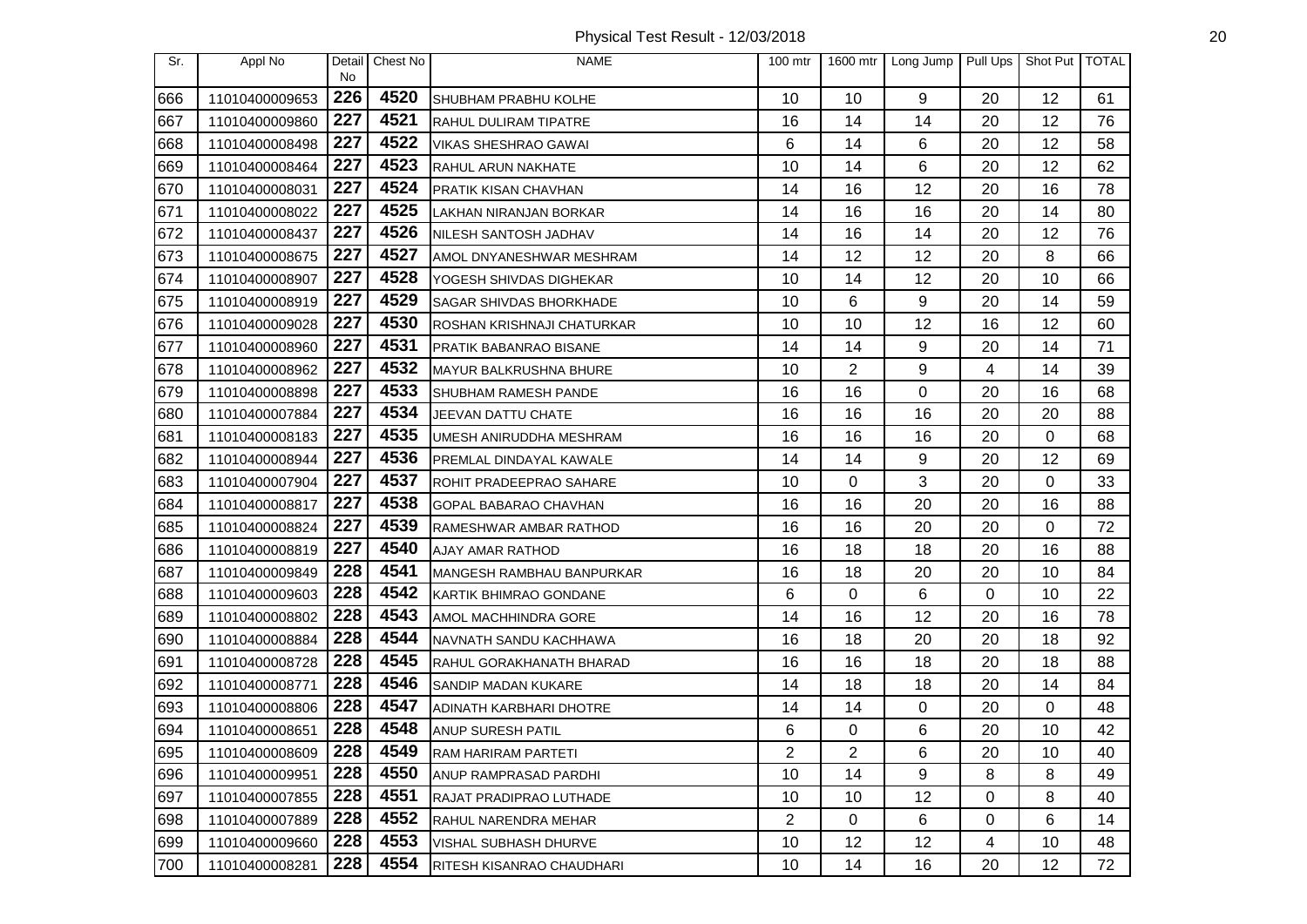| Sr. | Appl No        | Detail<br><b>No</b> | Chest No | <b>NAME</b>                    | 100 mtr | 1600 mtr | Long Jump   | Pull Ups | Shot Put   TOTAL |    |
|-----|----------------|---------------------|----------|--------------------------------|---------|----------|-------------|----------|------------------|----|
| 701 | 11010400008975 | 228                 | 4555     | RAVIKUMAR RAMESH JADHAV        | 10      | 12       | 16          | 20       | 14               | 72 |
| 702 | 11010400008992 | 228                 | 4556     | <b>AKASH GANPAT YETE</b>       | 10      | 12       | 9           | 20       | 12               | 63 |
| 703 | 11010400008499 | 228                 | 4557     | KAMLESH NAMDEVRAO PATIL        | 14      | 16       | 16          | 20       | 20               | 86 |
| 704 | 11010400008517 | 228                 | 4558     | RAVIKANT HIMMAT NARANJE        | 14      | 12       | 14          | 20       | 18               | 78 |
| 705 | 11010400007744 | 228                 | 4559     | PRAJVAL NANDKISHOR MORASKAR    | 0       | 0        | 9           | 20       | 10               | 39 |
| 706 | 11010400009399 | 228                 | 4560     | <b>SACHIN ISHWARJI MESHRAM</b> | 10      | 10       | 12          | 4        | 10               | 46 |
| 707 | 11010400009043 | 229                 | 4561     | <b>GOPAL SHRIRAM VITE</b>      | 14      | 14       | 14          | 12       | 12               | 66 |
| 708 | 11010400009035 | 229                 | 4562     | <b>SAGAR KAILAS TAYADE</b>     | 14      | 16       | 16          | 20       | 16               | 82 |
| 709 | 11010400009329 | 229                 | 4563     | VINOD SUDHAKARJI DRUGWAR       | 0       | 0        | 3           | 0        | 12               | 15 |
| 710 | 11010400009618 | 229                 | 4564     | YOGESH SURESH TANDEKAR         | 14      | 12       | 16          | 20       | 14               | 76 |
| 711 | 11010400009527 | 229                 | 4565     | ISHWAR NAVNATH JAWALE          | 16      | 16       | 12          | 20       | 14               | 78 |
| 712 | 11010400009529 | 229                 | 4566     | <b>SHUBHAM DINKAR DAMALE</b>   | 18      | 16       | 18          | 20       | 14               | 86 |
| 713 | 11010400009523 | 229                 | 4567     | SANDEEP BHAUSAHEB PALVE        | 16      | 16       | 18          | 20       | 20               | 90 |
| 714 | 11010400009524 | 229                 | 4568     | AJINATH BHAUSAHEB PALVE        | 16      | 18       | 20          | 20       | 16               | 90 |
| 715 | 11010400009535 | 229                 | 4569     | <b>BALJIT NAVNATH SHIRSATH</b> | 16      | 16       | 20          | 20       | 20               | 92 |
| 716 | 11010400009532 | 229                 | 4570     | SUNIL ANKUSH DAMALE            | 14      | 18       | 14          | 20       | 18               | 84 |
| 717 | 11010400009534 | 229                 | 4571     | ADINATH AMBADAS PALVE          | 14      | 16       | 16          | 20       | 18               | 84 |
| 718 | 11010400009531 | 229                 | 4572     | KISHOR NAVNATH JAWALE          | 16      | 18       | 16          | 20       | 14               | 84 |
| 719 | 11010400008055 | 229                 | 4573     | SURYAPRATAP PRAKASH RAUT       | 10      | 0        | 12          | 20       | 10               | 52 |
| 720 | 11010400008383 | 229                 | 4574     | RAHUL VINOD DONGARE            | 10      | 0        | 6           | 4        | 14               | 34 |
| 721 | 11010400008466 | 229                 | 4575     | ANANTA TUKARAM BAGADE          | 10      | 10       | 12          | 20       | 14               | 66 |
| 722 | 11010400008523 | 229                 | 4576     | ANIKET SURESH BHALSHANKAR      | 14      | 10       | 16          | 12       | 10               | 62 |
| 723 | 11010400008519 | 229                 | 4577     | <b>TUSHAR SUJIT TOTRE</b>      | 6       | 0        | 6           | 0        | 12               | 24 |
| 724 | 11010400007907 | 229                 | 4578     | PAWANKUMAR ASHOK ATKARE        | 14      | 16       | 9           | 20       | 12               | 71 |
| 725 | 11010400007929 | 229                 | 4579     | SURAJ BHASKAR WAHANE           | 16      | 18       | 20          | 20       | 16               | 90 |
| 726 | 11010400007917 | 229                 | 4580     | AMARDIP BHASKAR WAHANE         | 16      | 16       | 20          | 20       | 16               | 88 |
| 727 | 11010400009758 | 230                 | 4581     | SHUBHAM GAJANANRAWJI AWACHAT   | 14      | 10       | 16          | 20       | 16               | 76 |
| 728 | 11010400008800 | 230                 | 4582     | MAYUR PRALHAD MESHRAM          | 6       | 10       | 9           | 8        | 10               | 43 |
| 729 | 11010400008366 | 230                 | 4583     | AKASH SUNILRAO JICHKAR         | 10      | 14       | 9           | 4        | 12               | 49 |
| 730 | 11010400008254 | 230                 | 4584     | <b>VILAS RAMDAS DHOMANE</b>    | 10      | 16       | 14          | 12       | 12               | 64 |
| 731 | 11010400007688 | 230                 | 4585     | <b>MAHESH GULAB MATE</b>       | 14      | 14       | 9           | 20       | 12               | 69 |
| 732 | 11010400007643 | 230                 | 4586     | <b>VIPIN SHAILENDRA THAKUR</b> | 14      | 16       | 14          | 20       | 16               | 80 |
| 733 | 11010400009233 | 230                 | 4587     | SHRIKANT VASANTRAO KALE        | 0       | 14       | $\mathbf 0$ | 12       | 0                | 26 |
| 734 | 11010400009231 | 230                 | 4588     | SANJAY SHANKAR. KALE           | 14      | 16       | 20          | 16       | 16               | 82 |
| 735 | 11010400009090 | 230                 | 4589     | MANGESH PUNDLIK CHANDURKAR     | 14      | 14       | 12          | 20       | 12               | 72 |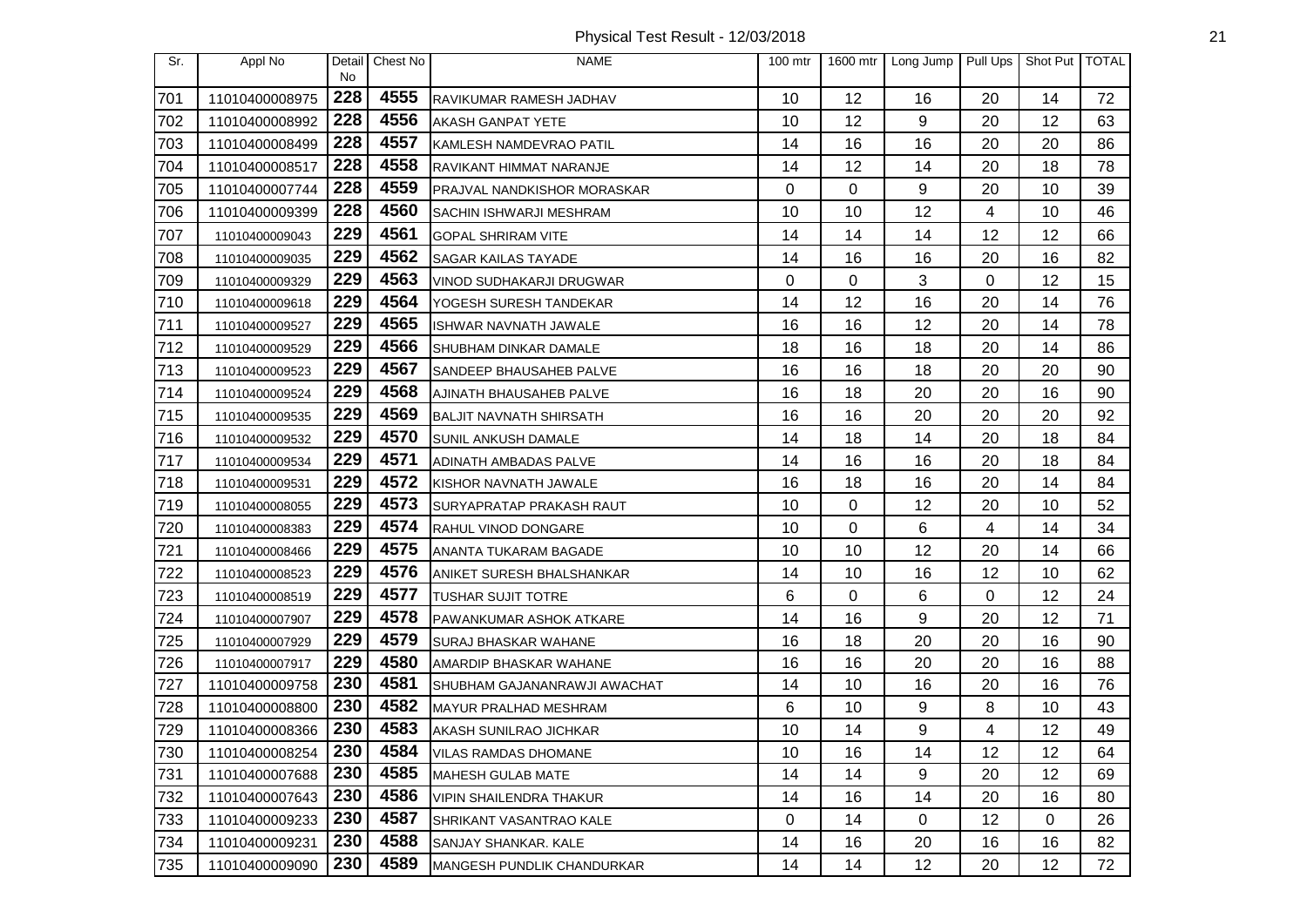| Sr. | Appl No        | Detail           | Chest No | <b>NAME</b>                       | $100$ mtr | 1600 mtr | Long Jump | Pull Ups | Shot Put   TOTAL |    |
|-----|----------------|------------------|----------|-----------------------------------|-----------|----------|-----------|----------|------------------|----|
| 736 | 11010400008166 | <b>No</b><br>230 | 4590     | DIVAKAR SANTOSHRAO UMATE          | 10        | 12       | 16        | 20       | 14               | 72 |
| 737 | 11010400007718 | 230              | 4591     | <b>RUSHIKESH NAMDEO UMATE</b>     | 14        | 14       | 16        | 20       | 16               | 80 |
| 738 | 11010400008324 | 230              | 4592     | AKASH DILIP GIRHE                 | 16        | 16       | 9         | 20       | 14               | 75 |
| 739 | 11010400008314 | 230              | 4593     | PRANAY ARUN SHENDE                | 16        | 10       | 16        | 8        | 20               | 70 |
| 740 | 11010400009354 | 230              | 4594     | AMOL DEVIDASJI IKHARE             | 16        | 16       | 16        | 20       | 16               | 84 |
| 741 | 11010400009953 | 230              | 4595     | <b>MANGESH TARASING RATHOD</b>    | 16        | 18       | 20        | 20       | 20               | 94 |
| 742 | 11010400009961 | 230              | 4596     | SHYAM VISHWANATH JADHAO           | 16        | 16       | 20        | 20       | 14               | 86 |
| 743 | 11010400009661 | 230              | 4597     | <b>BILAL KALIM SHEIKH</b>         | 10        | 10       | 12        | 0        | 12               | 44 |
| 744 | 11010400008124 | 230              | 4598     | ANKUSH SUBHASH AWASARMOL          | 10        | 14       | 16        | 12       | 12               | 64 |
| 745 | 11010400008084 | 230              | 4599     | NITIN RAMCHANDRARAO ATHAWALE      | 14        | 14       | 0         | 20       | 20               | 68 |
| 746 | 11010400008137 | 230              | 4600     | KAPIL GIRIDHAR KHARATE            | 14        | 6        | 12        | 4        | 14               | 50 |
| 747 | 11010400009332 | 231              | 4601     | <b>BABU ANKUSH JAYBHAY</b>        | 10        | 12       | 9         | 20       | 14               | 65 |
| 748 | 11010400009368 | 231              | 4602     | AJIT ANKUSH DHAKANE               | 10        | 6        | 16        | 20       | 18               | 70 |
| 749 | 11010400009287 | 231              | 4603     | <b>VISHAL POPAT UGALMUGALE</b>    | 16        | 18       | 16        | 20       | 16               | 86 |
| 750 | 11010400009437 | 231              | 4604     | PANKAJ ASHOKRAO KHORGADE          | 14        | 16       | 16        | 20       | 14               | 80 |
| 751 | 11010400009422 | 231              | 4605     | NITESH KESHAVRAO AMBADKAR         | 18        | 16       | 20        | 20       | 18               | 92 |
| 752 | 11010400009222 | 231              | 4606     | NIKHIL RAJENDRA CHAUDHARY         | 16        | 18       | 20        | 20       | 16               | 90 |
| 753 | 11010400009221 | 231              | 4607     | RANJIT VINODRAO PETE              | 14        | 16       | 16        | 20       | 10               | 76 |
| 754 | 11010400009218 | 231              | 4608     | NITESH SURESHRAO KSHIRSAGAR       | 16        | 18       | 18        | 20       | 12               | 84 |
| 755 | 11010400009440 | 231              | 4609     | ROSHAN RAMRAOJI ADHAU             | 14        | 16       | 18        | 20       | 16               | 84 |
| 756 | 11010400009401 | 231              | 4610     | SAMBHAJI MADHUKAR JAYBHAY         | 14        | 16       | 16        | 20       | 14               | 80 |
| 757 | 11010400009220 | 231              | 4611     | AKSHAY MADHUKARRAO KOHALE         | 18        | 14       | 20        | 16       | 18               | 86 |
| 758 | 11010400009445 | 231              | 4612     | SAGAR BABANRAO HIWARKAR           | 16        | 16       | 16        | 20       | 14               | 82 |
| 759 | 11010400009943 | 231              | 4613     | NARENDRA SAHEBRAO SABLE           | 16        | 14       | 18        | 20       | 14               | 82 |
| 760 | 11010400009217 | 231              | 4614     | <b>AKASH SHRIRANG GARJE</b>       | 14        | 12       | 16        | 20       | 14               | 76 |
| 761 | 11010400009242 | 231              | 4615     | DNYANESHWAR HIRA JAYBHAY          | 14        | 14       | 14        | 20       | 16               | 78 |
| 762 | 11010400009832 | 231              | 4616     | <b>SACHIN BALIRAM TAYADE</b>      | 6         | 0        | 6         | 8        | 10               | 30 |
| 763 | 11010400008008 | 231              | 4617     | <b>ROSHAN BHARATRAOJI SATPUTE</b> | 16        | 16       | 16        | 20       | 12               | 80 |
| 764 | 11010400007821 | 231              | 4618     | ANSHUL AJAY DHOTE                 | 6         | 0        | 6         | 2        | 8                | 22 |
| 765 | 11010400007617 | $\overline{231}$ | 4619     | NEMCHAND YADORAO GHONMODE         | 14        | 18       | 16        | 20       | 10               | 78 |
| 766 | 11010400007623 | 231              | 4620     | MAYUR HEMRAJ ZANZAD               | 16        | 16       | 16        | 20       | 12               | 80 |
| 767 | 11010400008269 | 232              | 4621     | PRASHANT GAJANAN WAVHAL           | 2         | 6        | 6         | 20       | 18               | 52 |
| 768 | 11010400009296 | 232              | 4622     | NILESH MAROTI LUTE                | 14        | 10       | 14        | 20       | 14               | 72 |
| 769 | 11010400008259 | 232              | 4623     | NILESH VILASRAO AWAZADE           | 10        | 0        | 9         | 0        | 12               | 31 |
| 770 | 11010400009338 | 232              | 4624     | <b>GAURAV GANESH NINAVE</b>       | 10        | 16       | 12        | 20       | 8                | 66 |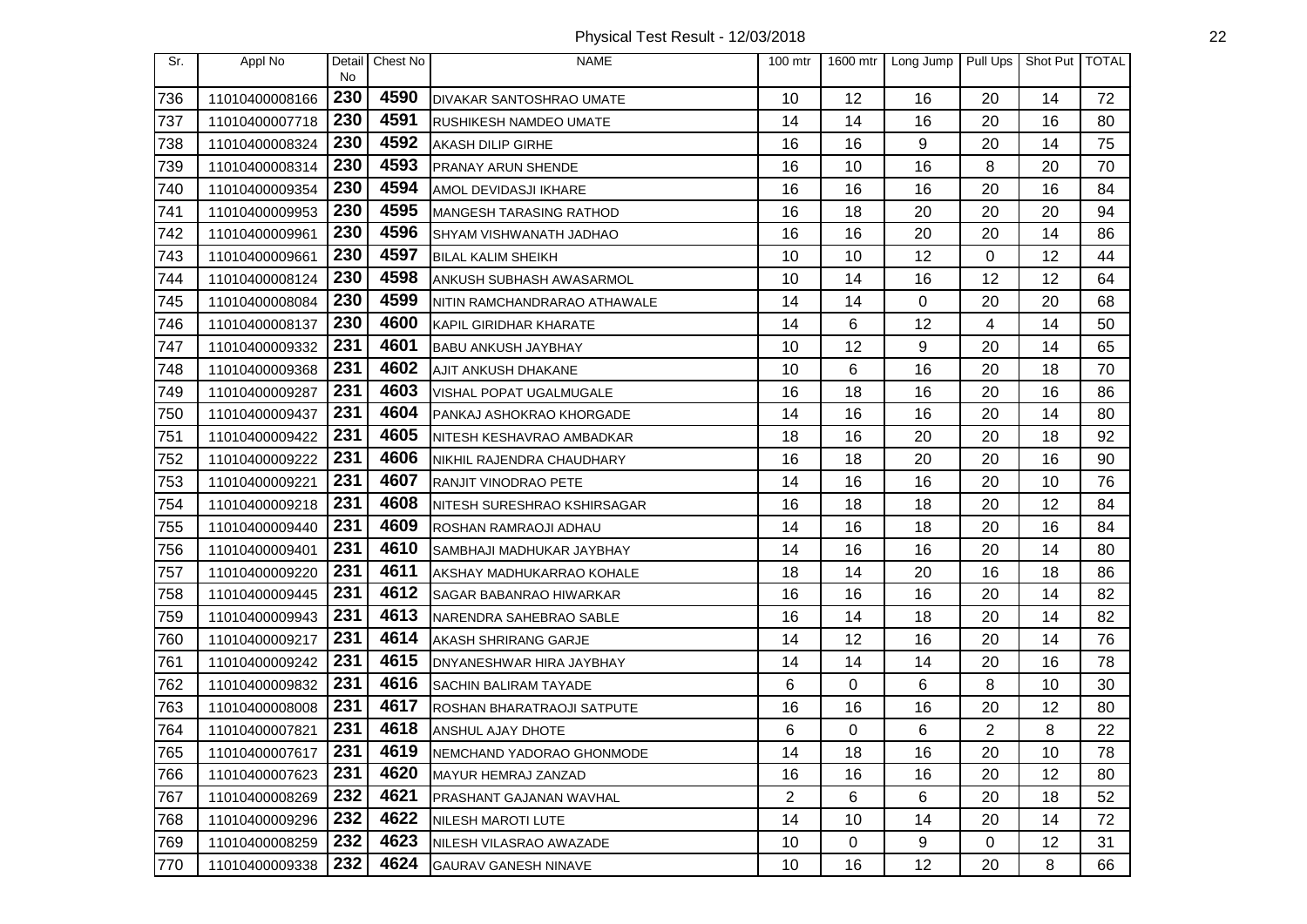Physical Test Result - 12/03/2018 23

| Sr. | Appl No        | Detail<br>No | Chest No | <b>NAME</b>                    | 100 mtr        | 1600 mtr | Long Jump   | Pull Ups | Shot Put | <b>TOTAL</b> |
|-----|----------------|--------------|----------|--------------------------------|----------------|----------|-------------|----------|----------|--------------|
| 771 | 11010400008315 | 232          | 4625     | HITESH BALKRISHNA DHAWAS       | 16             | 16       | 20          | 20       | 14       | 86           |
| 772 | 11010400007551 | 232          | 4626     | NITESH VASANTRAO CHIKANKAR     | 10             | 0        | 6           | 20       | 14       | 50           |
| 773 | 11010400008638 | 232          | 4627     | HIRALAL JAGANNATH PATIL        | 10             | 14       | 14          | 20       | 16       | 74           |
| 774 | 11010400008704 | 232          | 4628     | ATISH RAMKISHAN NAGFASE        | $\overline{2}$ | 0        | 6           | 0        | 8        | 16           |
| 775 | 11010400009294 | 232          | 4629     | <b>VIVEK HARIDAS WALDE</b>     | 14             | 14       | 12          | 20       | 12       | 72           |
| 776 | 11010400007411 | 232          | 4630     | NITESH CHETARAMJI TANGLE       | 16             | 14       | 18          | 20       | 12       | 80           |
| 777 | 11010400009309 | 232          | 4631     | SOMESH UMESHRAO KHAIRKAR       | 16             | 12       | 16          | 20       | 12       | 76           |
| 778 | 11010400008152 | 232          | 4632     | UMESH MARUTI JADHAV            | 10             | 0        | 14          | 0        | 16       | 40           |
| 779 | 11010400007637 | 232          | 4633     | SANKET TREMBAK BHOGE           | $\overline{2}$ | 0        | 6           | 0        | 10       | 18           |
| 780 | 11010400008075 | 232          | 4634     | AKASH RUSTUMRAO KOTKAR         | 14             | 20       | 18          | 20       | 18       | 90           |
| 781 | 11010400008076 | 232          | 4635     | DINESH DHONDBARAO MASKE        | 18             | 20       | 20          | 20       | 20       | 98           |
| 782 | 11010400008081 | 232          | 4636     | <b>PRASHANT RAMRAO DHALE</b>   | 14             | 18       | 12          | 20       | 18       | 82           |
| 783 | 11010400008080 | 232          | 4637     | SANDIP KAILAS LEKULE           | 16             | 20       | 18          | 20       | 16       | 90           |
| 784 | 11010400008290 | 232          | 4638     | ABHIJEET RAVINDRA BHUTE        | 14             | 18       | 9           | 20       | 12       | 73           |
| 785 | 11010400008452 | 232          | 4639     | DNYANESHWAR MADHUKAR SANAP     | 14             | 16       | 16          | 20       | 16       | 82           |
| 786 | 11010400008451 | 232          | 4640     | PARMESHWAR BABU SANAP          | 16             | 16       | 18          | 20       | 18       | 88           |
| 787 | 11010400008973 | 233          | 4641     | <b>SANKET RAJU NEWARE</b>      | 18             | 16       | 20          | 20       | 16       | 90           |
| 788 | 11010400009814 | 233          | 4642     | DEVENDRA RAJU NEWARE           | 18             | 16       | 20          | 20       | 16       | 90           |
| 789 | 11010400008402 | 233          | 4643     | RAMESHWAR BHARAT KAMBLE        | 10             | 12       | 3           | 20       | 12       | 57           |
| 790 | 11010400009739 | 233          | 4644     | SANDEEP HARIBA MUSLE           | 14             | 16       | 14          | 16       | 20       | 80           |
| 791 | 11010400009859 | 233          | 4645     | MANGESH GANESH DHOTRE          | 10             | 10       | 9           | 20       | 10       | 59           |
| 792 | 11010400009732 | 233          | 4646     | LAXMAN BHEJRAMJI JUMDE         | 16             | 16       | 16          | 20       | 14       | 82           |
| 793 | 11010400007770 | 233          | 4647     | ROHAN CHOTELAL DHADKAR         | 16             | 20       | 20          | 20       | 14       | 90           |
| 794 | 11010400008211 | 233          | 4648     | ASHVIN VASANTA CHAVHAN         | 18             | 14       | 20          | 20       | 20       | 92           |
| 795 | 11010400008288 | 233          | 4649     | RAHUL BHASHKARRAO DAHAKE       | 16             | 18       | 20          | 20       | 16       | 90           |
| 796 | 11010400008292 | 233          | 4650     | RAMDAS EKNATH ROHANKAR         | 14             | 14       | 16          | 20       | 12       | 76           |
| 797 | 11010400007759 | 233          | 4651     | DHANANJAY SHRIRAM KALE         | 14             | 18       | $\mathbf 0$ | 20       | 10       | 62           |
| 798 | 11010400007745 | 233          | 4652     | MUNTAZIM RASHID SHEIKH         | 14             | 16       | 16          | 20       | 14       | 80           |
| 799 | 11010400008349 | 233          | 4653     | AMIR AKBAR PATHAN              | 14             | 12       | 16          | 16       | 20       | 78           |
| 800 | 11010400008346 | 233          | 4654     | <b>DIPAK SHOBHELAL KANSARE</b> | 16             | 16       | 20          | 20       | 16       | 88           |
| 801 | 11010400008323 | 233          | 4655     | <b>ANIL FAGU RAUT</b>          | 16             | 12       | 18          | 12       | 18       | 76           |
| 802 | 11010400008343 | 233          | 4656     | NANDKISHOR JIWANLAL TEMBHARE   | 18             | 18       | 20          | 20       | 18       | 94           |
| 803 | 11010400008350 | 233          | 4657     | SUNIL HARILAL GARAKATE         | 14             | 12       | 16          | 0        | 18       | 60           |
| 804 | 11010400008109 | 233          | 4658     | UMESHKUMAR HAUSILAL RAHANGDALE | 6              | 0        | 6           | 20       | 6        | 38           |
| 805 | 11010400009647 | 233          | 4659     | JITENDRA GAJANAN SHELARE       | 10             | 0        | 9           | 4        | 10       | 33           |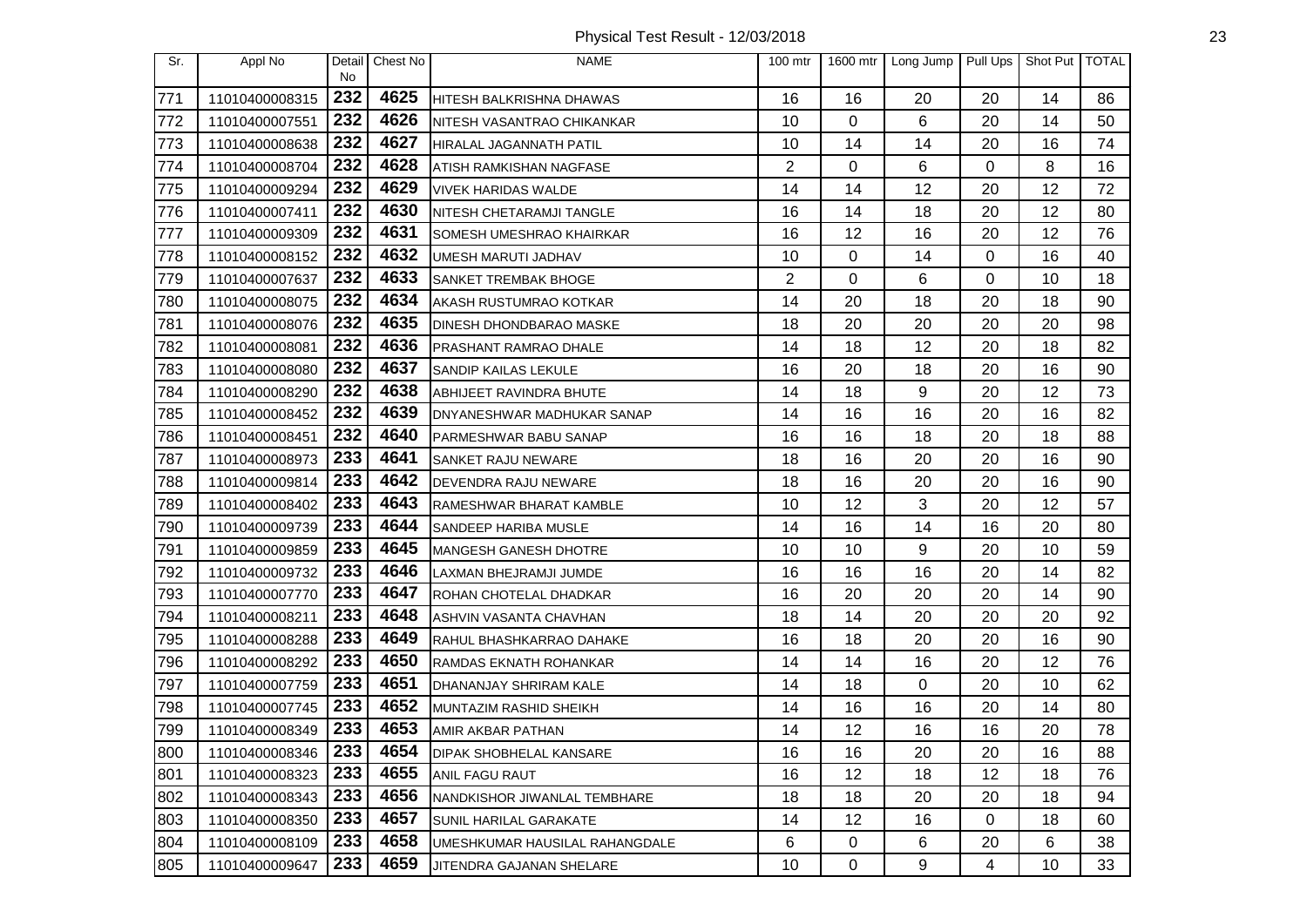| Sr. | Appl No        | Detail<br><b>No</b> | Chest No | <b>NAME</b>                    | 100 mtr        | 1600 mtr       | Long Jump   | Pull Ups | Shot Put   TOTAL |    |
|-----|----------------|---------------------|----------|--------------------------------|----------------|----------------|-------------|----------|------------------|----|
| 806 | 11010400009625 | 233                 | 4660     | YASH NARENDRA JAISWAL          | 14             | 0              | 9           | 20       | 12               | 55 |
| 807 | 11010400007914 | 234                 | 4661     | AKHIL SHANKAR JIBHE            | 16             | 16             | 20          | 20       | 14               | 86 |
| 808 | 11010400007491 | 234                 | 4662     | KHUSHAL RAMKRUSHNAJI BHENDE    | 16             | 14             | 12          | 20       | 16               | 78 |
| 809 | 11010400009203 | 234                 | 4663     | <b>AMIT SURAJ PATIL</b>        | 16             | 16             | 18          | 20       | 14               | 84 |
| 810 | 11010400007761 | 234                 | 4664     | AITESHYAM PAPPU SHEIKH         | 10             | 12             | 9           | 20       | 8                | 59 |
| 811 | 11010400007938 | 234                 | 4665     | ROHIT DEVIDAS ZADE             | 10             | 14             | 14          | 20       | 0                | 58 |
| 812 | 11010400007948 | 234                 | 4666     | ROHIT PRADIP CHAUDHARI         | 6              | 12             | $\mathbf 0$ | 20       | 12               | 50 |
| 813 | 11010400008423 | 234                 | 4667     | PANKAJ SHRIRAM GAUTAM          | 18             | 16             | 20          | 20       | 18               | 92 |
| 814 | 11010400008425 | 234                 | 4668     | <b>MAHENDRA HARISH BHURE</b>   | 16             | 16             | 20          | 20       | 16               | 88 |
| 815 | 11010400008903 | 234                 | 4669     | <b>RAJU GANGADHAR PINGE</b>    | 14             | 0              | 0           | 0        | 12               | 26 |
| 816 | 11010400007921 | 234                 | 4670     | RAKESH ASHOK ATKARE            | 14             | 16             | 0           | 20       | 12               | 62 |
| 817 | 11010400009941 | 234                 | 4671     | RAKESH BABULAL MASKARE         | 14             | 20             | 18          | 20       | 12               | 84 |
| 818 | 11010400009936 | 234                 | 4672     | KAMESH MAHADEV AGADE           | 16             | 16             | 20          | 20       | 10               | 82 |
| 819 | 11010400008179 | 234                 | 4673     | UMESH NATTHUJI PARVE           | 0              | 0              | 3           | 8        | 16               | 27 |
| 820 | 11010400009169 | 234                 | 4674     | <b>KAUSHAL GAYADIN YADAV</b>   | 10             | $\overline{2}$ | 14          | 8        | 14               | 48 |
| 821 | 11010400009427 | 234                 | 4675     | SHASHANVANSH PRAKASH MESHRAM   | 14             | 12             | 12          | 4        | 16               | 58 |
| 822 | 11010400007925 | 234                 | 4676     | NIKHIL DILIP WAGARE            | 14             | 12             | 12          | 20       | 14               | 72 |
| 823 | 11010400009607 | 234                 | 4677     | PRAFUL SUNIL WAKODE            | $\overline{2}$ | 0              | 6           | 8        | 12               | 28 |
| 824 | 11010400009906 | 234                 | 4678     | NANDKISHOR SHALIK THAWARI      | 10             | 16             | 9           | 20       | 8                | 63 |
| 825 | 11010400008569 | 234                 | 4679     | ASHISH SANGHAPRIYA INGLE       | 14             | 0              | 9           | 20       | 14               | 57 |
| 826 | 11010400008538 | 234                 | 4680     | AKSHAY SHESHRAO KANDELKAR      | 16             | 12             | 14          | 20       | 12               | 74 |
| 827 | 11010400007415 | 235                 | 4681     | YOGESH RAMESHRAO KHODE         | 14             | 16             | 12          | 16       | 10               | 68 |
| 828 | 11010400007406 | 235                 | 4682     | PARESH MADHUKAR ANDHARE        | 10             | 10             | 14          | 20       | 14               | 68 |
| 829 | 11010400008463 | 235                 | 4683     | PRAFUL AMBADAS ADHAVE          | 14             | 14             | 16          | 16       | 18               | 78 |
| 830 | 11010400009794 | 235                 | 4684     | ASHISH VAIJANATH KESGIRE       | 14             | 12             | 9           | 2        | 10               | 47 |
| 831 | 11010400008717 | 235                 | 4685     | AVINASH MORESHWAR KUKADE       | 16             | 18             | 20          | 20       | 12               | 86 |
| 832 | 11010400007933 | 235                 | 4686     | <b>SACHIN DHANRAJJI SHEKAR</b> | 6              | 12             | 9           | 20       | 10               | 57 |
| 833 | 11010400008991 | 235                 | 4687     | AMOL FAKIRA HELODE             | 14             | 12             | 20          | 20       | 16               | 82 |
| 834 | 11010400008718 | 235                 | 4688     | HEMANT CHANDRASHEKHAR HAJARE   | 16             | 16             | 16          | 12       | 12               | 72 |
| 835 | 11010400009835 | 235                 | 4689     | AKSHAY RAMESHSINH BAGHELE      | 16             | 14             | 18          | 16       | 16               | 80 |
| 836 | 11010400009875 | 235                 | 4690     | NARSINHA SHIVCHARAN BAGDE      | 14             | 10             | 14          | 20       | 14               | 72 |
| 837 | 11010400008587 | 235                 | 4691     | RAVI RAMESH GAWAI              | 14             | 14             | 16          | 20       | 18               | 82 |
| 838 | 11010400008981 | 235                 | 4692     | SANKET RAJESH SATAO            | 10             | 16             | 14          | 20       | 14               | 74 |
| 839 | 11010400009053 | 235                 | 4693     | PANKAJ DIPAKRAO BANSOD         | 6              | 6              | 9           | 16       | 14               | 51 |
| 840 | 11010400009015 | 235                 | 4694     | NITESH DIPAKRAO BANSOD         | 10             | 12             | 14          | 16       | 14               | 66 |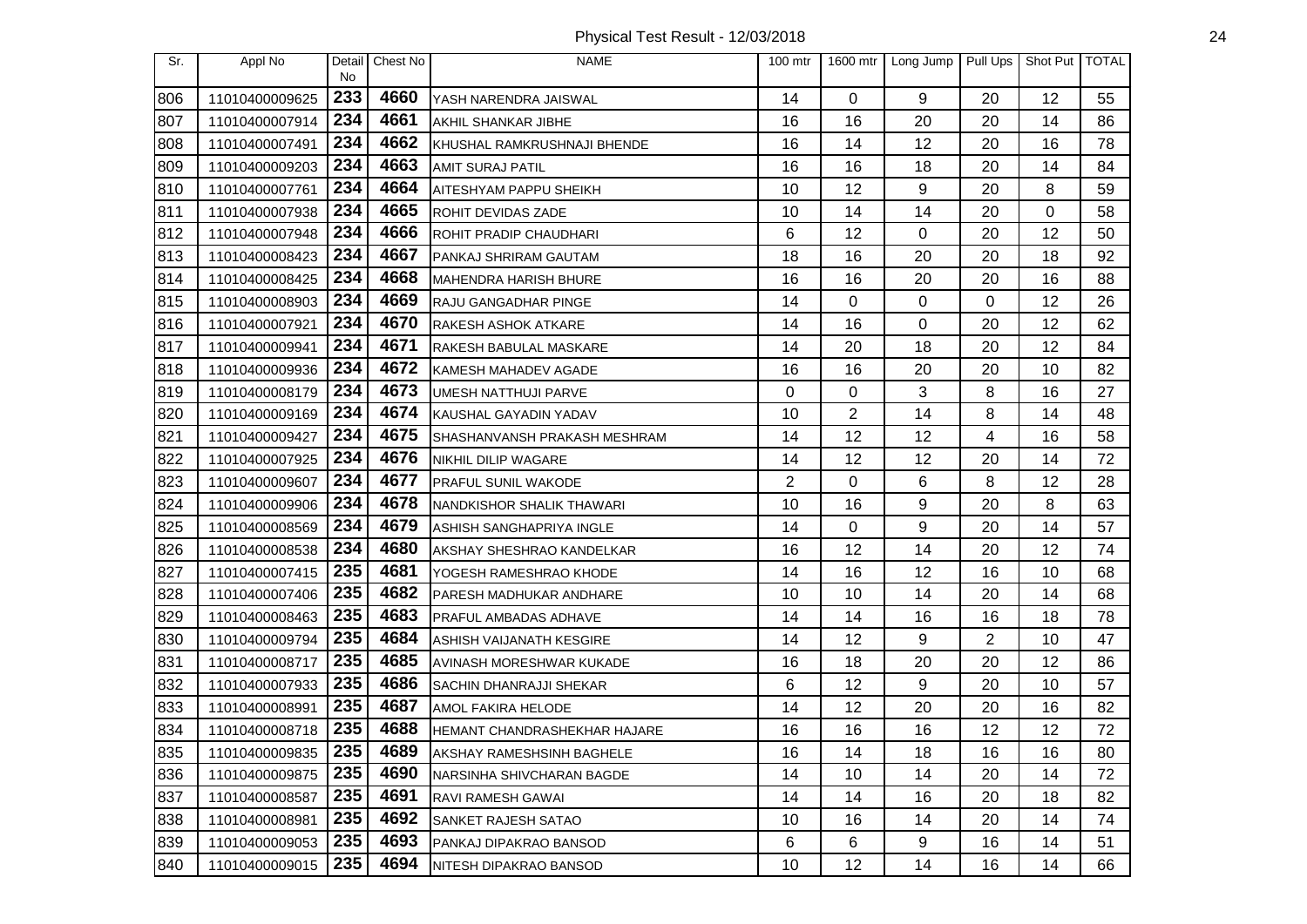Physical Test Result - 12/03/2018 25

| Sr. | Appl No        | No  | Detail Chest No | <b>NAME</b>                        | $100$ mtr       | 1600 mtr       | Long Jump   | Pull Ups | Shot Put TOTAL |    |
|-----|----------------|-----|-----------------|------------------------------------|-----------------|----------------|-------------|----------|----------------|----|
| 841 | 11010400007804 | 235 | 4695            | NITESH BAJIRAO DESHMUKH            | 14              | 14             | 14          | 20       | 14             | 76 |
| 842 | 11010400009175 | 235 | 4696            | <b>MAHESH KUNDLIK BURDE</b>        | 16              | 18             | 16          | 20       | 12             | 82 |
| 843 | 11010400009858 | 235 | 4697            | <b>SURESH ASOK TICHKULE</b>        | 14              | 14             | 14          | 20       | 16             | 78 |
| 844 | 11010400009207 | 235 | 4698            | SANTOSH BHAURAO IGHARE             | 14              | 16             | 20          | 20       | 16             | 86 |
| 845 | 11010400009206 | 235 | 4699            | AJIMKHA INUSKHA PATHAN             | 16              | 14             | 18          | 20       | 20             | 88 |
| 846 | 11010400009666 | 235 | 4700            | PARVEJ RIYAJ SAIYAD                | $\overline{2}$  | 0              | 9           | 0        | 14             | 25 |
| 847 | 11010400008065 | 236 | 4701            | <b>BHUSHAN PRABHAKARRAO GADGE</b>  | 16              | 16             | 18          | 20       | 18             | 88 |
| 848 | 11010400008063 | 236 | 4702            | <b>PRASHANT YASHVANTRAO JADHAV</b> | 18              | 16             | 20          | 20       | 18             | 92 |
| 849 | 11010400008062 | 236 | 4703            | <b>ASHISH SUNL PATIL</b>           | 16              | 14             | 0           | 20       | 20             | 70 |
| 850 | 11010400008064 | 236 | 4704            | <b>JITESH PRAKASHRAO RATHOR</b>    | 18              | 16             | 20          | 20       | 16             | 90 |
| 851 | 11010400007632 | 236 | 4705            | <b>MANGESH MOTIRAM SARVE</b>       | 16              | 14             | 14          | 16       | 12             | 72 |
| 852 | 11010400009766 | 236 | 4706            | AKASH MILIND HUMANE                | 6               | 0              | 14          | 0        | 14             | 34 |
| 853 | 11010400009704 | 236 | 4707            | TUSHAR NARESH TUMDE                | $6\phantom{1}6$ | 6              | 9           | 12       | 12             | 45 |
| 854 | 11010400008736 | 236 | 4708            | AKASH RMESHRAO KHANDARKAR          | 14              | 14             | 14          | 20       | 12             | 74 |
| 855 | 11010400008727 | 236 | 4709            | RAHUL DEVIDASRAO BHOPAT            | 14              | 16             | 16          | 20       | 12             | 78 |
| 856 | 11010400007743 | 236 | 4710            | VIKAS DEVCHANAD ROTKE              | 14              | 14             | 12          | 20       | 12             | 72 |
| 857 | 11010400008825 | 236 | 4711            | <b>SACHIN MANIKRAO AGHAV</b>       | 10              | 10             | 14          | 20       | 12             | 66 |
| 858 | 11010400008862 | 236 | 4712            | AMAR BALCHANDJI BHOSKAR            | 6               | 6              | 6           | 12       | 10             | 40 |
| 859 | 11010400007560 | 236 | 4713            | <b>SHUBHAM MANIKRAO THOOL</b>      | 2               | $\overline{2}$ | $\mathbf 0$ | 0        | 6              | 10 |
| 860 | 11010400009174 | 236 | 4714            | <b>GANESH PRABHAKAR SANAP</b>      | 16              | 16             | 20          | 20       | 20             | 92 |
| 861 | 11010400009171 | 236 | 4715            | <b>KIRAN VIKAS SANAP</b>           | 14              | 14             | 16          | 20       | 20             | 84 |
| 862 | 11010400008300 | 236 | 4716            | MAYUR ISHWARDASJI TAKARKHEDE       | 16              | 14             | 20          | 20       | 16             | 86 |
| 863 | 11010400008301 | 236 | 4717            | <b>SURAJ RAJU NICHAT</b>           | 16              | 16             | 0           | 20       | 16             | 68 |
| 864 | 11010400008426 | 236 | 4718            | <b>HASIM IBRAHIM NAURANGABADI</b>  | 16              | 18             | 20          | 20       | 16             | 90 |
| 865 | 11010400008431 | 236 | 4719            | SAMEER MAHAMAD NAURANGABADI        | 14              | 16             | 12          | 20       | 14             | 76 |
| 866 | 11010400009741 | 236 | 4720            | DHAMMASUDAN RAGHUNATH RANGARI      | 14              | 14             | 14          | 20       | 10             | 72 |
| 867 | 11010400008459 | 237 | 4721            | <b>SWAPNIL GIRMA RAJURWAR</b>      | 18              | 14             | 20          | 20       | 16             | 88 |
| 868 | 11010400008963 | 237 | 4722            | NITIN RAMESHRAO RATHOD             | 10              | 10             | 9           | 20       | 10             | 59 |
| 869 | 11010400008627 | 237 | 4723            | PRAFULLA MOHANRAO MANDHARE         | 14              | 14             | 14          | 20       | 12             | 74 |
| 870 | 11010400007476 | 237 | 4724            | PRATHAMESH PRAMODRAO DESHMUKH      | 14              | 0              | 16          | 20       | 18             | 68 |
| 871 | 11010400007825 | 237 | 4725            | SUSHEEL PRABHUDAS BUNDELE          | 14              | 14             | 14          | 20       | 14             | 76 |
| 872 | 11010400007631 | 237 | 4726            | RUPESH NARSING KOLI                | 14              | 14             | 14          | 20       | 14             | 76 |
| 873 | 11010400007728 | 237 | 4727            | <b>KUNAL RAJENDRAJI PETHE</b>      | 16              | 12             | 18          | 20       | 14             | 80 |
| 874 | 11010400007479 | 237 | 4728            | <b>ANIL SURESH BHOYAR</b>          | 16              | 18             | 20          | 20       | 18             | 92 |
| 875 | 11010400008547 | 237 | 4729            | NANDKISHOR NATTHUJI DHOBE          | 10              | 10             | 9           | 20       | 10             | 59 |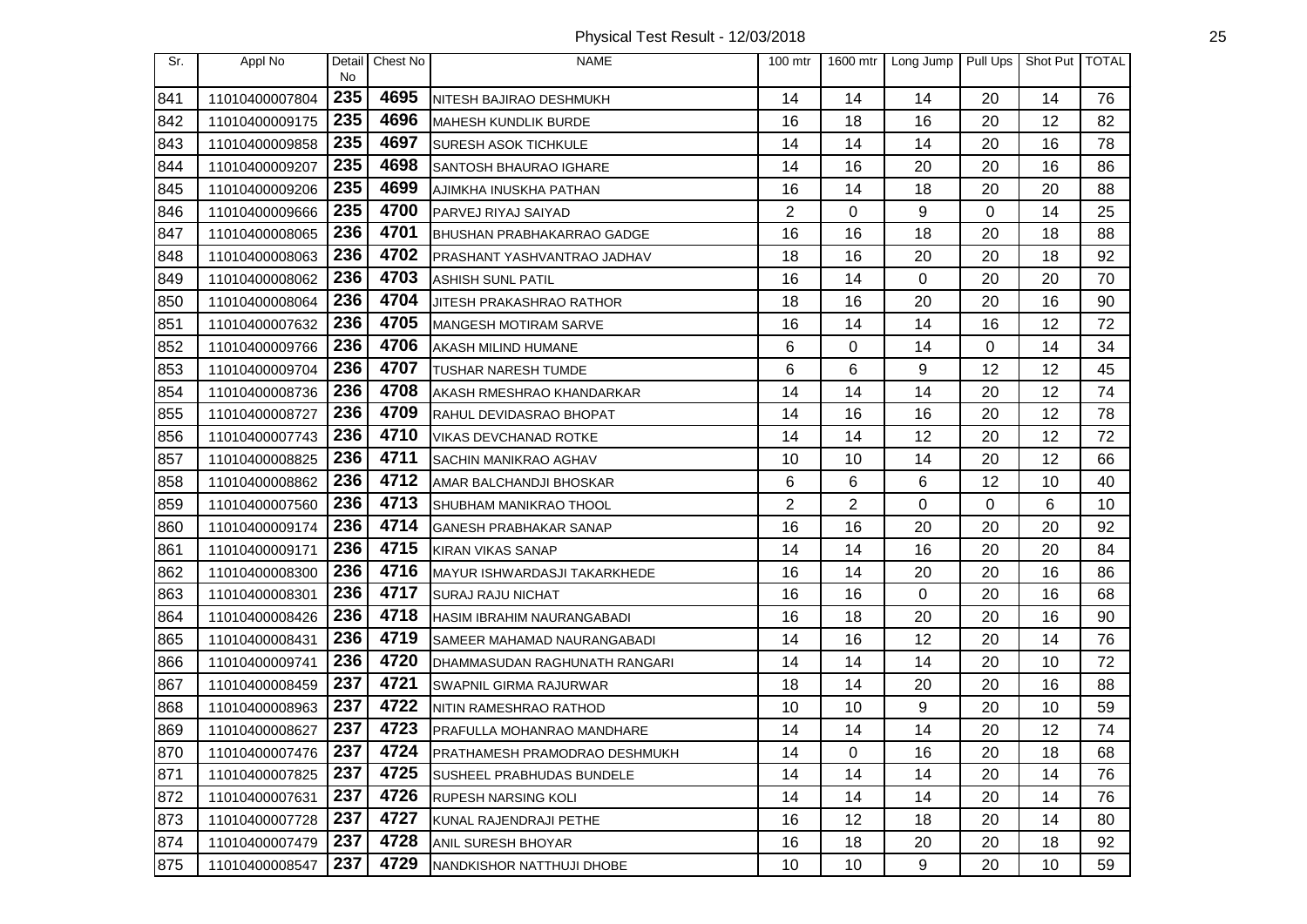Physical Test Result - 12/03/2018 26

| Sr. | Appl No        | Detail<br>No | Chest No | <b>NAME</b>                       | 100 mtr        | 1600 mtr       | Long Jump | Pull Ups | Shot Put   TOTAL |    |
|-----|----------------|--------------|----------|-----------------------------------|----------------|----------------|-----------|----------|------------------|----|
| 876 | 11010400008556 | 237          | 4730     | VIKKI VASANTRAO RAUT              | 14             | 14             | 18        | 20       | 14               | 80 |
| 877 | 11010400008937 | 237          | 4731     | CHETAN SURESH MESHRAM             | 10             | 10             | 0         | 20       | 10               | 50 |
| 878 | 11010400008970 | 237          | 4732     | AMIT ANIL TAMHANE                 | 10             | 12             | 14        | 20       | 14               | 70 |
| 879 | 11010400007806 | 237          | 4733     | SAGAR GOPAL KOLI                  | 16             | 12             | 16        | 20       | 16               | 80 |
| 880 | 11010400007646 | 237          | 4734     | SHUBHAM RAJENDRA PURI             | 14             | 14             | 6         | 20       | 12               | 66 |
| 881 | 11010400009693 | 237          | 4735     | SACHIN DHANRAJ VAIDYA             | 10             | 12             | 12        | 4        | 10               | 48 |
| 882 | 11010400008212 | 237          | 4736     | CHETAN DASARAM RAUT               | 18             | 18             | 18        | 20       | 18               | 92 |
| 883 | 11010400008865 | 237          | 4737     | KAPIL VASANTA SAKHARKAR           | $\overline{2}$ | 0              | 6         | 0        | 8                | 16 |
| 884 | 11010400007553 | 237          | 4738     | <b>BHUSHAN BABARAOJI RAUT</b>     | 6              | 2              | 12        | 12       | 10               | 42 |
| 885 | 11010400007960 | 237          | 4739     | MILIND ASHOKRAO RAUT              | $\overline{2}$ | 10             | 3         | 20       | 12               | 47 |
| 886 | 11010400009421 | 237          | 4740     | RAJENDRA KISHOR BHOYAR            | 10             | 14             | 12        | 20       | 10               | 66 |
| 887 | 11010400009989 | 238          | 4741     | KRUNAL GANGADHAR PADOLE           | 10             | 2              | 9         | 0        | 14               | 35 |
| 888 | 11010400008468 | 238          | 4742     | PRASHANT KAILAS BAGADE            | 14             | 14             | 16        | 20       | 14               | 78 |
| 889 | 11010400009327 | 238          | 4743     | YOGESH MADHAV DARAKHE             | 10             | 14             | 12        | 20       | 12               | 68 |
| 890 | 11010400008581 | 238          | 4744     | <b>GAJANAN SURESHRAO BEDRE</b>    | 16             | 16             | 16        | 20       | 14               | 82 |
| 891 | 11010400008593 | 238          | 4745     | PRASAD SANTOSHRAO BEDRE           | 16             | 18             | 18        | 20       | 18               | 90 |
| 892 | 11010400008576 | 238          | 4746     | SHUBHAM SUDHAKAR PATIL            | 16             | 16             | 16        | 16       | 14               | 78 |
| 893 | 11010400008792 | 238          | 4747     | VISHAL DINKAR GAIKWAD             | 10             | 10             | 9         | 20       | 8                | 57 |
| 894 | 11010400007757 | 238          | 4748     | HARSHAL GAJENDRA KENE             | 6              | 0              | 3         | 2        | 6                | 17 |
| 895 | 11010400007695 | 238          | 4749     | DARSHAN DEVIDAS BORKAR            | 6              | 2              | 9         | 20       | 12               | 49 |
| 896 | 11010400007426 | 238          | 4750     | SANTOSH JANARAO SUPALKAR          | 6              | 12             | 12        | 8        | 12               | 50 |
| 897 | 11010400008123 | 238          | 4751     | LAXMAN NARAYAN PANCHAL            | 16             | 16             | 18        | 20       | 18               | 88 |
| 898 | 11010400008120 | 238          | 4752     | SRINIVAS KESHAVRAO SONTAKKE       | 16             | 20             | 20        | 20       | 16               | 92 |
| 899 | 11010400008121 | 238          | 4753     | GANESH SOPANRAO THAKUR            | 18             | 16             | 20        | 20       | 18               | 92 |
| 900 | 11010400009872 | 238          | 4754     | AKASH EKNATH MESHRAM              | 10             | 10             | 12        | 20       | 14               | 66 |
| 901 | 11010400008816 | 238          | 4755     | AJAY KESHAVRAO GARAD              | 6              | 10             | 9         | 20       | 8                | 53 |
| 902 | 11010400008812 | 238          | 4756     | VISHAL ASHOK EKSHINGE             | 14             | 12             | 14        | 20       | 10               | 70 |
| 903 | 11010400008405 | 238          | 4757     | PRANAY GAJANANRAO NADEKAR         | 14             | 14             | 0         | 20       | 12               | 60 |
| 904 | 11010400009856 | 238          | 4758     | VISHVAS BALASAHEB DEVKATE         | 14             | 14             | 18        | 20       | 18               | 84 |
| 905 | 11010400008395 | 238          | 4759     | <b>SHYAM DAGADU AUTKAR</b>        | 16             | 16             | 18        | 20       | 18               | 88 |
| 906 | 11010400007910 | 238          | 4760     | LAWRENCE RUDOLF MAX               | 10             | 10             | 9         | 20       | 6                | 55 |
| 907 | 11010400008397 | 239          | 4761     | PAWAN DAULAT MANDHARE             | 10             | $\overline{c}$ | 9         | 4        | 8                | 33 |
| 908 | 11010400008262 | 239          | 4762     | PANKAJ TEKCHAND DHOLE             | 16             | 14             | 18        | 20       | 10               | 78 |
| 909 | 11010400009992 | 239          | 4763     | <b>SUSHANT RAJENDRA KAMTHIKAR</b> | 14             | 0              | 0         | 20       | 12               | 46 |
| 910 | 11010400008591 | 239          | 4764     | SWAPNIL ARUNRAO KALAMKAR          | 10             | 12             | 9         | 12       | 12               | 55 |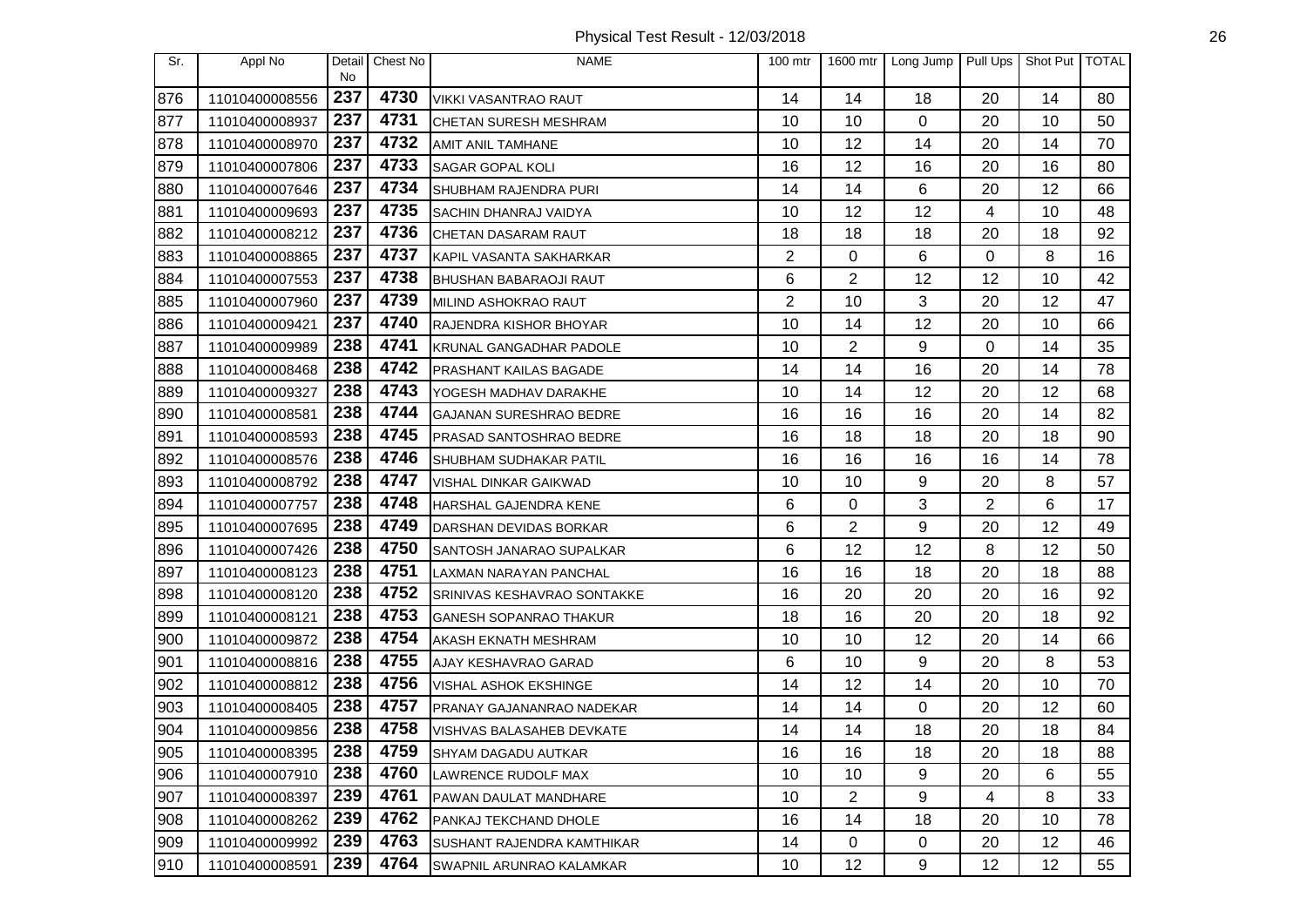Physical Test Result - 12/03/2018 27

| Sr. | Appl No        | Detail<br><b>No</b> | Chest No | <b>NAME</b>                   | $100$ mtr | 1600 mtr       | Long Jump   | Pull Ups       | Shot Put   TOTAL |    |
|-----|----------------|---------------------|----------|-------------------------------|-----------|----------------|-------------|----------------|------------------|----|
| 911 | 11010400009933 | 239                 | 4765     | MUJAMMIL MUJAFFAR SAYYED      | 14        | 16             | 16          | 20             | 14               | 80 |
| 912 | 11010400009558 | 239                 | 4766     | AMARLAL GANGADHAR DORLE       | 14        | 10             | 14          | $\overline{2}$ | 12               | 52 |
| 913 | 11010400009952 | 239                 | 4767     | <b>TUSHAR MANOJ PATIL</b>     | 14        | 10             | 14          | 4              | 12               | 54 |
| 914 | 11010400007868 | 239                 | 4768     | PRASHANT MOTIRAM BARAPATRE    | 16        | 18             | 20          | 20             | 16               | 90 |
| 915 | 11010400007923 | 239                 | 4769     | <b>VIKAS KRISHNA DHANDE</b>   | 14        | 18             | 12          | 20             | 16               | 80 |
| 916 | 11010400009944 | 239                 | 4770     | NITESH TILAKCHAND YEDE        | 6         | 14             | 6           | 20             | 10               | 56 |
| 917 | 11010400009633 | 239                 | 4771     | RAKESH BHARAT SHENDRE         | 16        | 18             | 16          | 20             | 14               | 84 |
| 918 | 11010400008896 | 239                 | 4772     | SACHIN HANUMAN BARDE          | 14        | 16             | 16          | 20             | 10               | 76 |
| 919 | 11010400008893 | 239                 | 4773     | PRAFUL SAMBHAJI KSHIRSAGAR    | 14        | 6              | 9           | 12             | 12               | 53 |
| 920 | 11010400008917 | 239                 | 4774     | PAVAN VITTHAL ZILE            | 10        | 14             | 14          | 12             | 10               | 60 |
| 921 | 11010400009796 | 239                 | 4775     | ADESH PRAHLAD BHATKAR         | 16        | 14             | 16          | 16             | 18               | 80 |
| 922 | 11010400009948 | 239                 | 4776     | <b>MANISH KAMLESH SAHU</b>    | 14        | 2              | 14          | 20             | 12               | 62 |
| 923 | 11010400009938 | 239                 | 4777     | SONU RAMKRUSHNAJI SAYAM       | 16        | 14             | 16          | 20             | 16               | 82 |
| 924 | 11010400009384 | 239                 | 4778     | NITESH SANJAY DEWHARE         | 16        | 16             | 14          | 20             | 12               | 78 |
| 925 | 11010400009416 | 239                 | 4779     | VRUSHABH DINESH BHAJANKAR     | 14        | 14             | 14          | 16             | 12               | 70 |
| 926 | 11010400009214 | 239                 | 4780     | SHUBHAM BABARAO INGLE         | 14        | 14             | 16          | 20             | 12               | 76 |
| 927 | 11010400008985 | 240                 | 4781     | PRASHANT SUPADA BOMBATKAR     | 10        | 10             | 9           | 16             | 10               | 55 |
| 928 | 11010400009786 | 240                 | 4782     | MANOHAR RAMESH YEDKE          | 16        | 18             | 20          | 20             | 14               | 88 |
| 929 | 11010400008752 | 240                 | 4783     | PRAFULLA UDHAV JAULKAR        | 14        | 12             | $\mathbf 0$ | 20             | 16               | 62 |
| 930 | 11010400008871 | 240                 | 4784     | DIGAMBAR SURESH JAULKAR       | 10        | 14             | 14          | 20             | 14               | 72 |
| 931 | 11010400008180 | 240                 | 4785     | SATISH PRALHAD GAHANE         | 14        | 10             | 14          | 0              | 12               | 50 |
| 932 | 11010400009147 | 240                 | 4786     | DHIRAJ RAMESHWAR WALVE        | 10        | 2              | 12          | 2              | 14               | 40 |
| 933 | 11010400007427 | 240                 | 4787     | MUKESH VISHRAM INGLE          | 16        | 16             | 18          | 20             | 16               | 86 |
| 934 | 11010400007414 | 240                 | 4788     | PAVAN HIMMAT HIWRALE          | 16        | 16             | 18          | 20             | 12               | 82 |
| 935 | 11010400007424 | 240                 | 4789     | RAMCHANDRA MANOHAR BADGULE    | 16        | 16             | 18          | 20             | 18               | 88 |
| 936 | 11010400008414 | 240                 | 4790     | NITESH KOMAL RATHOD           | 10        | 14             | 12          | 12             | 16               | 64 |
| 937 | 11010400009723 | 240                 | 4791     | TUSHAR KEWALDAS WADIBHASME    | 14        | 10             | 14          | 20             | 16               | 74 |
| 938 | 11010400008332 | 240                 | 4792     | RAVIKUMAR LAXMAN PADULE       | 14        | 6              | 6           | 20             | 14               | 60 |
| 939 | 11010400009734 | 240                 | 4793     | SAPNIL VIJAY BAWANKAR         | 16        | 18             | 18          | 20             | 18               | 90 |
| 940 | 11010400009098 | 240                 | 4794     | <b>SHYAM RAMESH HIKRE</b>     | 6         | 0              | 0           | 12             | 10               | 28 |
| 941 | 11010400008541 | 240                 | 4795     | SIDDHARTH SANJAY SONONE       | 14        | 14             | 14          | 20             | 12               | 74 |
| 942 | 11010400008604 | 240                 | 4796     | RAHUL RAJANJI WASNIK          | 16        | 20             | 16          | 20             | 12               | 84 |
| 943 | 11010400009950 | 240                 | 4797     | HARSHAD GANPATI GANDHARWAR    | 16        | 12             | 16          | 20             | 12               | 76 |
| 944 | 11010400009996 | 240                 | 4798     | PURUSHOTTAM KHUSHAL KATKELWAR | 16        | 12             | 16          | 20             | 12               | 76 |
| 945 | 11010400009589 | 240                 | 4799     | <b>BHAVIK GAUTAM GONDANE</b>  | 6         | $\overline{2}$ | 6           | 20             | 8                | 42 |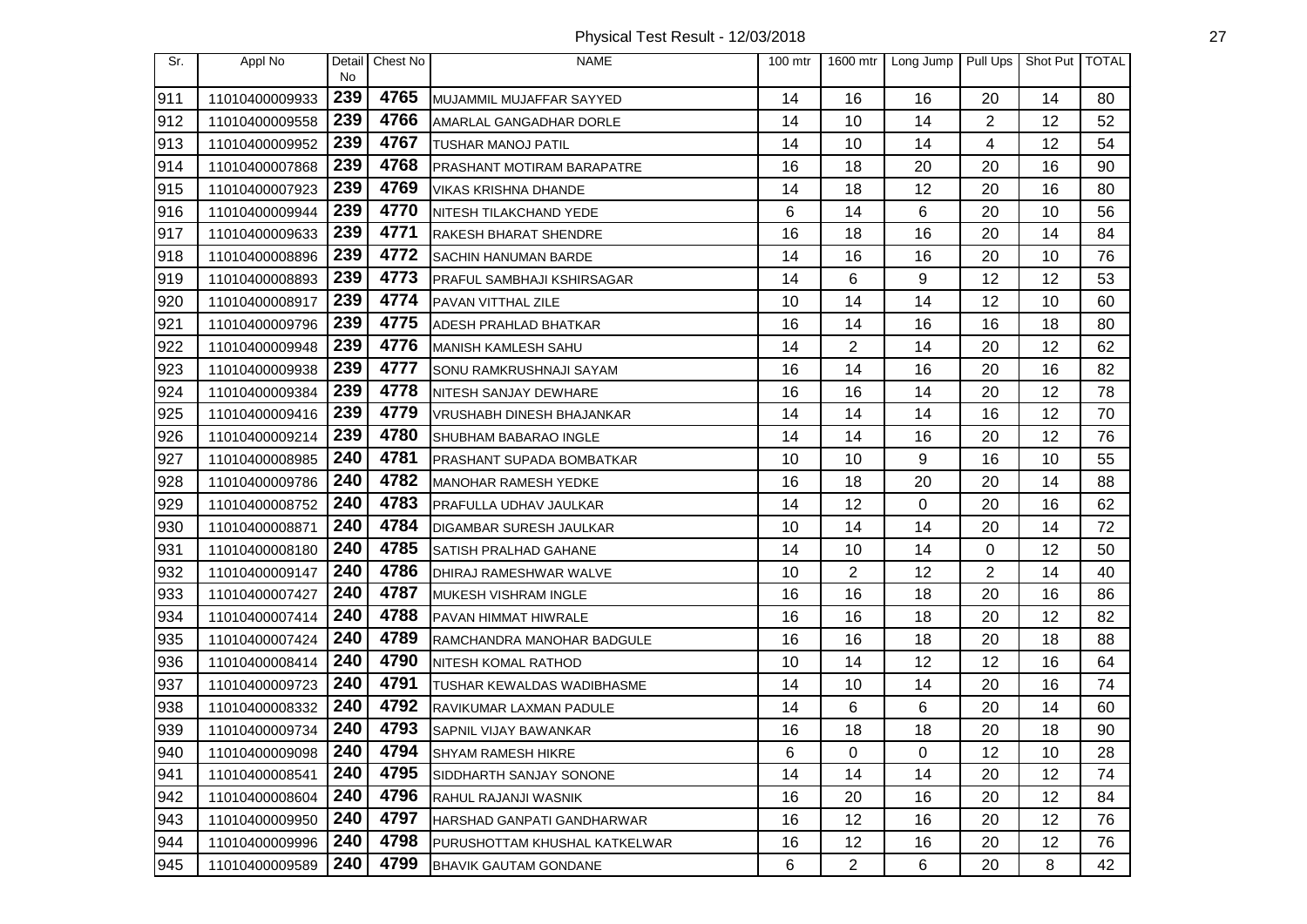Physical Test Result - 12/03/2018 28

| Sr. | Appl No        | Detail<br>No | Chest No | <b>NAME</b>                    | $100$ mtr | 1600 mtr       | Long Jump | Pull Ups | Shot Put   TOTAL |    |
|-----|----------------|--------------|----------|--------------------------------|-----------|----------------|-----------|----------|------------------|----|
| 946 | 11010400010001 | 240          | 4800     | SUDARSHAN NAMDEO LAKADE        | 16        | 18             | 16        | 20       | 14               | 84 |
| 947 | 11010400009391 | 241          | 4801     | VISHAL CHANDRASHEKHAR CHIKHALE | 14        | $\overline{2}$ | 12        | 0        | 6                | 34 |
| 948 | 11010400009047 | 241          | 4802     | NILESH RATAN SURVADE           | 14        | 14             | 16        | 20       | 14               | 78 |
| 949 | 11010400009022 | 241          | 4803     | RAHUL KAILAS SAWAKARE          | 14        | 14             | 9         | 20       | 12               | 69 |
| 950 | 11010400007440 | 241          | 4804     | MOHAN TREMBAK DHOLE            | 6         | 12             | 9         | 16       | 6                | 49 |
| 951 | 11010400007417 | 241          | 4805     | AKSHAY SURESH SALVE            | 10        | $\overline{2}$ | 6         | 8        | 10               | 36 |
| 952 | 11010400009705 | 241          | 4806     | SOMNATH UDDHAV GHUGE           | 6         | 14             | 12        | 20       | 14               | 66 |
| 953 | 11010400007881 | 241          | 4807     | <b>VIKRANT VILAS TIDKE</b>     | 6         | 6              | 12        | 0        | 20               | 44 |
| 954 | 11010400007890 | 241          | 4808     | VISHAL VILASRAO TIDKE          | 14        | 12             | 16        | 20       | 0                | 62 |
| 955 | 11010400007877 | 241          | 4809     | RISHIKESH VASANT TIDKE         | 16        | 16             | 20        | 16       | 20               | 88 |
| 956 | 11010400009560 | 241          | 4810     | SHRIKANT MUKUNDRAO KALNE       | 14        | 12             | 12        | 20       | 14               | 72 |
| 957 | 11010400008420 | 241          | 4811     | SHASHANK JANARDAN KHANDARE     | 14        | 0              | 14        | 2        | 18               | 48 |
| 958 | 11010400008436 | 241          | 4812     | PREMANAND MANIK JADHAO         | 16        | 12             | 18        | 20       | 18               | 84 |
| 959 | 11010400008427 | 241          | 4813     | ARUN PRABHAKAR KAMBLE          | 14        | 14             | 16        | 20       | 16               | 80 |
| 960 | 11010400008422 | 241          | 4814     | AKASH DEVIDAS INGALE           | 16        | 16             | 20        | 20       | 16               | 88 |
| 961 | 11010400009562 | 241          | 4815     | ANAND MAROTI SURYAWANSHI       | 14        | 12             | 12        | 12       | 14               | 64 |
| 962 | 11010400009563 | 241          | 4816     | <b>AKASH PRAKASH KALNE</b>     | 16        | 16             | 20        | 20       | 18               | 90 |
| 963 | 11010400009561 | 241          | 4817     | SHRINIVAS GANESHRAO SAWANT     | 16        | 14             | 20        | 20       | 20               | 90 |
| 964 | 11010400008832 | 241          | 4818     | <b>NILESH ASHOK HANDE</b>      | 18        | 16             | 20        | 20       | 20               | 94 |
| 965 | 11010400008552 | 241          | 4819     | ROSHAN LAXMAN WANDHARE         | 6         | 6              | 9         | 20       | 10               | 51 |
| 966 | 11010400009077 | 241          | 4820     | ATUL RUMENDRA BADOLE           | 14        | 16             | 14        | 20       | 12               | 76 |
| 967 | 11010400008639 | 242          | 4821     | OM AVINASH PATHARKAR           | 16        | 16             | 20        | 20       | 20               | 92 |
| 968 | 11010400008759 | 242          | 4822     | GAURAO BHAURAO HARLE           | 6         | 0              | 9         | 8        | 10               | 33 |
| 969 | 11010400008139 | 242          | 4823     | DINESH BALIRAM TEMBHURNE       | 16        | 18             | 20        | 20       | 18               | 92 |
| 970 | 11010400008141 | 242          | 4824     | <b>BADAL KHUSHAL DAHAT</b>     | 14        | 14             | 16        | 20       | 14               | 78 |
| 971 | 11010400009020 | 242          | 4825     | <b>CHETAN PREMDAS KOHAPARE</b> | 14        | 14             | 18        | 20       | 14               | 80 |
| 972 | 11010400007818 | 242          | 4826     | SURAJ NAMDEO SATPUTE           | 14        | 16             | 18        | 20       | 0                | 68 |
| 973 | 11010400007816 | 242          | 4827     | SANKET SUDHAKAR DONGARE        | 14        | 14             | 3         | 20       | 12               | 63 |
| 974 | 11010400007432 | 242          | 4828     | AMARDIP MANGAL KATKAR          | 16        | 14             | 20        | 20       | 16               | 86 |
| 975 | 11010400008618 | 242          | 4829     | <b>RUPESH RAMDAS DAHULE</b>    | 14        | 14             | 18        | 20       | 16               | 82 |
| 976 | 11010400009827 | 242          | 4830     | <b>GAJANAN LAXMAN NAGRE</b>    | 16        | 12             | 20        | 20       | 20               | 88 |
| 977 | 11010400009572 | 242          | 4831     | ANANTHA PARASHRAM DOLE         | 16        | 16             | 16        | 20       | 16               | 84 |
| 978 | 11010400009571 | 242          | 4832     | <b>SOPAN BABAN DOLE</b>        | 16        | 16             | 20        | 20       | 20               | 92 |
| 979 | 11010400009574 | 242          | 4833     | <b>GAJANAN KESHAO DOLE</b>     | 16        | 18             | 20        | 20       | 18               | 92 |
| 980 | 11010400009569 | 242          | 4834     | RAJESH VYANKTESH THORVE        | 16        | 16             | 20        | 20       | 20               | 92 |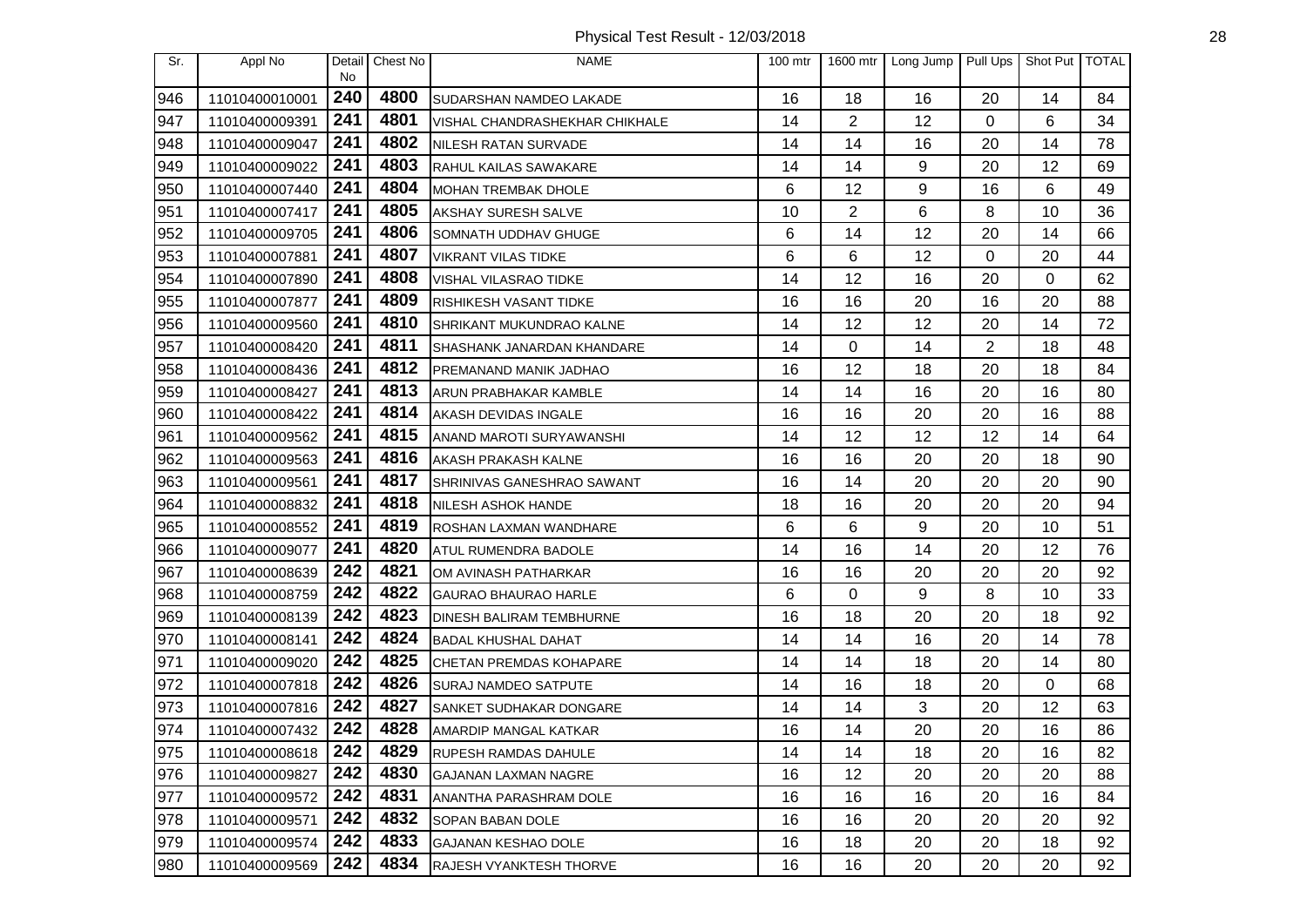Physical Test Result - 12/03/2018 29

| Sr.  | Appl No        | Detail    | Chest No | <b>NAME</b>                          | $100$ mtr | 1600 mtr       | Long Jump   Pull Ups |    | Shot Put   TOTAL |    |
|------|----------------|-----------|----------|--------------------------------------|-----------|----------------|----------------------|----|------------------|----|
| 981  | 11010400007937 | No<br>242 | 4835     | SHARAD SAMADHAN KHARAT               | 18        | 14             | 20                   | 20 | 20               | 92 |
| 982  | 11010400009110 | 242       | 4836     | <b>RANJIT BABUSING RATHOD</b>        | 18        | 16             | 20                   | 20 | 20               | 94 |
| 983  | 11010400009124 | 242       | 4837     | NAGESH GAJANANRAO DHORE              | 16        | 14             | 16                   | 20 | 20               | 86 |
| 984  | 11010400007416 | 242       | 4838     | AHMADRAZA AFZAL PARVEZ               | 14        | 10             | 0                    | 20 | 16               | 60 |
| 985  | 11010400008352 | 242       | 4839     | <b>SANKET RAVINDRA MENE</b>          | 14        | 10             | 18                   | 8  | 14               | 64 |
| 986  | 11010400008233 | 242       | 4840     | DEEPAK BABANRAO KHANGAR              | 14        | 16             | 14                   | 20 | 16               | 80 |
| 987  | 11010400007957 | 243       | 4841     | AMAN MUKESH NANET                    | 14        | 14             | 12                   | 8  | 8                | 56 |
| 988  | 11010400007760 | 243       | 4842     | MAHESH SHRAWAN LAD                   | 10        | 12             | 9                    | 20 | 12               | 63 |
| 989  | 11010400009255 | 243       | 4843     | SANDEEP SIDHARTH SONARKAR            | 10        | 16             | 12                   | 16 | 16               | 70 |
| 990  | 11010400008218 | 243       | 4844     | AKASH BHAURAV JADHAV                 | 16        | 12             | 16                   | 20 | 16               | 80 |
| 991  | 11010400008525 | 243       | 4845     | ABHILASH SUBHASH GAJBHIYE            | 16        | 14             | 18                   | 20 | 16               | 84 |
| 992  | 11010400008505 | 243       | 4846     | ALPESH BALAK GAJBHIYE                | 16        | 16             | 16                   | 20 | 14               | 82 |
| 993  | 11010400007918 | 243       | 4847     | <b>NARESH KISHOR KODLE</b>           | 16        | 14             | 16                   | 16 | 16               | 78 |
| 994  | 11010400008461 | 243       | 4848     | GAURAV BRIJNARAYAN PANDE             | 16        | 10             | 12                   | 20 | 12               | 70 |
| 995  | 11010400008482 | 243       | 4849     | KUSHAL GANESH SARANKAR               | 16        | 16             | 16                   | 20 | 16               | 84 |
| 996  | 11010400008828 | 243       | 4850     | KIRAN DYANDEO PATKAR                 | 14        | 16             | 16                   | 20 | 10               | 76 |
| 997  | 11010400009463 | 243       | 4851     | <b>SHUBHAM VIJAY DOMALE</b>          | 16        | 14             | 14                   | 20 | 14               | 78 |
| 998  | 11010400008923 | 243       | 4852     | SAURABH MORESHWAR LENDE              | 10        | $\overline{2}$ | 0                    | 20 | 8                | 40 |
| 999  | 11010400009104 | 243       | 4853     | DINESH ANANDRAO KAWALKAR             | 14        | 16             | 16                   | 20 | 18               | 84 |
| 1000 | 11010400007704 | 243       | 4854     | SANDIP BANDU TURANKAR                | 16        | 10             | 16                   | 20 | 14               | 76 |
| 1001 | 11010400007554 | 243       | 4855     | <b>TUSHAR KRUSHNAJI KALMEGH</b>      | 14        | 14             | 3                    | 20 | 12               | 63 |
| 1002 | 11010400009347 | 243       | 4856     | ROSHAN GAJANAN DESHKAR               | 16        | 16             | 14                   | 20 | 14               | 80 |
| 1003 | 11010400009346 | 243       | 4857     | <b>BHUSHAN PRAKASH NIMBARTE</b>      | 16        | 16             | 14                   | 16 | 10               | 72 |
| 1004 | 11010400008796 | 243       | 4858     | <b>SAGAR NIWRUTTI ATHAWALE</b>       | 14        | 12             | 14                   | 20 | 12               | 72 |
| 1005 | 11010400007778 | 243       | 4859     | DIPAK NARENDRA NAGRE                 | 14        | 12             | 9                    | 20 | 18               | 73 |
| 1006 | 11010400007748 | 243       | 4860     | MILAN RAJU SARSAR                    | 10        | 12             | 9                    | 20 | 8                | 59 |
| 1007 | 11010400007977 | 244       | 4861     | <b>GAJANAN VASANTRAO KHADSE</b>      | 16        | 14             | 20                   | 20 | 14               | 84 |
| 1008 | 11010400007992 | 244       | 4862     | RAVINDRA DURGADAS WANKHADE           | 14        | 14             | 14                   | 20 | 18               | 80 |
| 1009 | 11010400008053 | 244       | 4863     | <b>I</b> HAROON·CHAUS MOHAMMAD CHAUS | 18        | 10             | 20                   | 20 | 18               | 86 |
| 1010 | 11010400008002 | 244       | 4864     | <b>VIKAS VIJAY CHAHANDE</b>          | 14        | 6              | 12                   | 16 | 20               | 68 |
| 1011 | 11010400008017 | 244       | 4865     | <b>MAYUR BALABHAU SHIVARKAR</b>      | 14        | 10             | 14                   | 16 | 14               | 68 |
| 1012 | 11010400008439 | 244       | 4866     | <b>EKNATH RAMESH GAROLE</b>          | 14        | 14             | 16                   | 20 | 12               | 76 |
| 1013 | 11010400009374 | 244       | 4867     | PAWAN JANARDHAN CHEKE                | 14        | 10             | 16                   | 20 | 14               | 74 |
| 1014 | 11010400009369 | 244       | 4868     | RAHUL DILIP DHADE                    | 10        | 14             | 9                    | 2  | 12               | 47 |
| 1015 | 11010400009370 | 244       | 4869     | VAIBHAV UDDHAO SHINGANKAR            | 6         | 2              | $\mathbf 0$          | 8  | 14               | 30 |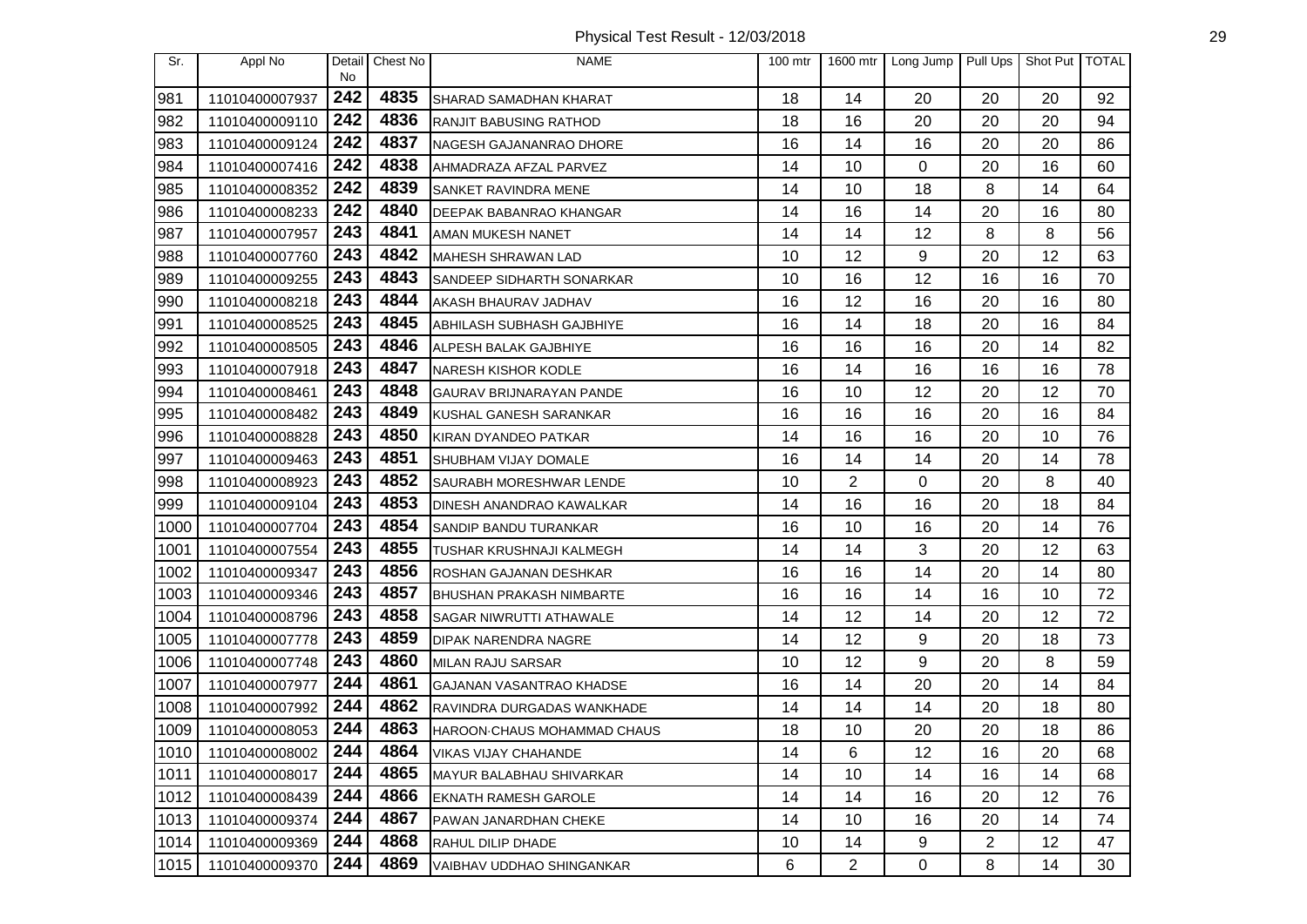Physical Test Result - 12/03/2018 30

| Sr.  | Appl No        | Detail     | Chest No | <b>NAME</b>                         | 100 mtr | 1600 mtr       | Long Jump   | Pull Ups | Shot Put TOTAL |    |
|------|----------------|------------|----------|-------------------------------------|---------|----------------|-------------|----------|----------------|----|
| 1016 | 11010400009373 | No.<br>244 | 4870     | KULDEEP RAMESH SAHARE               | 10      | 10             | 12          | 20       | 18             | 70 |
| 1017 | 11010400009443 | 244        | 4871     | PAVAN UTTAM VINKARE                 | 14      | 16             | 14          | 20       | 16             | 80 |
| 1018 | 11010400009048 | 244        | 4872     | PRASHANT VIJAY GAWARE               | 2       | 0              | 3           | 8        | 8              | 21 |
| 1019 | 11010400008443 | 244        | 4873     | KUNDAN VANDEORAO BODULE             | 14      | 12             | 9           | 20       | 10             | 65 |
| 1020 | 11010400007608 | 244        | 4874     | ABDULUZER ABDULFAROOQUE ABDUL       | 14      | 12             | 18          | 20       | 18             | 82 |
| 1021 | 11010400007973 | 244        | 4875     | KALU PANDURANG MAHARNAR             | 16      | 14             | 18          | 20       | 0              | 68 |
| 1022 | 11010400009514 | 244        | 4876     | SATISH SHIVDAS AWACHAR              | 10      | 16             | 14          | 0        | 14             | 54 |
| 1023 | 11010400009510 | 244        | 4877     | VISHAL GONDU GUDADHE                | 16      | 12             | 18          | 20       | 12             | 78 |
| 1024 | 11010400009476 | 244        | 4878     | PRAVIN BHIMRAO GHUGE                | 14      | 16             | 14          | 20       | 14             | 78 |
| 1025 | 11010400009820 | 244        | 4879     | RADESHYAM UMARLAL KHANDATE          | 14      | 10             | 18          | 20       | 16             | 78 |
| 1026 | 11010400009330 | 244        | 4880     | SAGAR RAVINDRA HUMNE                | 6       | $\Omega$       | 9           | 16       | 18             | 49 |
| 1027 | 11010400007898 | 245        | 4881     | HARICHAND JAGANNATH VARMA           | 14      | 16             | 20          | 20       | 10             | 80 |
| 1028 | 11010400007903 | 245        | 4882     | VISHWAS JAYKRUSHNA MAHENT           | 16      | 16             | 14          | 20       | 12             | 78 |
| 1029 | 11010400008629 | 245        | 4883     | <b>VAIKUL ULHAS RATHOD</b>          | 16      | 18             | 18          | 20       | 16             | 88 |
| 1030 | 11010400008605 | 245        | 4884     | NILESH BHAGWAN RATHOD               | 14      | 18             | 12          | 20       | 16             | 80 |
| 1031 | 11010400008636 | 245        | 4885     | RAJUSING BANDUSING RATHOD           | 14      | 12             | 16          | 20       | 16             | 78 |
| 1032 | 11010400009065 | 245        | 4886     | AJA DILIP DHARGAVE                  | 14      | 10             | 9           | 12       | 10             | 55 |
| 1033 | 11010400007663 | 245        | 4887     | DEVENDRA ISHWAR SANGIDWAR           | 6       | 0              | 6           | 12       | 14             | 38 |
| 1034 | 11010400008921 | 245        | 4888     | RAKESH RAMDAS LOKHANDE              | 10      | 6              | 6           | 16       | 10             | 48 |
| 1035 | 11010400009519 | 245        | 4889     | <b>SACHIN PRAKASHRAOJI CHARTHAL</b> | 14      | 14             | 0           | 20       | 12             | 60 |
| 1036 | 11010400009515 | 245        | 4890     | AMITKUMAR DNYANESHWAR MANAPURE      | 16      | 18             | 20          | 20       | 14             | 88 |
| 1037 | 11010400009714 | 245        | 4891     | <b>VIKAS SHANKAR BAGNE</b>          | 10      | 6              | 9           | 12       | 14             | 51 |
| 1038 | 11010400009159 | 245        | 4892     | MASARAO SIDBARAO KACHGUNDE          | 14      | 14             | 12          | 20       | 16             | 76 |
| 1039 | 11010400009577 | 245        | 4893     | YERAM MADHUKARJI DESHMUKH           | 16      | 16             | 18          | 20       | 18             | 88 |
| 1040 | 11010400009580 | 245        | 4894     | WRUSHABH BHAKTARAJJI PANDE          | 16      | 16             | 20          | 20       | 12             | 84 |
| 1041 | 11010400008331 | 245        | 4895     | NILESH VITHOBA SINGANJUDE           | 16      | 10             | $\mathbf 0$ | 20       | 18             | 64 |
| 1042 | 11010400009793 | 245        | 4896     | <b>RAM MOHAN GONMARE</b>            | 10      | $\overline{2}$ | 0           | 20       | 10             | 42 |
| 1043 | 11010400007461 | 245        | 4897     | AKSHAY GAJANAN KAIKADE              | 16      | 18             | 20          | 20       | 16             | 90 |
| 1044 | 11010400007454 | 245        | 4898     | VISHAL VIJAY DUPARE                 | 6       | 6              | 9           | 0        | 12             | 33 |
| 1045 | 11010400007711 | 245        | 4899     | NANDU SHIVAJI BHADANGE              | 14      | 12             | 0           | 20       | 14             | 60 |
| 1046 | 11010400009670 | 245        | 4900     | AKSHAY DAULAT DALWATE               | 14      | 16             | 9           | 20       | 12             | 71 |
| 1047 | 11010400009942 | 246        | 4901     | SURAJ RAJENDRA JANGAM               | 14      | 10             | 14          | 20       | 12             | 70 |
| 1048 | 11010400009924 | 246        | 4902     | ABHAY YOGIRAJ KHOBRAGADE            | 14      | 18             | 16          | 20       | 14             | 82 |
| 1049 | 11010400009855 | 246        | 4903     | MAHESH DATTATRAY LAVHARALE          | 10      | 14             | 12          | 20       | 16             | 72 |
| 1050 | 11010400008767 | 246        | 4904     | BADAL BABURAO GEDAM                 | 14      | 2              | 14          | 12       | 12             | 54 |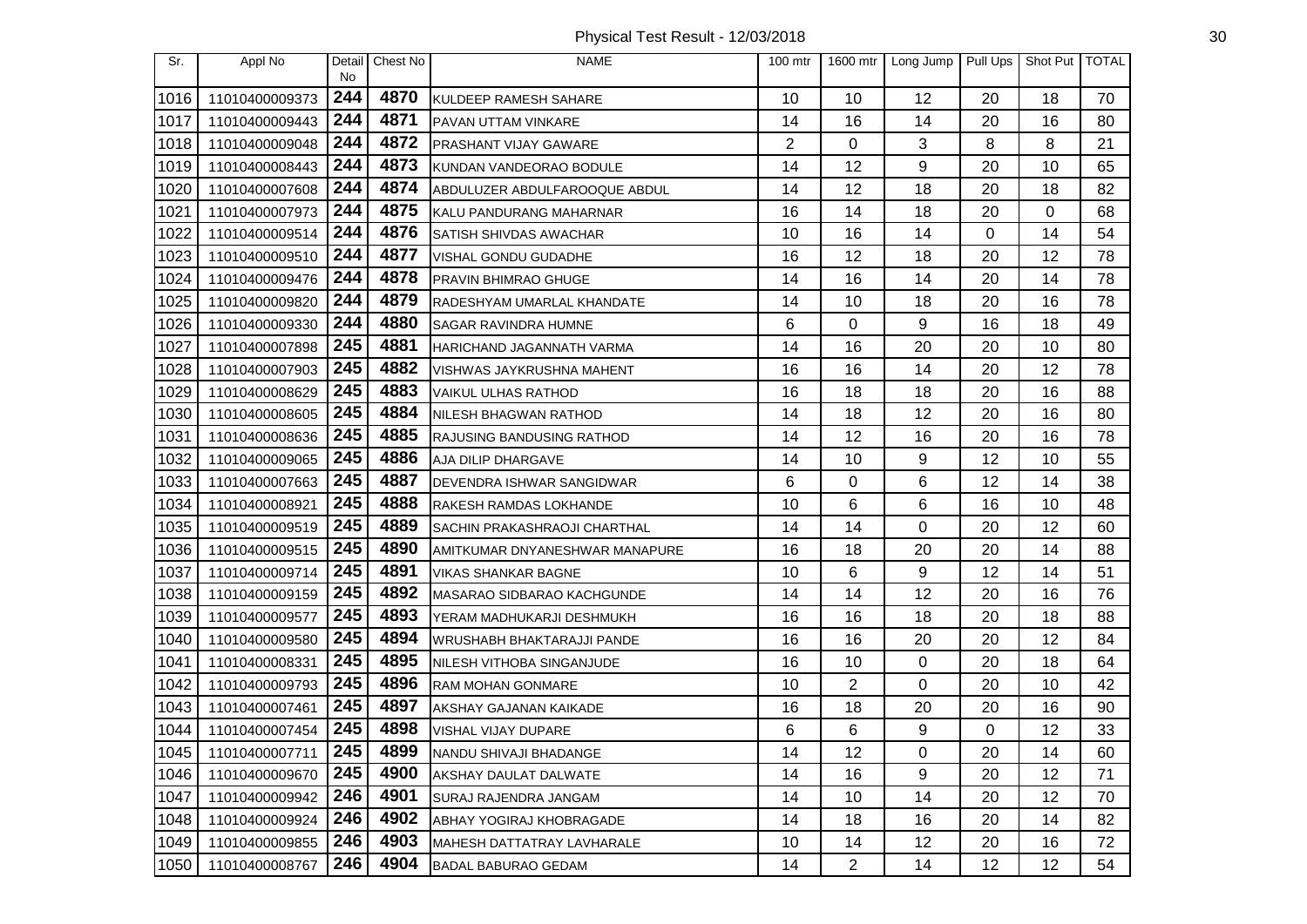| Sr.  | Appl No        | Detail<br>No. | Chest No | <b>NAME</b>                         | $100$ mtr      | 1600 mtr | Long Jump | Pull Ups | Shot Put   TOTAL |    |
|------|----------------|---------------|----------|-------------------------------------|----------------|----------|-----------|----------|------------------|----|
| 1051 | 11010400009810 | 246           | 4905     | KULDIP ARUNRAO BHARSAKADE           | 10             | 6        | 14        | 20       | 14               | 64 |
| 1052 | 11010400008079 | 246           | 4906     | <b>GOURAV NAMDEORAOJI KAPADE</b>    | 14             | 16       | 18        | 20       | 20               | 88 |
| 1053 | 11010400008100 | 246           | 4907     | RAVINDRA SURESHRAOJI KHADSE         | 14             | 16       | 14        | 20       | 16               | 80 |
| 1054 | 11010400008114 | 246           | 4908     | ATUL AMBADAS WAKODE                 | 16             | 12       | 18        | 20       | 18               | 84 |
| 1055 | 11010400008094 | 246           | 4909     | AKASH RANVIR NISWADE                | 14             | 16       | 14        | 16       | 16               | 76 |
| 1056 | 11010400007895 | 246           | 4910     | SURAJ NARAYANRAO KHADSE             | 14             | 14       | 16        | 20       | 12               | 76 |
| 1057 | 11010400007481 | 246           | 4911     | ASHWINKUMAR KISAN MESHRAM           | 10             | 12       | 14        | 20       | 8                | 64 |
| 1058 | 11010400008905 | 246           | 4912     | <b>SAGAR BHASKAR BODHE</b>          | 10             | 6        | 14        | 2        | 8                | 40 |
| 1059 | 11010400008924 | 246           | 4913     | <b>VIKRANT TUKARAM PATIL</b>        | $\overline{2}$ | 0        | 9         | 20       | 8                | 39 |
| 1060 | 11010400007941 | 246           | 4914     | AKHIL DURGAPAASAD BHARTIYA          | 14             | 16       | 14        | 16       | 10               | 70 |
| 1061 | 11010400007893 | 246           | 4915     | SAGAR ABHIMANYU PILARE              | 16             | 14       | 16        | 20       | 18               | 84 |
| 1062 | 11010400007950 | 246           | 4916     | <b>ABHAY ATUL WAGHMARE</b>          | 16             | 12       | 14        | 20       | 10               | 72 |
| 1063 | 11010400007810 | 246           | 4917     | NITIN SURAJLAL BHAGAT               | 14             | 18       | 9         | 20       | 14               | 75 |
| 1064 | 11010400008088 | 246           | 4918     | <b>PRASHANT KISANRAOJI WANKHADE</b> | 14             | 16       | 12        | 20       | 12               | 74 |
| 1065 | 11010400008113 | 246           | 4919     | <b>VIVEK ASHOKRAO RAUT</b>          | 14             | 16       | 16        | 20       | 14               | 80 |
| 1066 | 11010400009406 | 246           | 4920     | VIJAY SANJAY TAYDE                  | 14             | 12       | 14        | 20       | 14               | 74 |
| 1067 | 11010400009362 | 247           | 4921     | JAYPAL ASHOK SAWANT                 | 10             | 14       | 12        | 20       | 14               | 70 |
| 1068 | 11010400009361 | 247           | 4922     | <b>BALAJI ASHOKRAO DUMANE</b>       | 14             | 12       | 12        | 16       | 20               | 74 |
| 1069 | 11010400008560 | 247           | 4923     | AKASH ASHOK BHOSALE                 | 16             | 12       | 16        | 20       | 18               | 82 |
| 1070 | 11010400008786 | 247           | 4924     | RAJU SANTOSHRAO MOHARLE             | 14             | 12       | 12        | 16       | 14               | 68 |
| 1071 | 11010400009105 | 247           | 4925     | JITENDRA SHANKARRAO GANVIR          | 6              | 2        | 9         | 4        | 16               | 37 |
| 1072 | 11010400008185 | 247           | 4926     | <b>SUNIL HANGU KAMBLE</b>           | 14             | 16       | 9         | 20       | 12               | 71 |
| 1073 | 11010400008275 | 247           | 4927     | <b>ATUL RAMDAS RAUT</b>             | 14             | 16       | 12        | 20       | 16               | 78 |
| 1074 | 11010400008020 | 247           | 4928     | <b>DURGESH RADHESHAM BAWNE</b>      | 14             | 18       | 14        | 20       | 12               | 78 |
| 1075 | 11010400008428 | 247           | 4929     | AMOL VISHWAS TAROLE                 | 10             | 6        | 6         | 20       | 10               | 52 |
| 1076 | 11010400007775 | 247           | 4930     | RAHUL YADOVRAO MANKAR               | 14             | 14       | 9         | 20       | 14               | 71 |
| 1077 | 11010400007737 | 247           | 4931     | SHRAWAN PRABHAKAR IRKHEDE           | 14             | 14       | 12        | 20       | 16               | 76 |
| 1078 | 11010400008296 | 247           | 4932     | <b>PRAFUKUMAR SURESH VAIDYA</b>     | 14             | 6        | 6         | 20       | 12               | 58 |
| 1079 | 11010400009063 | 247           | 4933     | PRAMOD BANDUJI BHIWANKAR            | 14             | 12       | 0         | 12       | 16               | 54 |
| 1080 | 11010400007573 | 247           | 4934     | ANURAG RAJENDRA NAWADE              | 14             | 16       | 12        | 20       | 14               | 76 |
| 1081 | 11010400007619 | 247           | 4935     | AKSHAY SHESHRAO MATURE              | 10             | 14       | 9         | 20       | 12               | 65 |
| 1082 | 11010400007829 | 247           | 4936     | ANKUSH MANOJ RAUT                   | 14             | 0        | 12        | 20       | 16               | 62 |
| 1083 | 11010400008477 | 247           | 4937     | अंकित चंदू कांबळे                   | 14             | 0        | 6         | 20       | 8                | 48 |
| 1084 | 11010400008034 | 247           | 4938     | HITESH BHAIYA LAXANE                | 14             | 12       | 12        | 16       | 16               | 70 |
| 1085 | 11010400007940 | 247           | 4939     | KAPIL SAMBHAJI KENDRE               | 16             | 20       | 18        | 20       | 18               | 92 |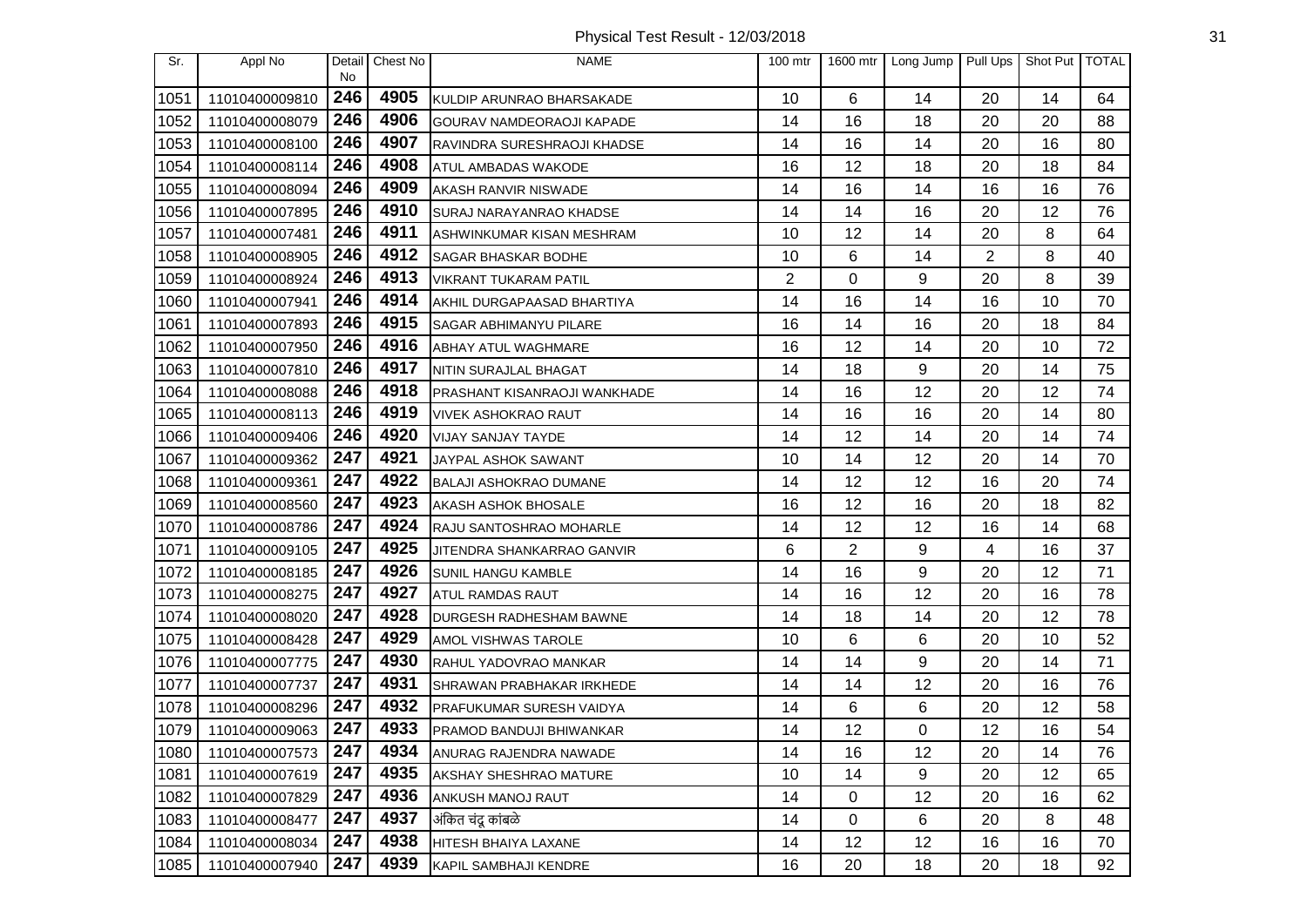| Sr.  | Appl No        | Detail<br>No | Chest No | <b>NAME</b>                          | 100 mtr        | 1600 mtr | Long Jump |    | Pull Ups   Shot Put   TOTAL |    |
|------|----------------|--------------|----------|--------------------------------------|----------------|----------|-----------|----|-----------------------------|----|
| 1086 | 11010400007943 | 247          | 4940     | RAHUL UDDHAV GUTTE                   | 16             | 16       | 12        | 20 | $\Omega$                    | 64 |
| 1087 | 11010400008956 | 248          | 4941     | <b>ISHWAR NARAYANJI HATWAR</b>       | 16             | 12       | 20        | 20 | 16                          | 84 |
| 1088 | 11010400007402 | 248          | 4942     | SHANKAR DHARAMDAS WAGHMARE           | 10             | $\Omega$ | 9         | 12 | 12                          | 43 |
| 1089 | 11010400009034 | 248          | 4943     | SATISH GUNVANTA GABHANE              | 14             | 16       | 0         | 20 | 18                          | 68 |
| 1090 | 11010400009049 | 248          | 4944     | DHIRAJ GAJANAN NAGULKAR              | 16             | 16       | 16        | 20 | 18                          | 86 |
| 1091 | 11010400008032 | 248          | 4945     | AKSHAY RAJESH SINGADE                | 14             | 10       | 14        | 20 | 10                          | 68 |
| 1092 | 11010400009263 | 248          | 4946     | PARMESHVAR DHANAJI ADANI             | 16             | 14       | 20        | 20 | 20                          | 90 |
| 1093 | 11010400008697 | 248          | 4947     | <b>ANKIT KESHAVRAO BHONDE</b>        | 14             | 16       | 16        | 20 | 18                          | 84 |
| 1094 | 11010400008708 | 248          | 4948     | DNYANESHWAR PURUSHOTTAMRAO CHAUDHARY | 14             | 14       | 14        | 20 | 14                          | 76 |
| 1095 | 11010400009016 | 248          | 4949     | <b>VICKY MAHADEO WAGHADE</b>         | 10             | 0        | 9         | 0  | 0                           | 19 |
| 1096 | 11010400007809 | 248          | 4950     | SHUBHAM VIJAY ADEKAR                 | 2              | 0        | 0         | 0  | 8                           | 10 |
| 1097 | 11010400008653 | 248          | 4951     | ASHISH GOPAL CHAWALE                 | 10             | $\Omega$ | 9         | 20 | 12                          | 51 |
| 1098 | 11010400009615 | 248          | 4952     | PRANAY RAJESHWAR FULZELE             | 14             | 6        | 14        | 0  | 0                           | 34 |
| 1099 | 11010400009118 | 248          | 4953     | <b>MANTHAN SUDHAKAR KHARE</b>        | 14             | 16       | 9         | 20 | 12                          | 71 |
| 1100 | 11010400008473 | 248          | 4954     | PAWAN VASANTRAO PUND                 | 10             | 16       | 12        | 20 | 12                          | 70 |
| 1101 | 11010400008291 | 248          | 4955     | KIRAN MADHAV WAGHMARE                | 10             | 0        | 6         | 4  | 12                          | 32 |
| 1102 | 11010400008670 | 248          | 4956     | <b>KESHAV ANANDA TAYADE</b>          | 14             | 10       | 14        | 20 | 8                           | 66 |
| 1103 | 11010400008715 | 248          | 4957     | <b>VIVEK SHATRUGHANA SALAME</b>      | 16             | 14       | 18        | 20 | 18                          | 86 |
| 1104 | 11010400007675 | 248          | 4958     | <b>VIVEK CHANDRAKANT MORE</b>        | 14             | 10       | 16        | 20 | 16                          | 76 |
| 1105 | 11010400007621 | 248          | 4959     | ANKUSH SUNILRAO SABLE                | 16             | 16       | 16        | 20 | 0                           | 68 |
| 1106 | 11010400009864 | 248          | 4960     | ROHAN SUNIL GAJBHIYE                 | 6              | 0        | 6         | 4  | 8                           | 24 |
| 1107 | 11010400009274 | 249          | 4961     | <b>BALAJI GANPATRAO MUNDKAR</b>      | 18             | 12       | 20        | 20 | 20                          | 90 |
| 1108 | 11010400009275 | 249          | 4962     | AKASH DIGAMBAR NAGPURNE              | 18             | 14       | 20        | 20 | 20                          | 92 |
| 1109 | 11010400008306 | 249          | 4963     | <b>MANGESH MAROTRAO AMBOLIKAR</b>    | 14             | 2        | 14        | 20 | 12                          | 62 |
| 1110 | 11010400008965 | 249          | 4964     | ROHIT AMRUT SATPUTE                  | 10             | 0        | 0         | 4  | 4                           | 18 |
| 1111 | 11010400007677 | 249          | 4965     | RUDAL RAMESHWARSING THAKUR           | $\overline{2}$ | 10       | 9         | 20 | 8                           | 49 |
| 1112 | 11010400008111 | 249          | 4966     | DHIRAJ SUNIL BHOSHKAR                | 14             | 12       | 12        | 8  | 6                           | 52 |
| 1113 | 11010400008543 | 249          | 4967     | <b>ATUL MILINDRAO NAIK</b>           | $\overline{2}$ | 2        | 6         | 4  | 10                          | 24 |
| 1114 | 11010400008982 | 249          | 4968     | AASHISH TARACHAND BHONGADE           | 14             | 16       | 12        | 20 | 12                          | 74 |
| 1115 | 11010400008988 | 249          | 4969     | MEHTAB MEHBUB SHEIKH                 | 16             | 16       | 20        | 20 | 10                          | 82 |
| 1116 | 11010400008996 | 249          | 4970     | ANIKET GOVIND RAHANGDALE             | 14             | 18       | 18        | 20 | 12                          | 82 |
| 1117 | 11010400009504 | 249          | 4971     | ADESH DILIPRAO SHIVDHARKAR           | 16             | 16       | 12        | 16 | 14                          | 74 |
| 1118 | 11010400008712 | 249          | 4972     | SAITSH GANPATRAO SHINGADE            | 14             | 16       | 14        | 20 | 14                          | 78 |
| 1119 | 11010400008713 | 249          | 4973     | <b>BHAGWAN ACHYUTAO SAWANT</b>       | 14             | 18       | 18        | 20 | 16                          | 86 |
| 1120 | 11010400008241 | 249          | 4974     | NARENDRA GANRAJ PATLE                | 14             | 16       | 16        | 20 | 14                          | 80 |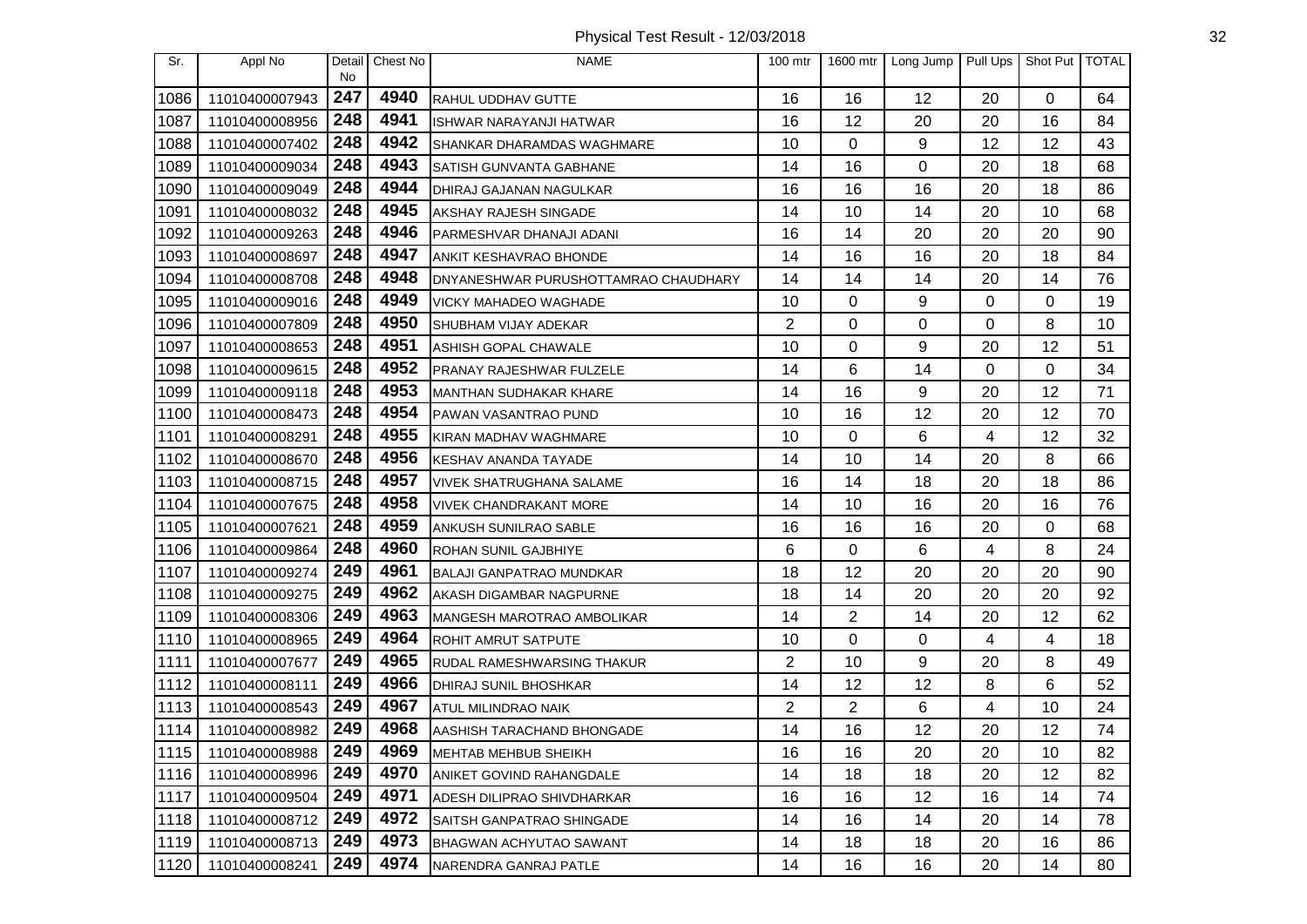Physical Test Result - 12/03/2018 33

| Sr.  | Appl No        | Detail<br>No | Chest No | <b>NAME</b>                     | $100$ mtr | 1600 mtr | Long Jump   Pull Ups |          | Shot Put TOTAL |    |
|------|----------------|--------------|----------|---------------------------------|-----------|----------|----------------------|----------|----------------|----|
| 1121 | 11010400008691 | 249          | 4975     | HARSHAL RAMUJI THAWKAR          | 14        | $\Omega$ | 9                    | $\Omega$ | 12             | 35 |
| 1122 | 11010400007451 | 249          | 4976     | <b>RUPESH GOPICHAND WARKADE</b> | 10        | 0        | 6                    | 0        | 12             | 28 |
| 1123 | 11010400009824 | 249          | 4977     | AMOL GULAB GADPAYLE             | 16        | 16       | 14                   | 20       | 14             | 80 |
| 1124 | 11010400009830 | 249          | 4978     | <b>DURGESH ASHOK GAIDHANE</b>   | 14        | 14       | 16                   | 20       | 12             | 76 |
| 1125 | 11010400009977 | 249          | 4979     | AJAY BABULAL MATALE             | 10        | 14       | 16                   | 20       | 16             | 76 |
| 1126 | 11010400009779 | 249          | 4980     | RAHUL SHIVSHANKAR HAJARE        | 10        | 6        | 3                    | 16       | 10             | 45 |
| 1127 | 11010400009828 | 250          | 4981     | JITENDRA MITARAM NIMBARTE       | 10        | 6        | 9                    | 12       | 12             | 49 |
| 1128 | 11010400008471 | 250          | 4982     | TUSHAR HEMRAJ MASKE             | 16        | 18       | 16                   | 20       | 18             | 88 |
| 1129 | 11010400009839 | 250          | 4983     | <b>VIKRANT SANJAY INGOLE</b>    | 0         | 0        | 0                    | 0        | 0              | 0  |
| 1130 | 11010400009133 | 250          | 4984     | <b>GOKUL ANANTRAO PAIKRAO</b>   | 14        | 10       | 12                   | 20       | 16             | 72 |
| 1131 | 11010400009204 | 250          | 4985     | ANKIT DASHRATHJI GAJABE         | 16        | 14       | 20                   | 20       | 20             | 90 |
| 1132 | 11010400009216 | 250          | 4986     | SHUBHAM GHANSHYAMJI BHILKAR     | 16        | 14       | 20                   | 20       | 16             | 86 |
| 1133 | 11010400009191 | 250          | 4987     | SUNIL MORESHWARJI LAMBAT        | 14        | 10       | 16                   | 20       | 14             | 74 |
| 1134 | 11010400008197 | 250          | 4988     | <b>ANIL KUNDLIK SATAV</b>       | 14        | 16       | 18                   | 20       | 14             | 82 |
| 1135 | 11010400008194 | 250          | 4989     | RAMRAO TANHAJI GANGAVANE        | 14        | 12       | 18                   | 20       | 18             | 82 |
| 1136 | 11010400009876 | 250          | 4990     | MANGESH GAUTAM INGLE            | 10        | 12       | 9                    | 2        | 12             | 45 |
| 1137 | 11010400009229 | 250          | 4991     | VAIBHAV SANJAY CHOUDHARY        | 14        | 16       | 18                   | 20       | 10             | 78 |
| 1138 | 11010400009056 | 250          | 4992     | JAGDISH GAJANAN JARIT           | 10        | 10       | 14                   | 8        | 12             | 54 |
| 1139 | 11010400008176 | 250          | 4993     | JAGDISH SUDHAKAR HATKAR         | 16        | 16       | 16                   | 20       | 20             | 88 |
| 1140 | 11010400008177 | 250          | 4994     | <b>SUHAS SUDHAKAR HATKAR</b>    | 16        | 16       | 20                   | 20       | 18             | 90 |
| 1141 | 11010400008171 | 250          | 4995     | AKSHAY ARUNRAO SHEWALE          | 14        | 14       | 14                   | 12       | 0              | 54 |
| 1142 | 11010400008178 | 250          | 4996     | CHANDRAMUNI LAXMAN ARUNABAI     | 16        | 18       | 18                   | 20       | 16             | 88 |
| 1143 | 11010400008175 | 250          | 4997     | BHIMRAO SAMBHAJI NIKHATE        | 10        | 14       | 14                   | 20       | 12             | 70 |
| 1144 | 11010400008976 | 250          | 4998     | MANOJ KISAN POLE                | 16        | 14       | 16                   | 16       | 18             | 80 |
| 1145 | 11010400009773 | 250          | 4999     | <b>VIVEK SUBHASHRAO RAGIT</b>   | 14        | 14       | 18                   | 20       | 18             | 84 |
| 1146 | 11010400009690 | 250          | 5000     | RAJESH RADHESHYAM YELANE        | 14        | 16       | 14                   | 16       | 14             | 74 |
| 1147 | 11010400009881 | 251          | 5001     | SAURABH GAJANAN DODARMAL        | 14        | 6        | 9                    | 16       | 14             | 59 |
| 1148 | 11010400007827 | 251          | 5002     | PRASHANT LAXMAN BHAJANKAR       | 18        | 12       | 20                   | 20       | 18             | 88 |
| 1149 | 11010400008223 | 251          | 5003     | PRAKASH SHAMBHU SHARMA          | 16        | 12       | 12                   | 20       | 12             | 72 |
| 1150 | 11010400008234 | 251          | 5004     | KUNAL WAMANRAO DAHAKE           | 14        | 14       | 6                    | 20       | 12             | 66 |
| 1151 | 11010400008726 | 251          | 5005     | ANKLESH GANRAJ MESHRAM          | 14        | 14       | 18                   | 20       | 8              | 74 |
| 1152 | 11010400009018 | 251          | 5006     | NITESH SEWAKRAM JAGNADE         | 16        | 14       | $\mathbf 0$          | 20       | 16             | 66 |
| 1153 | 11010400009116 | 251          | 5007     | <b>GANESH JAGAN NIMJE</b>       | 16        | 16       | $\mathbf 0$          | 20       | 16             | 68 |
| 1154 | 11010400009012 | 251          | 5008     | <b>VIKAS SUKHDEV BHALAVE</b>    | 14        | 10       | 12                   | 12       | 20             | 68 |
| 1155 | 11010400009267 | 251          | 5009     | <b>DILIP CHIRON NAGLE</b>       | 16        | 14       | 14                   | 20       | 20             | 84 |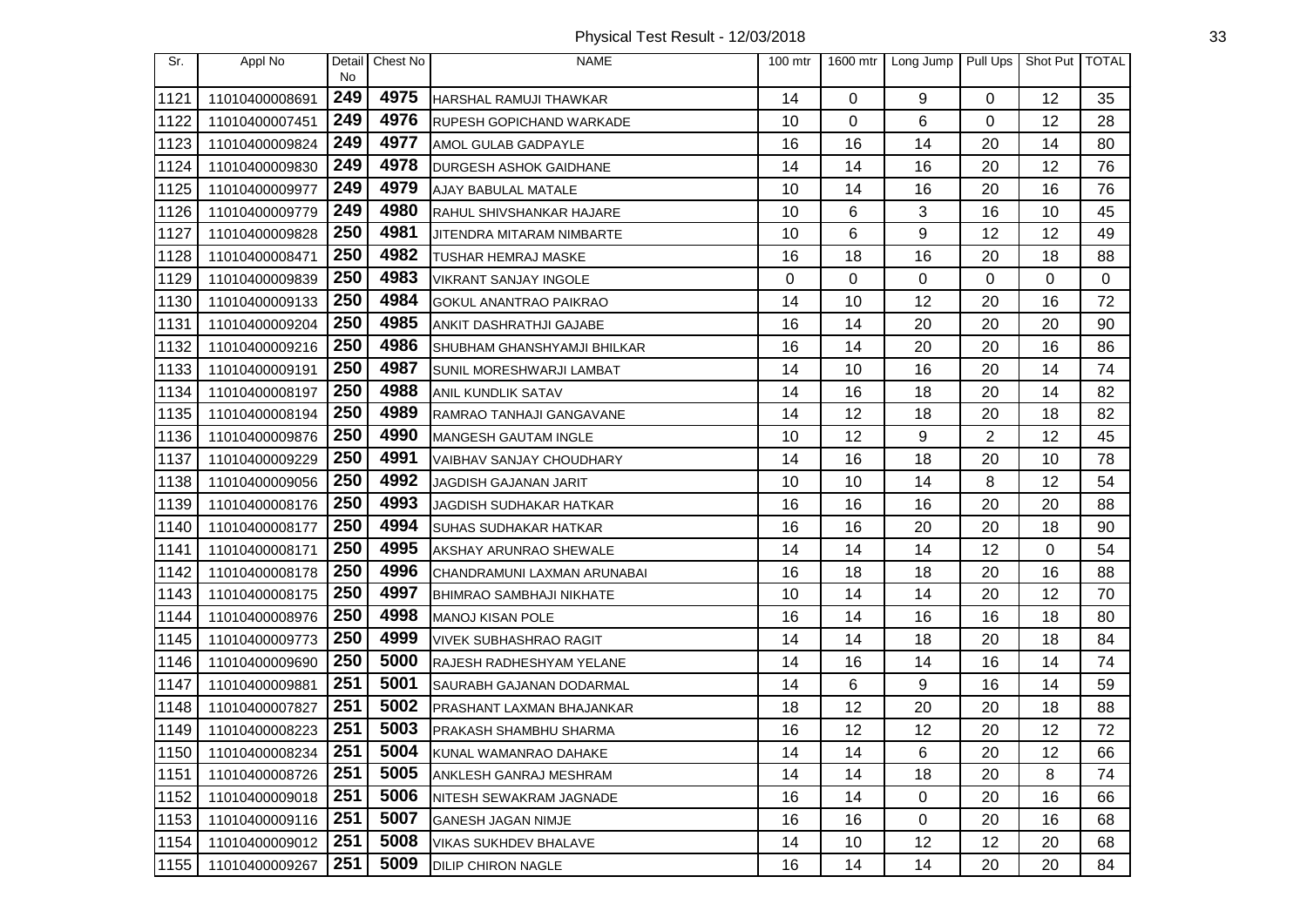| Sr.  | Appl No        | Detail<br><b>No</b> | Chest No | <b>NAME</b>                         | 100 mtr        | 1600 mtr       | Long Jump   | Pull Ups       | Shot Put   TOTAL |                 |
|------|----------------|---------------------|----------|-------------------------------------|----------------|----------------|-------------|----------------|------------------|-----------------|
| 1156 | 11010400009353 | 251                 | 5010     | <b>BHUSHAN VIJAYRAO MOKALKAR</b>    | 14             | 12             | 14          | 20             | 16               | 76              |
| 1157 | 11010400007772 | 251                 | 5011     | HIMANSHU HARSHWARDHAN LOKHANDE      | 6              | 0              | 6           | 0              | 12               | 24              |
| 1158 | 11010400007781 | 251                 | 5012     | NISHANT SIDDHARTH GAIKWAD           | 0              | 0              | 3           | 0              | 6                | 9               |
| 1159 | 11010400008695 | 251                 | 5013     | SHUBHAM MILIND GANVIR               | 14             | 14             | 12          | 20             | 12               | 72              |
| 1160 | 11010400007749 | 251                 | 5014     | <b>HARISH SURESH SAKHARE</b>        | $\overline{2}$ | 0              | 12          | $\overline{2}$ | 8                | 24              |
| 1161 | 11010400009588 | 251                 | 5015     | YOGEESH SHEKHAR GOURKHDE            | 10             | 12             | 0           | 20             | 18               | 60              |
| 1162 | 11010400009816 | 251                 | 5016     | SHUBHAM DINESHRAO YADAV             | 10             | 12             | 16          | 20             | 18               | 76              |
| 1163 | 11010400008494 | 251                 | 5017     | MADHAVRAO CHAHARE AKSHAY            | 16             | 12             | 12          | 20             | 18               | 78              |
| 1164 | 11010400007735 | 251                 | 5018     | <b>RANJEET DNYANESHWAR HIWARKAR</b> | 14             | 16             | 14          | 20             | 16               | 80              |
| 1165 | 11010400009479 | 251                 | 5019     | <b>JITESH DARKAS PAWAR</b>          | 18             | 18             | 20          | 20             | 16               | 92              |
| 1166 | 11010400009481 | 251                 | 5020     | DURGADAS PRASHRAM PAWAR             | 14             | 14             | 14          | 16             | 14               | 72              |
| 1167 | 11010400008710 | 252                 | 5021     | AKSHAY DEORAOJI ZOD                 | 14             | $\overline{2}$ | 12          | 8              | 12               | 48              |
| 1168 | 11010400008430 | 252                 | 5022     | VICKY ASHOK CHANDEKAR               | 6              | 10             | 6           | 20             | 12               | 54              |
| 1169 | 11010400009863 | 252                 | 5023     | VIJAY KIRANBABU UDAY                | 6              | 0              | 9           | 2              | 14               | 31              |
| 1170 | 11010400007610 | 252                 | 5024     | <b>PRANAV DIPAK GHUSE</b>           | 16             | 10             | 18          | 20             | 10               | 74              |
| 1171 | 11010400007769 | 252                 | 5025     | MANISH GIRJAPRASAD YADAV            | 6              | 10             | 6           | 0              | 12               | 34              |
| 1172 | 11010400007756 | 252                 | 5026     | ADITYA RAJESH WANKHEDE              | 0              | $\overline{2}$ | 0           | 20             | 10               | 32              |
| 1173 | 11010400008529 | 252                 | 5027     | CHANDAN VJAY AWALE                  | 6              | 0              | 3           | 16             | 10               | 35              |
| 1174 | 11010400007654 | 252                 | 5028     | <b>TUSHAR NANAJI SIRSAT</b>         | 10             | 10             | 12          | 20             | 18               | 70              |
| 1175 | 11010400007876 | 252                 | 5029     | AKHIL RAMBHAUJI BADKI               | 10             | 6              | 12          | 20             | 14               | 62              |
| 1176 | 11010400009109 | 252                 | 5030     | DHARMENDRA SITARAM INWATE           | 16             | 18             | 20          | 20             | 14               | 88              |
| 1177 | 11010400007746 | 252                 | 5031     | PRAJWAL BINDUSAR DHARGAVE           | 10             | 0              | 6           | 20             | 12               | 48              |
| 1178 | 11010400009096 | 252                 | 5032     | DHIRAJ DEVCHAND ATKARE              | 16             | 16             | 16          | 20             | 10               | 78              |
| 1179 | 11010400009140 | 252                 | 5033     | VRUSHABH LEKHRAM KATORE             | 16             | 10             | 18          | 0              | 12               | 56              |
| 1180 | 11010400007820 | 252                 | 5034     | DHIRAJ VASANTRAO SONULKAR           | 16             | 14             | 20          | 20             | 14               | 84              |
| 1181 | 11010400007916 | 252                 | 5035     | PANDURANG BABRUVAN TIGADE           | 14             | 14             | 12          | 20             | 10               | 70              |
| 1182 | 11010400008188 | 252                 | 5036     | MANISH NARAYAN MAHALLE              | 16             | 16             | 18          | 20             | 20               | 90              |
| 1183 | 11010400008189 | 252                 | 5037     | AMOL VAIJNATH TODKAR                | 16             | 14             | 16          | 20             | 18               | 84              |
| 1184 | 11010400008190 | 252                 | 5038     | SNEHAL BASANT TAYADE                | 16             | 10             | 14          | 20             | 0                | 60              |
| 1185 | 11010400008191 | 252                 | 5039     | <b>SURAJ PANJABRAO GAWANDE</b>      | 16             | 12             | 16          | 20             | 20               | 84              |
| 1186 | 11010400009400 | 252                 | 5040     | <b>SAGAR BABURAO WAKODE</b>         | 14             | 12             | 18          | 20             | 14               | 78              |
| 1187 | 11010400009411 | 253                 | 5041     | <b>MANOJ ASHOKRAO KAKDE</b>         | 14             | 12             | 12          | 20             | 16               | 74              |
| 1188 | 11010400007684 | 253                 | 5042     | AMOL MOHANDAS CHAHARE               | 16             | 12             | 20          | 20             | 12               | 80              |
| 1189 | 11010400007847 | 253                 | 5043     | ABHIJEET NAMDEV KUBADE              | $\overline{c}$ | 0              | $\mathbf 0$ | 0              | 8                | 10 <sup>°</sup> |
| 1190 | 11010400007839 | 253                 | 5044     | AKSHAY DILIP KARALE                 | 10             | 12             | 6           | 4              | 14               | 46              |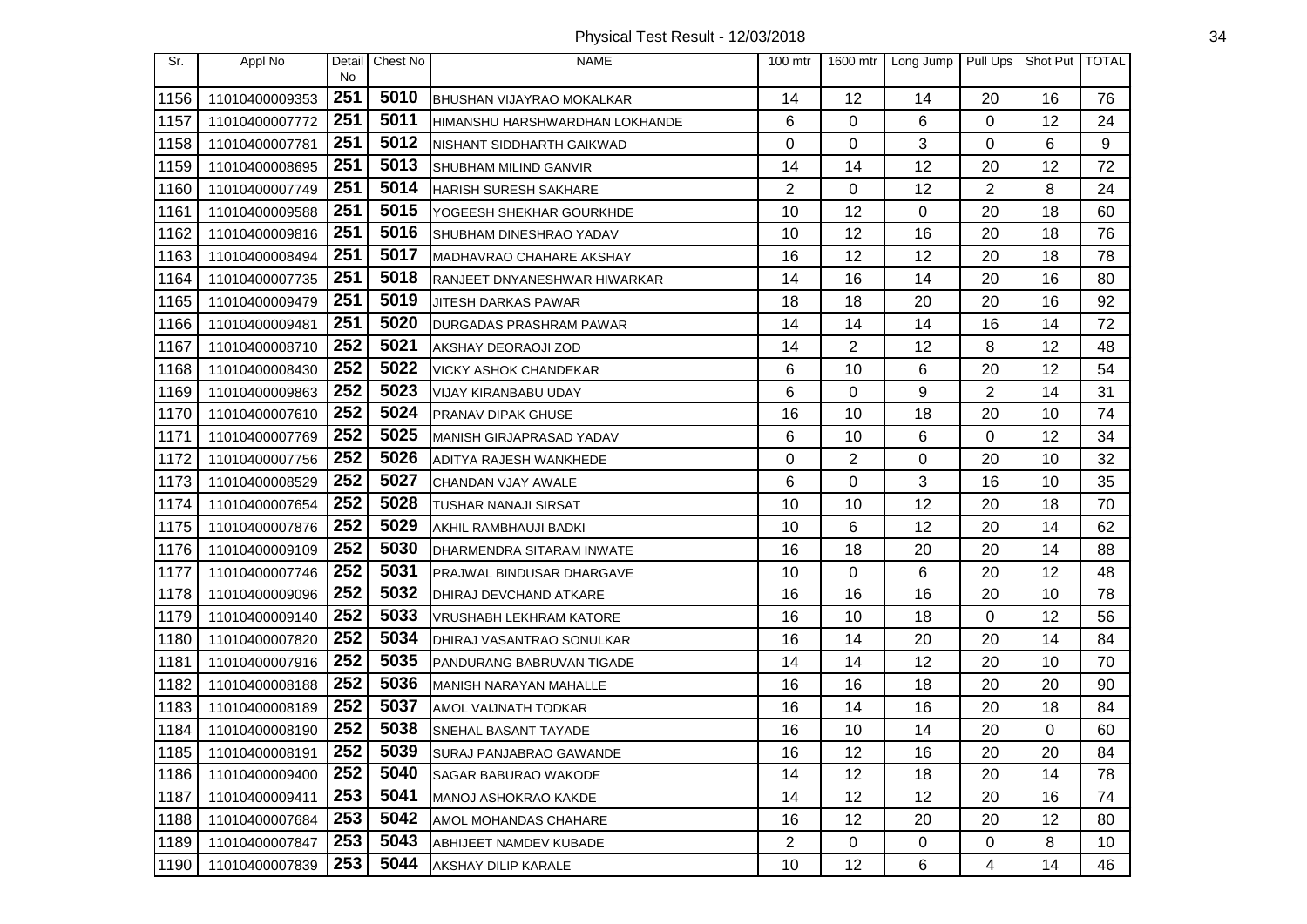| Sr.              | Appl No        |           | Detail Chest No | <b>NAME</b>                        | $100$ mtr      |          | 1600 mtr   Long Jump | Pull Ups       | Shot Put TOTAL |       |
|------------------|----------------|-----------|-----------------|------------------------------------|----------------|----------|----------------------|----------------|----------------|-------|
| 1191             | 11010400007790 | No<br>253 | 5045            | <b>PRATIK SUBHASH WAGHALE</b>      | $\overline{2}$ | $\Omega$ | 6                    | $\mathbf 0$    | 8              | 16    |
| 1192             | 11010400009160 | 253       | 5046            | <b>RAVI ASHOKRAO UGLE</b>          | 14             | 12       | 12                   | 12             | 10             | 60    |
| 1193             | 11010400009069 | 253       | 5047            | AKASH DADARAO NISHITKAR            | 14             | 14       | 18                   | 20             | 16             | 82    |
| 1194             | 11010400009061 | 253       | 5048            | SHUBHAM UMESH TAYADE               | 16             | 16       | 20                   | 20             | 14             | 86    |
| 1195             | 11010400009393 | 253       | 5049            | <b>MOHIT MANOHAR TAYADE</b>        | 10             | 10       | 9                    | 4              | 12             | 45    |
| 1196             | 11010400008029 | 253       | 5050            | <b>SURAJ VITTHALRAO PINNAMWAR</b>  | 6              | 0        | 6                    | 4              | 6              | 22    |
| 1197             | 11010400007931 | 253       | 5051            | INTESHARAALAM WAKEEL AHMAD         | 16             | 6        | 14                   | 20             | 16             | 72    |
| 1198             | 11010400009228 | 253       | 5052            | <b>AJAY YADAO NEWARE</b>           | 16             | 14       | 18                   | 20             | 10             | 78    |
| 1199             | 11010400009710 | 253       | 5053            | ABHIJIT ARUNRAO RAMTEKE            | 16             | 16       | 16                   | 20             | 14             | 82    |
| 1200             | 11010400009715 | 253       | 5054            | <b>GOVIND DILIPRAOJI SHIRALKAR</b> | 16             | 16       | 16                   | 20             | 14             | 82    |
| 1201             | 11010400009712 | 253       | 5055            | ASHISH SURESHJI CHAUDHARY          | 10             | 16       | 14                   | 20             | 16             | 76    |
| 1202             | 11010400009717 | 253       | 5056            | NAKUL KISANAJI SONTAKKE            | 14             | 16       | 12                   | 20             | 20             | 82    |
| 1203             | 11010400009709 | 253       | 5057            | MAYUR SURESHRAO SUPLE              | 14             | 16       | 12                   | 20             | 16             | 78    |
| 1204             | 11010400007915 | 253       | 5058            | KUNAL ANIL MESHRAM                 | 16             | 16       | 16                   | 16             | 10             | 74    |
| 1205             | 11010400008187 | 253       | 5059            | <b>AMOL WAMAN GOLHAR</b>           | 16             | 12       | 20                   | 20             | 14             | 82    |
| 1206             | 11010400009759 | 253       | 5060            | ANUP RAMESH WANKHADE               | AB             | AB       | $\mathbf 0$          | $\Omega$       | 0              | ##### |
| 1207             | 11010400009462 | 254       | 5061            | PAWAN SURESH GHATE                 | 10             | 12       | 12                   | 20             | 0              | 54    |
| 1208             | 11010400009465 | 254       | 5062            | SANJAY SHANKAR CHAUDHARI           | 18             | 12       | 20                   | 20             | 20             | 90    |
| 1209             | 11010400008095 | 254       | 5063            | RABBANI BABUKHAN PATHAN            | 16             | 14       | 14                   | 20             | 16             | 80    |
| 1210             | 11010400009082 | 254       | 5064            | DURGESHKUMAR RADHESHAM DOYE        | 16             | 16       | 18                   | 20             | 18             | 88    |
| 1211             | 11010400009085 | 254       | 5065            | ASHISH SURAJLAL FUNDE              | 14             | 16       | 16                   | 12             | 10             | 68    |
| 1212             | 11010400008858 | 254       | 5066            | <b>RUSHIKESH VILAS KADU</b>        | 14             | 16       | 14                   | 20             | 16             | 80    |
| 1213             | 11010400007670 | 254       | 5067            | <b>SANDIP BABAN AMBHORE</b>        | 10             | 16       | 16                   | 20             | 18             | 80    |
| 1214             | 11010400007767 | 254       | 5068            | SATYAM DARVESH JAMBHULKAR          | 10             | 10       | 12                   | 4              | 10             | 46    |
| 1215             | 11010400007393 | 254       | 5069            | NIKHIL DHANRAJJI KOLHE             | $\overline{2}$ | 0        | 3                    | 20             | 10             | 35    |
| 1216             | 11010400008936 | 254       | 5070            | MUKUL MADHUSUDAN WANDHARE          | 14             | 2        | 3                    | 0              | 6              | 25    |
| 1217             | 11010400007882 | 254       | 5071            | YUWARAJ DAMODHAR BAWANE            | 14             | 14       | 12                   | 20             | 12             | 72    |
| 1218             | 11010400007879 | 254       | 5072            | <b>GIRDHARI MANGESH THAKRE</b>     | 10             | 0        | 9                    | 8              | 8              | 35    |
| 1219             | 11010400008672 | 254       | 5073            | <b>ROSHAN JAGANRAO RAUT</b>        | 14             | 14       | 12                   | 20             | 16             | 76    |
| $\frac{1}{1220}$ | 11010400008666 | 254       | 5074            | RAKESH RAMBHAU RAUT                | 14             | 10       | 9                    | 8              | 14             | 55    |
| 1221             | 11010400008660 | 254       | 5075            | SHUBHAM PANDURANG RAUT             | 14             | 16       | 14                   | 20             | 14             | 78    |
| 1222             | 11010400008654 | 254       | 5076            | SHUBHAM ANGASHYAM THOTE            | 16             | 14       | 20                   | 20             | 16             | 86    |
| 1223             | 11010400008669 | 254       | 5077            | <b>GOPAL SHIVAJI NANDANKAR</b>     | 14             | 18       | 20                   | 20             | 14             | 86    |
| 1224             | 11010400009093 | 254       | 5078            | <b>PRAFUL BALWANTRAO LONKAR</b>    | 10             | 12       | 9                    | $\overline{2}$ | 10             | 43    |
| 1225             | 11010400009452 | 254       | 5079            | <b>VRUSHABH SHIVAJI KHARATE</b>    | 16             | 16       | 18                   | 20             | 16             | 86    |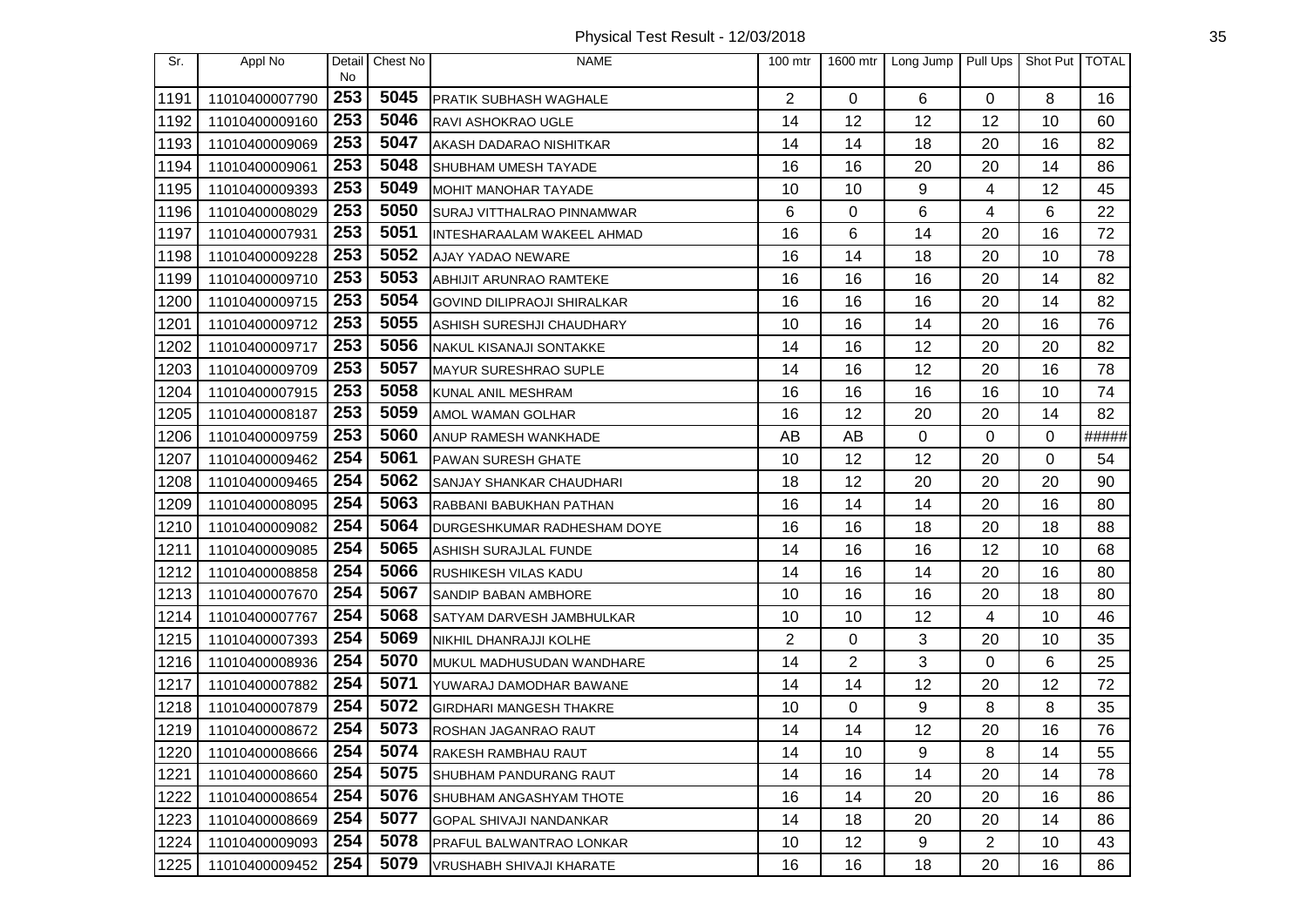Physical Test Result - 12/03/2018 36

| Sr.  | Appl No        | Detail<br>No | Chest No | <b>NAME</b>                      | 100 mtr | 1600 mtr       | Long Jump   Pull Ups |    | Shot Put TOTAL |    |
|------|----------------|--------------|----------|----------------------------------|---------|----------------|----------------------|----|----------------|----|
| 1226 | 11010400008000 | 254          | 5080     | SNEHAL GULAB RAMTEKE             | 14      | $\overline{2}$ | 14                   | 12 | 16             | 58 |
| 1227 | 11010400007861 | 255          | 5081     | SHUBHAM MANIK DHOLE              | 14      | 6              | 12                   | 20 | 14             | 66 |
| 1228 | 11010400007817 | 255          | 5082     | PRADEEP SHRIKRUSHNARAO SAMBASKAR | 16      | 16             | 20                   | 20 | 18             | 90 |
| 1229 | 11010400009258 | 255          | 5083     | JEEVAN KAILASRAO NIMADE          | 18      | 14             | 16                   | 20 | 16             | 84 |
| 1230 | 11010400009345 | 255          | 5084     | <b>SHUBHAM KISHOR GATKAL</b>     | 16      | 16             | 18                   | 20 | 14             | 84 |
| 1231 | 11010400009211 | 255          | 5085     | SURAJ KANHAIYYA PANDE            | 14      | $\overline{c}$ | 12                   | 20 | 14             | 62 |
| 1232 | 11010400009544 | 255          | 5086     | PANKAJ PRALHAD NEMADE            | 16      | 14             | 20                   | 16 | 16             | 82 |
| 1233 | 11010400009537 | 255          | 5087     | <b>RUPESH ASHOK DAHIBHATE</b>    | 16      | 12             | 20                   | 20 | 18             | 86 |
| 1234 | 11010400009548 | 255          | 5088     | YOGESH MAHADEV BAGADE            | 16      | 16             | 18                   | 20 | 14             | 84 |
| 1235 | 11010400009546 | 255          | 5089     | RAHUL BHIKA MORKHADE             | 16      | 16             | 18                   | 20 | 16             | 86 |
| 1236 | 11010400009540 | 255          | 5090     | PANKAJ LAXMAN AGLAVE             | 16      | 12             | 18                   | 20 | 20             | 86 |
| 1237 | 11010400009538 | 255          | 5091     | VISHWAJEET PRABHAKAR SAWDEKAR    | 14      | 10             | 16                   | 20 | 16             | 76 |
| 1238 | 11010400009541 | 255          | 5092     | DHANANJAY MAHESH SHARMA          | 10      | 10             | 12                   | 20 | 16             | 68 |
| 1239 | 11010400007450 | 255          | 5093     | SATISH SURESH RAUT               | 14      | 12             | 9                    | 20 | 16             | 71 |
| 1240 | 11010400009202 | 255          | 5094     | <b>ANIKET RATNAKAR NIKOSE</b>    | 6       | 0              | 6                    | 20 | 14             | 46 |
| 1241 | 11010400008775 | 255          | 5095     | PRADIP DNYANADEV DHALE           | 16      | 20             | 20                   | 20 | 0              | 76 |
| 1242 | 11010400008619 | 255          | 5096     | DATTATRAYA AMRUTA KORDE          | 16      | 16             | 20                   | 20 | 14             | 86 |
| 1243 | 11010400009081 | 255          | 5097     | <b>SWAPNIL BHARAT KALE</b>       | 10      | $\overline{2}$ | 9                    | 20 | 16             | 57 |
| 1244 | 11010400008738 | 255          | 5098     | AKASH VIKAS LODELLIWAR           | 16      | 16             | 18                   | 20 | 18             | 88 |
| 1245 | 11010400008540 | 255          | 5099     | ANKIT AWDESH SINGH               | 10      | 16             | 14                   | 8  | 10             | 58 |
| 1246 | 11010400007543 | 255          | 5100     | VINOD PRAKASHRAO BHOYAR          | 14      | 14             | 18                   | 20 | 14             | 80 |
| 1247 | 11010400009074 | 256          | 5101     | DURGRAJ VYANKATRAO CHAUDHARI     | 16      | 12             | 14                   | 20 | 14             | 76 |
| 1248 | 11010400009478 | 256          | 5102     | AMOL RAJUSING PAWAR              | 16      | 16             | 14                   | 20 | 14             | 80 |
| 1249 | 11010400009477 | 256          | 5103     | <b>SATISH RAJUSING PAWAR</b>     | 16      | 14             | 14                   | 20 | 14             | 78 |
| 1250 | 11010400009754 | 256          | 5104     | BHUSHAN NARAYAN AMBHORE          | 14      | 14             | 12                   | 20 | 8              | 68 |
| 1251 | 11010400009893 | 256          | 5105     | MANAMIT SANTOSH PATHAK           | 14      | 16             | 14                   | 20 | 14             | 78 |
| 1252 | 11010400009917 | 256          | 5106     | ADITYA RAJESH INGOLE             | 6       | 10             | 12                   | 16 | 10             | 54 |
| 1253 | 11010400007891 | 256          | 5107     | <b>SHUBHAM HARIBHAU INGOLE</b>   | 14      | 10             | 14                   | 16 | 18             | 72 |
| 1254 | 11010400007883 | 256          | 5108     | AMIT KISANRAO BHONGE             | 10      | 6              | 9                    | 16 | 12             | 53 |
| 1255 | 11010400008455 | 256          | 5109     | KULDEEP DEEPAK PARATE            | 14      | 12             | 9                    | 20 | 16             | 71 |
| 1256 | 11010400008457 | 256          | 5110     | <b>GIRIDHAR SAHADEV THAKRE</b>   | 14      | 0              | 16                   | 20 | 14             | 64 |
| 1257 | 11010400009602 | 256          | 5111     | ABHINAV KAILASH SELOKAR          | 16      | 10             | $\mathbf 0$          | 2  | 14             | 42 |
| 1258 | 11010400008012 | 256          | 5112     | <b>BHARAT GOPAL DHURVE</b>       | 10      | 14             | 12                   | 4  | 8              | 48 |
| 1259 | 11010400007995 | 256          | 5113     | <b>ISHAD ISAK SHEIKH</b>         | 14      | 16             | 14                   | 20 | 12             | 76 |
| 1260 | 11010400007997 | 256          | 5114     | NANDKISHOR NARAYANRAO NEWARE     | 16      | 14             | 18                   | 20 | 14             | 82 |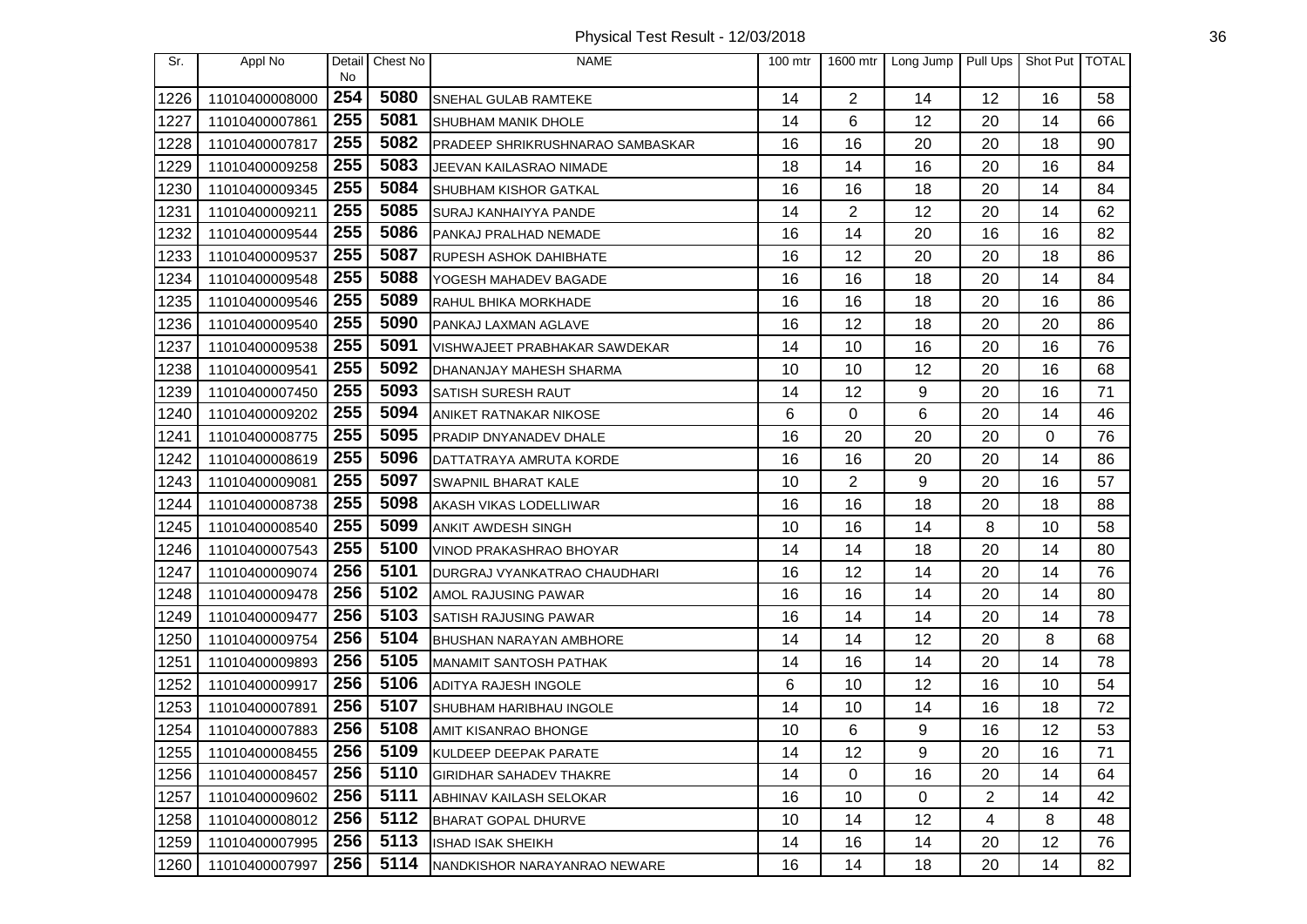Physical Test Result - 12/03/2018 37

| Sr.  | Appl No        | Detail    | Chest No | <b>NAME</b>                        | 100 mtr | 1600 mtr       | Long Jump   Pull Ups |    | Shot Put TOTAL |    |
|------|----------------|-----------|----------|------------------------------------|---------|----------------|----------------------|----|----------------|----|
| 1261 | 11010400008004 | No<br>256 | 5115     | <b>DILIP ATAMARAM CHIDGAM</b>      | 14      | 12             | 18                   | 20 | 12             | 76 |
| 1262 | 11010400008890 | 256       | 5116     | NIKHIL SUDHIR KAIKADE              | 6       | 0              | 6                    | 0  | 8              | 20 |
| 1263 | 11010400009269 | 256       | 5117     | <b>SURAJ DEVIDASJI HAJARE</b>      | 14      | 12             | 18                   | 20 | 20             | 84 |
| 1264 | 11010400009337 | 256       | 5118     | <b>DINESH ASHOKRAO AMBUDARE</b>    | 14      | 10             | 3                    | 20 | 16             | 63 |
| 1265 | 11010400009790 | 256       | 5119     | MANGESH DADARAO BHAT               | 14      | 10             | 12                   | 20 | 18             | 74 |
| 1266 | 11010400009040 | 256       | 5120     | SANKET RAJESH TEKADE               | 16      | 14             | 9                    | 20 | 12             | 71 |
| 1267 | 11010400008814 | 257       | 5121     | MANOJ MAHADEO ILAME                | 16      | 12             | 16                   | 20 | 14             | 78 |
| 1268 | 11010400009630 | 257       | 5122     | <b>PIYUSH SUBHASH PAKHIDDE</b>     | 10      | 10             | 9                    | 20 | 12             | 61 |
| 1269 | 11010400009628 | 257       | 5123     | AKSHAY NARENDRA CHOUDHARI          | 14      | 10             | 12                   | 20 | 10             | 66 |
| 1270 | 11010400009646 | 257       | 5124     | AMIT DIGAMBAR LANJEWAR             | 10      | 0              | $\overline{0}$       | 8  | 18             | 36 |
| 1271 | 11010400008777 | 257       | 5125     | <b>SAGAR DUSHYANT GONEWAR</b>      | 14      | 12             | 6                    | 20 | 14             | 66 |
| 1272 | 11010400008460 | 257       | 5126     | <b>GOKUL NITARAM TARONE</b>        | 16      | $\overline{2}$ | 12                   | 20 | 14             | 64 |
| 1273 | 11010400007754 | 257       | 5127     | <b>PRADIP RAMRAO THAVKAR</b>       | 10      | 6              | 12                   | 12 | 10             | 50 |
| 1274 | 11010400007583 | 257       | 5128     | <b>PRAFUL VIJAY RANGARI</b>        | 16      | 6              | 14                   | 20 | 16             | 72 |
| 1275 | 11010400008500 | 257       | 5129     | ASHISH TULSHIDASJI SHIVANKAR       | 16      | 14             | 16                   | 20 | 8              | 74 |
| 1276 | 11010400009909 | 257       | 5130     | AMIT SHRIKRUSHNA HIWRALE           | 6       | 0              | 3                    | 20 | 8              | 37 |
| 1277 | 11010400007517 | 257       | 5131     | SHALIK CHINTAMAN INGLE             | 16      | 18             | 20                   | 20 | 16             | 90 |
| 1278 | 11010400007511 | 257       | 5132     | <b>VIKAS CHINTAMAN INGLE</b>       | 16      | 16             | 18                   | 20 | 16             | 86 |
| 1279 | 11010400007508 | 257       | 5133     | DNYANESHWAR SURESH ULEMALE         | 18      | 18             | 16                   | 20 | 20             | 92 |
| 1280 | 11010400007518 | 257       | 5134     | ASHISH VILAS GAYAKWAD              | 16      | 16             | 16                   | 20 | 14             | 82 |
| 1281 | 11010400007765 | 257       | 5135     | GAJENDRA ARUN MANDAVKAR            | 18      | 16             | 20                   | 20 | 18             | 92 |
| 1282 | 11010400009455 | 257       | 5136     | <b>SURAJ BHASKARRAO GHORPADE</b>   | 16      | 16             | 16                   | 20 | 18             | 86 |
| 1283 | 11010400008083 | 257       | 5137     | <b>PRAFUL MORESHWAR KSHIRSAGAR</b> | 18      | 18             | 20                   | 20 | 20             | 96 |
| 1284 | 11010400008108 | 257       | 5138     | CHANDRASHEKHAR PUNAJI BAWANE       | 14      | 16             | 14                   | 20 | 12             | 76 |
| 1285 | 11010400009457 | 257       | 5139     | DIPAK SUDHAKAR MILMILE             | 16      | 12             | 14                   | 4  | 18             | 64 |
| 1286 | 11010400009108 | 257       | 5140     | SACHIN ANIL SHUKLA                 | 14      | 10             | 6                    | 20 | 14             | 64 |
| 1287 | 11010400008711 | 258       | 5141     | <b>GANESH NATTHU CHAUDHARI</b>     | 14      | 6              | 9                    | 20 | 12             | 61 |
| 1288 | 11010400008462 | 258       | 5142     | ROSHAN SUKHDEVRAO MARASKOLHE       | 14      | 16             | 14                   | 20 | 10             | 74 |
| 1289 | 11010400008490 | 258       | 5143     | SHUBHAM SURESH SATPUTE             | 6       | 0              | 9                    | 4  | 10             | 29 |
| 1290 | 11010400008590 | 258       | 5144     | <b>PRAMOD SUKHADEV TIJARE</b>      | 14      | 14             | 12                   | 20 | 10             | 70 |
| 1291 | 11010400008596 | 258       | 5145     | DINESH VASANTRAO WANMALI           | 16      | 12             | 14                   | 20 | 18             | 80 |
| 1292 | 11010400008658 | 258       | 5146     | SUMIT RAMESH JAUNJALKAR            | 14      | 16             | 16                   | 20 | 14             | 80 |
| 1293 | 11010400007725 | 258       | 5147     | YOGESH BALU WANKHADE               | 14      | 12             | 9                    | 20 | 12             | 67 |
| 1294 | 11010400008664 | 258       | 5148     | SHUBHAM AJABRAO SABALE             | 16      | 12             | 14                   | 20 | 16             | 78 |
| 1295 | 11010400008674 | 258       | 5149     | <b>VIKAS SHRAWAN SABALE</b>        | 10      | 14             | 9                    | 20 | 8              | 61 |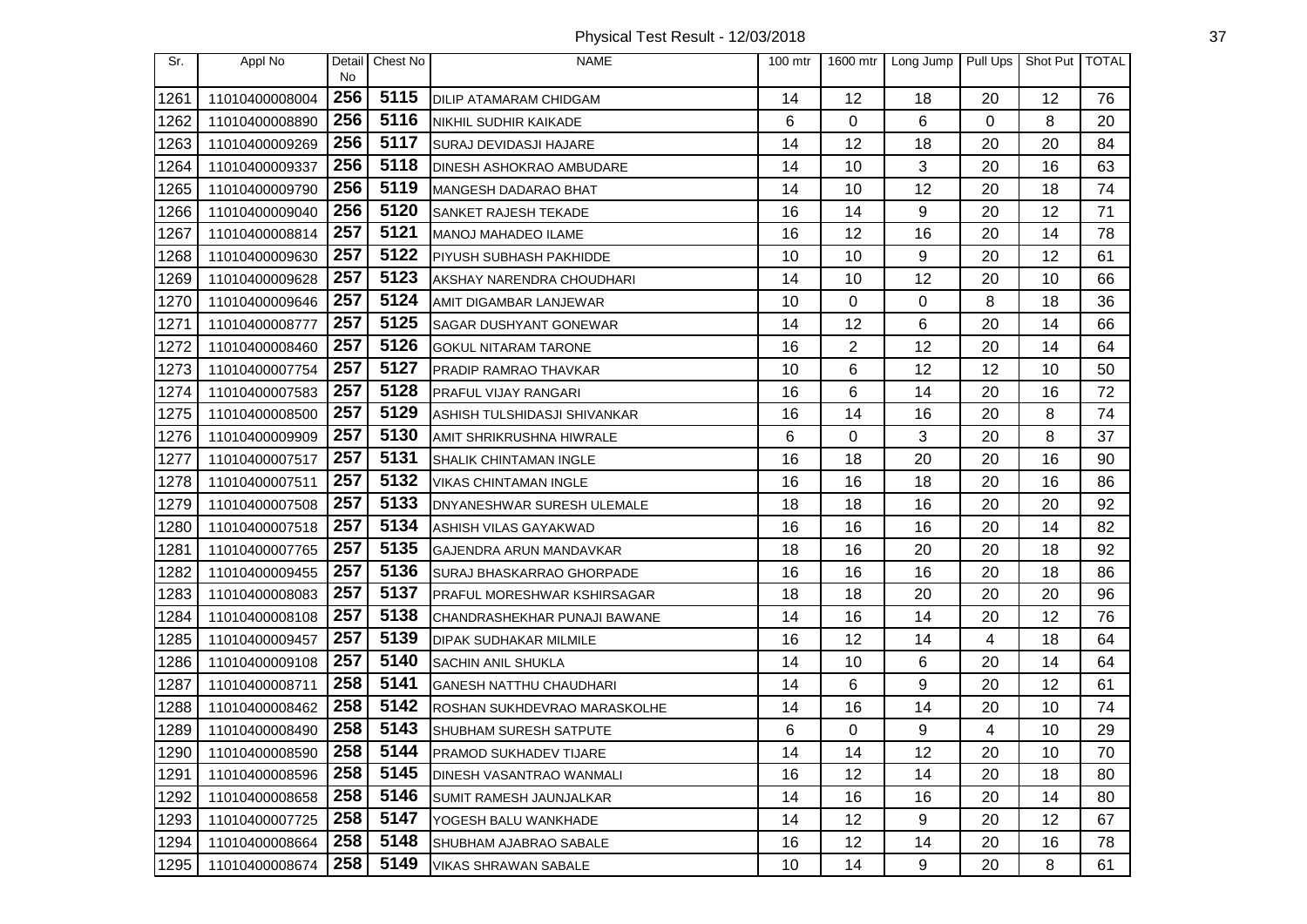Physical Test Result - 12/03/2018 38

| Sr.  | Appl No        | Detail<br>No | Chest No | <b>NAME</b>                      | 100 mtr | 1600 mtr | Long Jump | Pull Ups | Shot Put TOTAL |    |
|------|----------------|--------------|----------|----------------------------------|---------|----------|-----------|----------|----------------|----|
| 1296 | 11010400010003 | 258          | 5150     | <b>HANUMANT SHANKAR SODGIR</b>   | 16      | 14       | 14        | 20       | 20             | 84 |
| 1297 | 11010400009756 | 258          | 5151     | <b>ARVIND BHAGWAN PAPULE</b>     | 6       | 6        | 12        | 20       | 12             | 56 |
| 1298 | 11010400008073 | 258          | 5152     | <b>SWAPNIL SHRIKISAN DOLZAKE</b> | 14      | 14       | 14        | 20       | 12             | 74 |
| 1299 | 11010400008072 | 258          | 5153     | NITIN SHESHRAO JADHAO            | 14      | 14       | 18        | 20       | 16             | 82 |
| 1300 | 11010400008630 | 258          | 5154     | <b>SANTRAM RAMAJI SARVA</b>      | 0       | 0        | 3         | 0        | 8              | 11 |
| 1301 | 11010400009655 | 258          | 5155     | YOGESH SEVAKRAM TUMDAM           | 2       | 0        | 6         | 0        | 12             | 20 |
| 1302 | 11010400009129 | 258          | 5156     | AMOL BHAURAO YESANSURE           | 6       | 6        | 9         | 20       | 14             | 55 |
| 1303 | 11010400009278 | 258          | 5157     | ADITYA RAJARAM THAKRE            | 10      | $\Omega$ | 6         | 20       | 8              | 44 |
| 1304 | 11010400009279 | 258          | 5158     | ROHITSINGH KUWARSINGH NAIKANE    | 6       | 0        | 3         | 0        | 0              | 9  |
| 1305 | 11010400008438 | 258          | 5159     | PRADUMNA KHUSHAL KAWALE          | 6       | 0        | 6         | 0        | 6              | 18 |
| 1306 | 11010400007477 | 258          | 5160     | AMIT ASHOKRAO NARNAWARE          | 10      | 6        | 14        | 20       | 12             | 62 |
| 1307 | 11010400008236 | 259          | 5161     | SAGAR AMBADASRAO GAWANDE         | 16      | 14       | 18        | 20       | 20             | 88 |
| 1308 | 11010400008261 | 259          | 5162     | SACHIN PURUSHOTTAMRAOJI RAUT     | 16      | 18       | 20        | 20       | 16             | 90 |
| 1309 | 11010400008245 | 259          | 5163     | AMOL YADORAO JAULKAR             | 14      | 14       | 20        | 20       | 14             | 82 |
| 1310 | 11010400008943 | 259          | 5164     | SHEKHAR TUKARAM GAWALI           | 10      | 2        | 16        | 20       | 14             | 62 |
| 1311 | 11010400008894 | 259          | 5165     | ANANDKUMAR SURESH PATIL          | 14      | 6        | 18        | 20       | 16             | 74 |
| 1312 | 11010400008892 | 259          | 5166     | <b>DEEPAK PRAKASH BORSE</b>      | 16      | 14       | 20        | 20       | 20             | 90 |
| 1313 | 11010400009498 | 259          | 5167     | AKSHAY PANDHARI BHOYARE          | 10      | 14       | 9         | 20       | 10             | 63 |
| 1314 | 11010400009509 | 259          | 5168     | KISAN SURYABHANJI PARISE         | 10      | 12       | 16        | 20       | 14             | 72 |
| 1315 | 11010400009729 | 259          | 5169     | <b>GANESH GOPAL SAMATKAR</b>     | 14      | 14       | 18        | 20       | 14             | 80 |
| 1316 | 11010400009488 | 259          | 5170     | LOKESH LILADHAR MAHALLE          | 16      | 12       | 18        | 20       | 14             | 80 |
| 1317 | 11010400008849 | 259          | 5171     | <b>RAJESH ARUN CHACHERE</b>      | 10      | 10       | 14        | 20       | 12             | 66 |
| 1318 | 11010400008765 | 259          | 5172     | NITESH MADHUKAR ATRAM            | 2       | 0        | 9         | 20       | 10             | 41 |
| 1319 | 11010400009245 | 259          | 5173     | ABHIJEET CHANDRASHEKHAR KHARCHE  | 16      | 16       | 20        | 20       | 18             | 90 |
| 1320 | 11010400008773 | 259          | 5174     | <b>MAHESH GAJANAN THORAT</b>     | 18      | 14       | 20        | 20       | 18             | 90 |
| 1321 | 11010400008916 | 259          | 5175     | ANGADHA PREMLAL PATLE            | 14      | 14       | 20        | 20       | 18             | 86 |
| 1322 | 11010400009998 | 259          | 5176     | SUNIL NILKANTH RAUT              | 14      | 14       | 16        | 20       | 12             | 76 |
| 1323 | 11010400007590 | 259          | 5177     | RAHUL BALASAHEB PAWAR            | 10      | 6        | 9         | 0        | 12             | 37 |
| 1324 | 11010400008486 | 259          | 5178     | CHANDRASHEKHAR WASUDEO HIWARKAR  | 14      | 10       | 0         | 20       | 12             | 56 |
| 1325 | 11010400009153 | 259          | 5179     | <b>ROSHAN LILADHAR SANESAR</b>   | 6       | 10       | 9         | 12       | 8              | 45 |
| 1326 | 11010400009259 | 259          | 5180     | <b>SUMIT DILIP KHEDKAR</b>       | 10      | 10       | 16        | 16       | 14             | 66 |
| 1327 | 11010400009750 | 260          | 5181     | <b>SAGAR SAHEBRAO RAUT</b>       | 16      | 16       | 12        | 20       | 14             | 78 |
| 1328 | 11010400009755 | 260          | 5182     | ROSHAN DNYANESHWARRAO NERKAR     | 16      | 16       | 12        | 20       | 16             | 80 |
| 1329 | 11010400009743 | 260          | 5183     | RAJU NARAYAN GONDE               | 16      | 16       | 12        | 20       | 14             | 78 |
| 1330 | 11010400009491 | 260          | 5184     | DNYANESHWAR GOPALRAO GEED        | 0       | 6        | 9         | 20       | 16             | 51 |